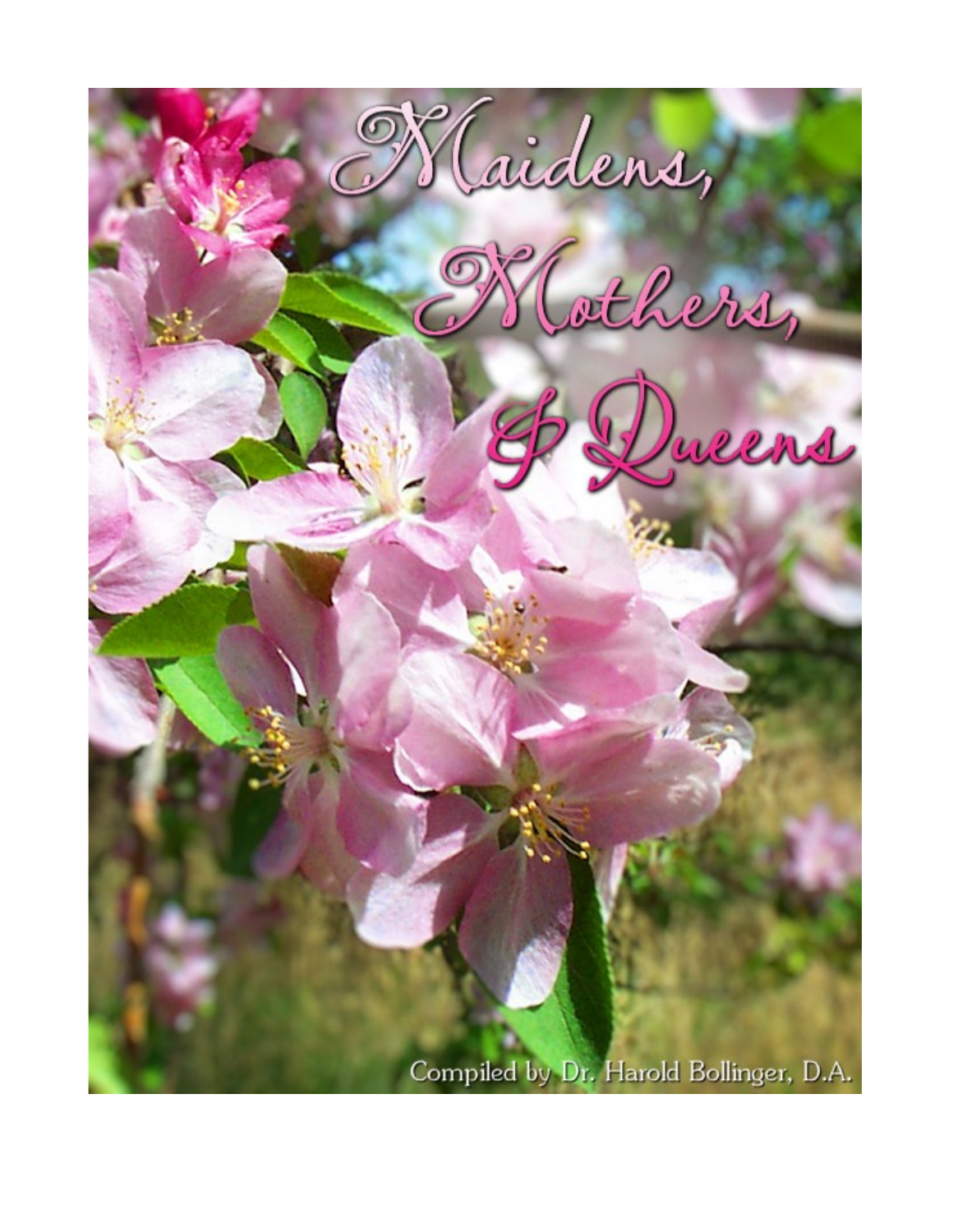# **Table of Contents**

| Introduction                                                 | $\overline{4}$ |
|--------------------------------------------------------------|----------------|
| <b>Old Testament Roles</b>                                   |                |
| Chapter 1: Eve, the Mother of All Living                     | 6              |
| Chapter 2: Sarah, the Noble Woman of Faith                   | 8              |
| Chapter 3: Rebekah, a Woman of Prayer                        | 14             |
| Chapter 4: Rachel and Leah                                   | 17             |
| Chapter 5: Rahab, From Sinner to Saint                       | 21             |
| Chapter 6: Ruth and Naomi                                    | 24             |
| Chapter 7: Delilah                                           | 28             |
| Chapter 8: The Story of Hannah                               | 31             |
| Chapter 9: Abigail, a Woman of Integrity                     | 36             |
| Chapter 10: Remember Lot's Wife                              | 40             |
| Chapter 11: The Widow Receives a Miracle                     | 42             |
| Chapter 12: The Woman Who Cared for Elijah During the Famine | 44             |
| Chapter 13: Esther the Queen                                 | 47             |
| Chapter 14: Bathsheba                                        | 50             |
| Chapter 15: Jezebel, the Most Evil Woman in the Bible        | 53             |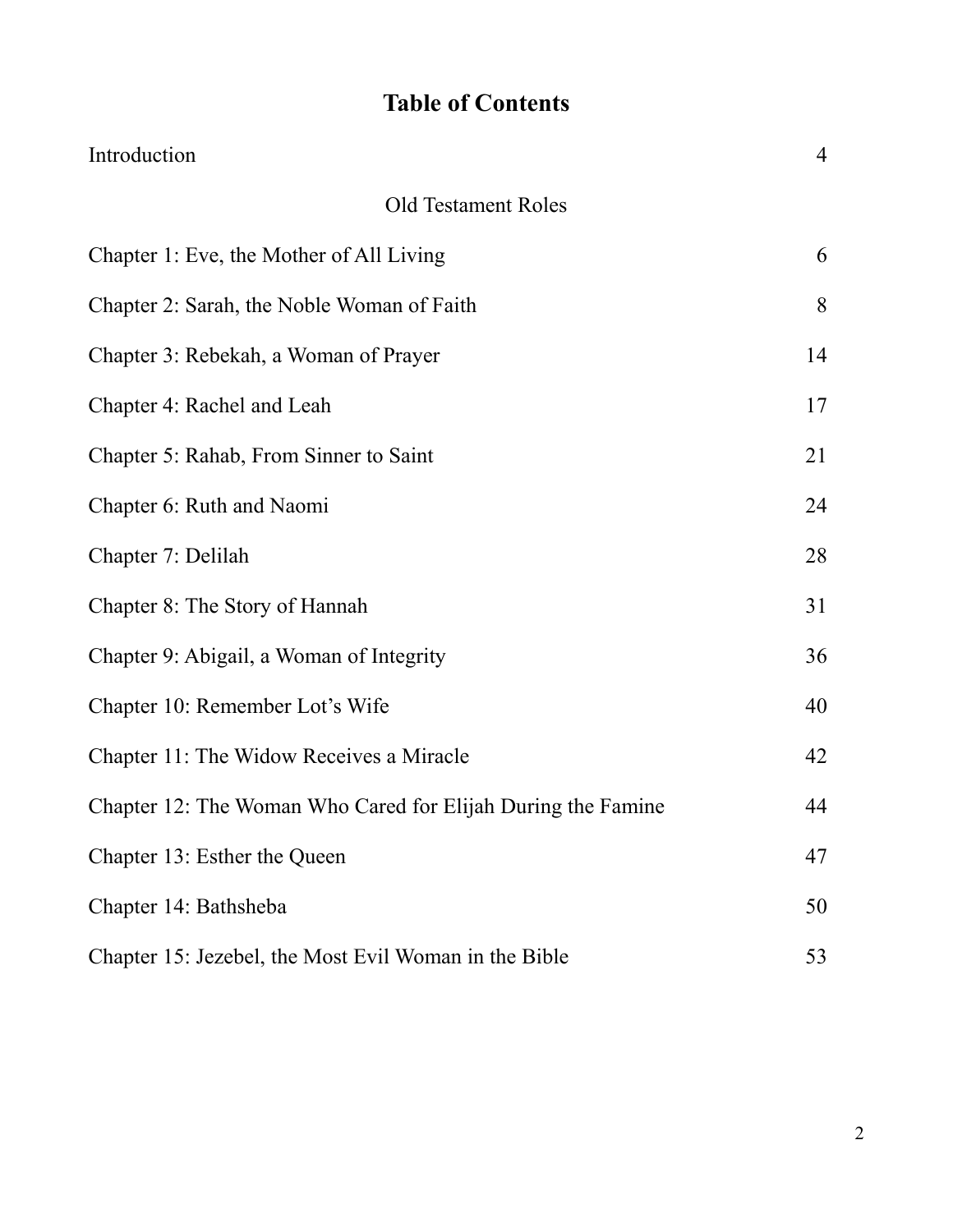## New Testament Women

| Chapter 16: Mary, the Mother of Jesus                          | 55 |
|----------------------------------------------------------------|----|
| Chapter 17: Elizabeth, the Mother of John the Baptist          | 57 |
| Chapter 18: Anna the Prophetess                                | 60 |
| Chapter 19: The Woman Who Touched the Fringe of Jesus' Garment | 61 |
| Chapter 20: The Woman at the Well                              | 63 |
| Chapter 21: The Adulterous Woman Brought Before Jesus          | 67 |
| Chapter 22: Peter's Mother-in-Law                              | 69 |
| Chapter 23: Mary Magdalene                                     | 70 |
| Chapter 24: Martha and Mary (Lazarus' Sisters)                 | 72 |
| Chapter 25: The Ministry of Aquila and Priscilla               | 74 |
| Chapter 26: Lydia                                              | 76 |
| Chapter 27: Phoebe                                             | 78 |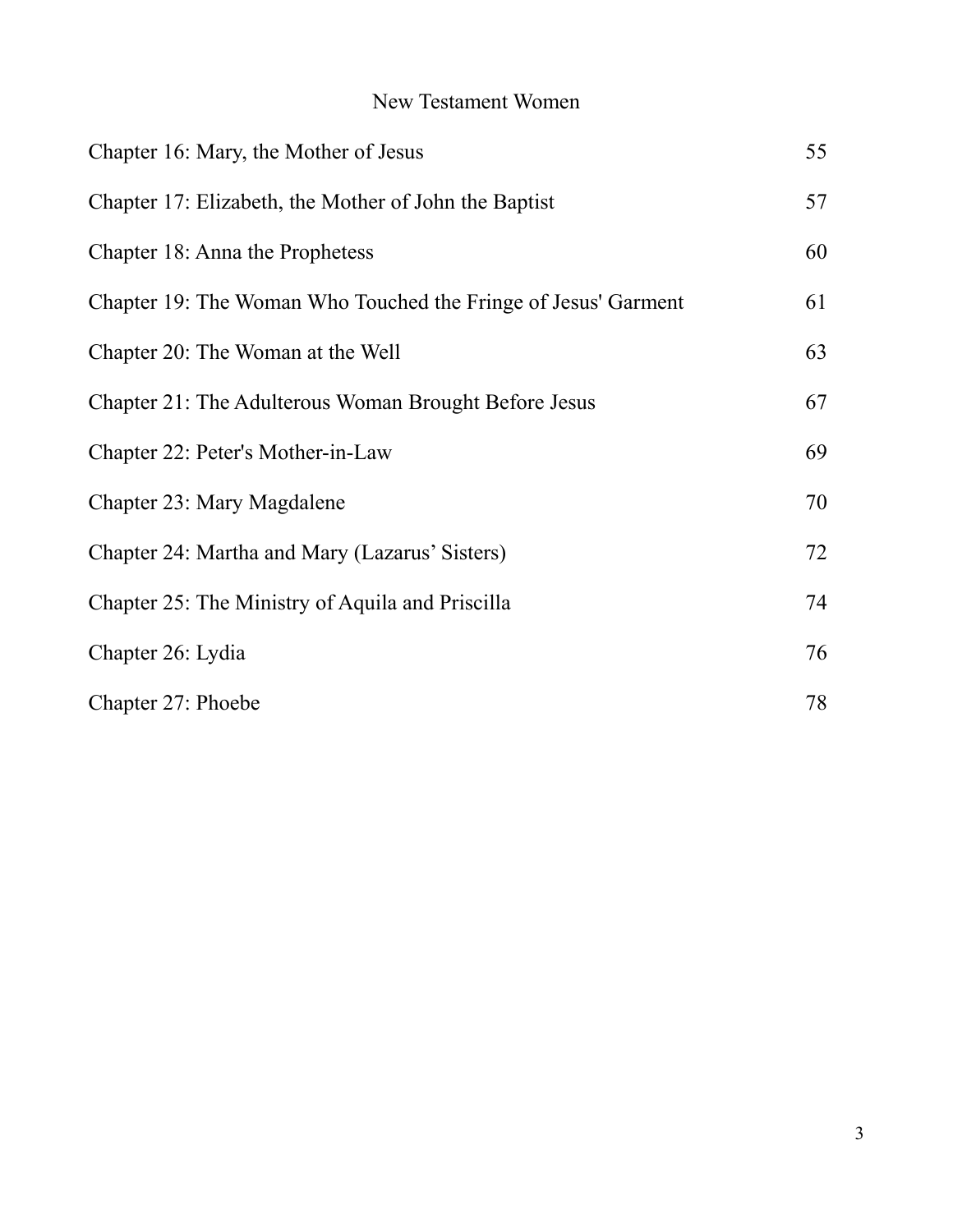### **Maidens, Mothers and Queens**

#### **Women of the Bible**

#### **Introduction**

The contribution of the ministry of women to God's redemptive plan cannot be over emphasized.

Establishing the image of women in the Bible is considered relevant to our time. Those practicing religion must include a primary focus on how the portrayal is universal as well as cultural. Though the risk is ever present that the method of such an endeavor may be abused, the true motive of the goal requires that nothing less should be attempted.

In the Old Testament, the image of woman is both varied and conflicting. The underlying basis for this circumstance can be explained by a review of the account of creation and the fall of humankind. The first two chapters of Genesis set forth God creating the world, living creatures, and man, with each narrative being a separate version of the same events.

In chapter two, God notes that for the man to be alone is not good, the living creatures are brought to him for naming, but no suitable helper is found. God then causes a deep sleep to come on Adam, and Eve is made from a part of his side chamber (translated rib). When the woman is presented to Adam, the Hebrew manuscripts record his reaction in poetic verse, an indication of the climax of this story, a format followed by the NIV and NKJV.

This is now bone of my bones and flesh of my flesh. She shall be called 'woman' for she was taken out of man. For this reason a man will leave his father and mother and be united to his wife and they will become one flesh. (Genesis 2:23, 24, NIV)

The New Testament brings the special revelation of God to humankind to completion. Christ is held as being the Messiah having come not to abolish the Law and the Prophets, but to fulfill them (Matthew 5:17)

God's creative work was not complete until he made woman. He could have made her from the dust of the ground, as he made man. God chose, however, to make her from the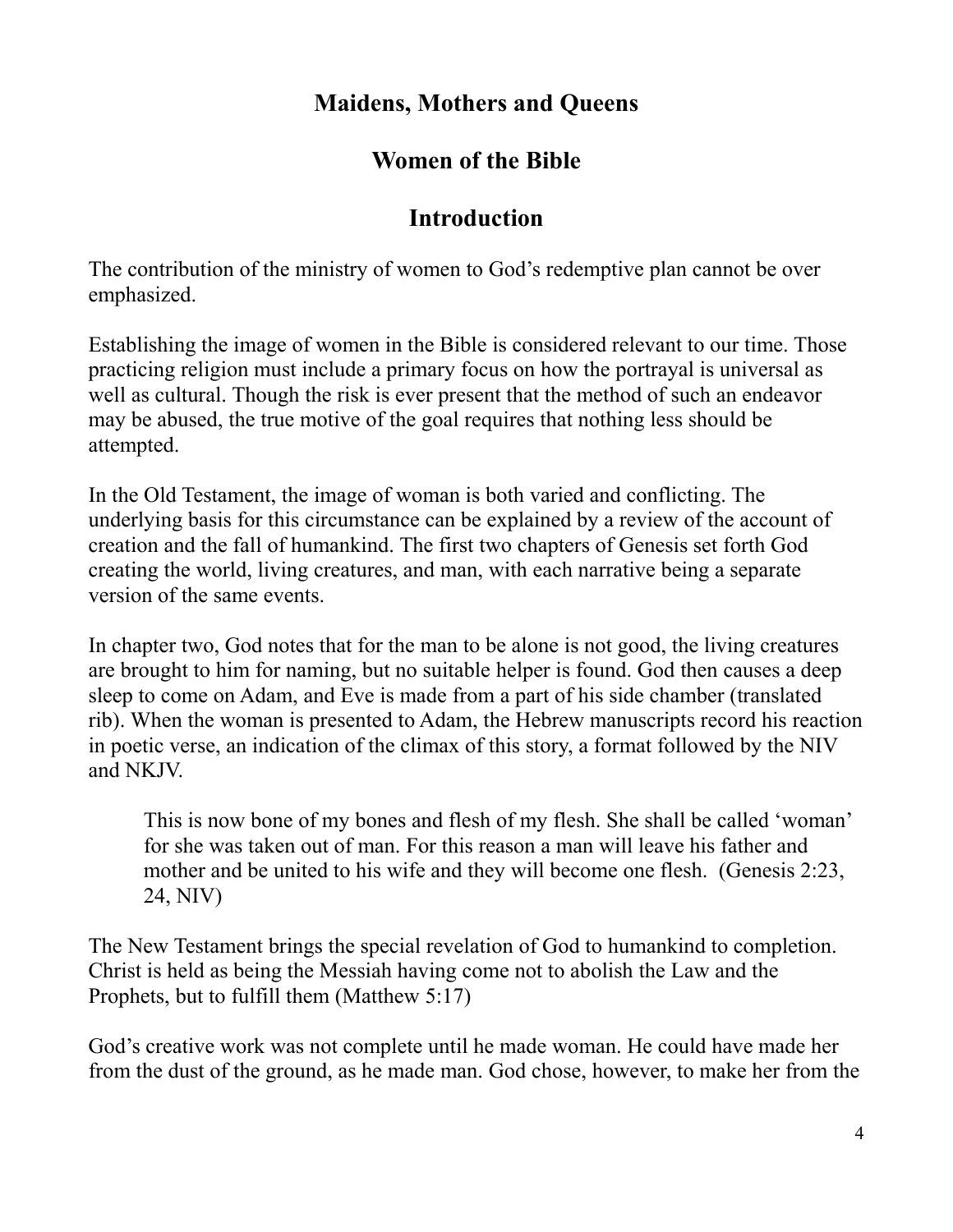man's flesh and bone. In so doing, he illustrated for us that in marriage man and woman symbolically become one flesh. This is a mystical union of the couple's hearts and lives. Throughout the Bible, God treats this special partnership seriously. If you are married or planning to be married, are you willing to keep the commitment that makes the two of you one? The goal in marriage should be more than friendship; it should be oneness.

God forms and equips men and women for various tasks, but all these tasks lead to the same goal—honoring God. Man gives life to woman; woman gives life to the world. Each role carries exclusive privileges; there is no room for thinking that one gender is superior to the other.

Women were a vital part of Jesus' ministry. He treated them with love and respect, raising them to a new level of dignity. Jesus constantly broke the religious law and custom to look to the spiritual needs of women. He not only changed the nature of religion, he explained the interpretation of what was already written.

The New Testament recognizes the woman who does good deeds, shows hospitality, helps the poor, and is temperate and faithful. (Acts 16:15:9:36; Timothy 3:11; 5:9)

In II Timothy 1:5; 3:15, Paul tells that the sincerity of Timothy's faith first lived in his grandmother and mother, who taught him the Scriptures from his youth.

Throughout most of time, a woman recognized her role as different, but not inferior. The noble wife of Proverbs 31 was not downtrodden or unhappy.

As we look into the lives and happenings of each of these woman. We will see both good and bad, even as we see such in the men of the Bible. Everyone needs a Savior.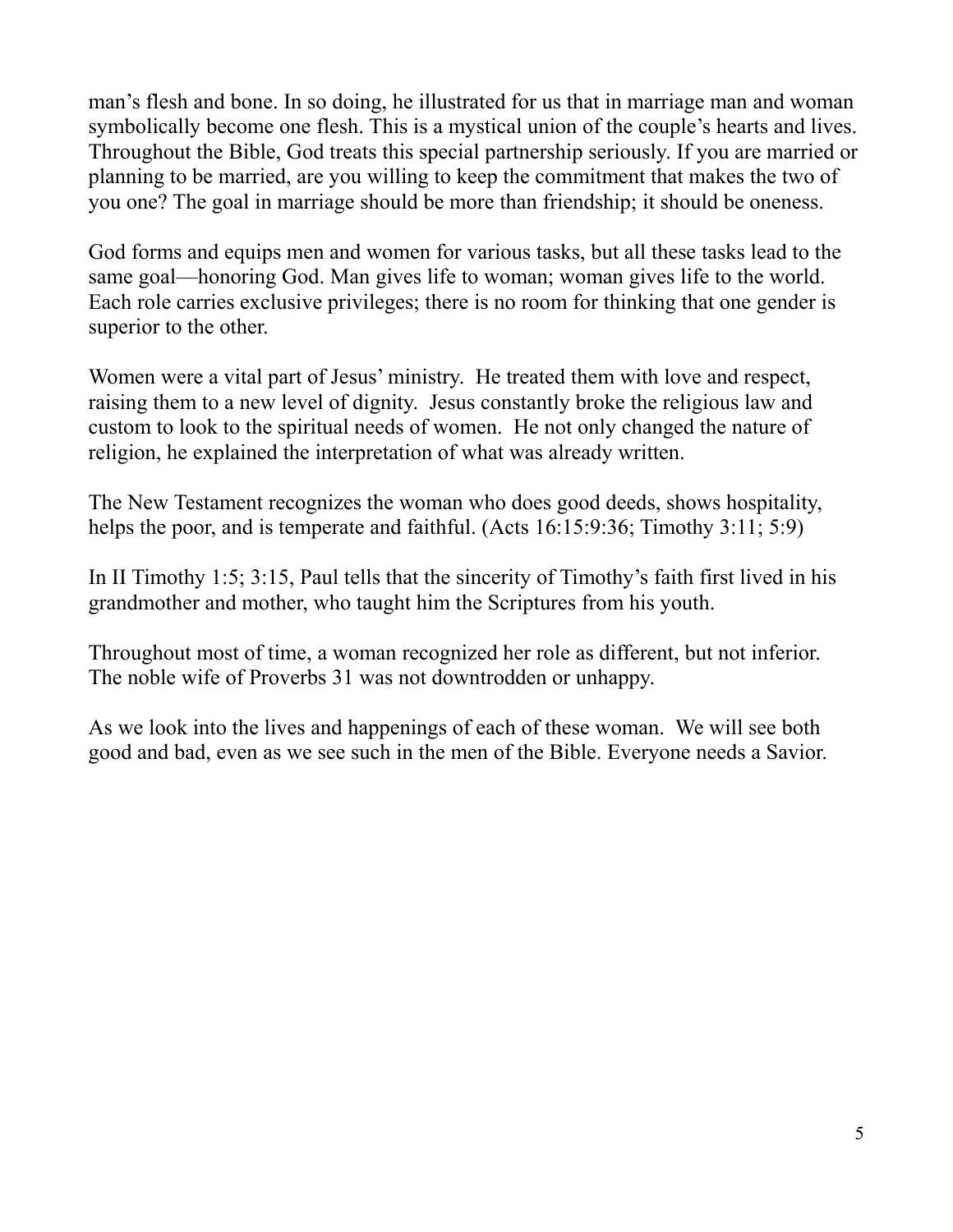### **Old Testament Roles**

# **Chapter 1**

## **Eve, the Mother of All Living**

We know very little about Eve, the first woman in the world, yet she is the mother of us all. She was the final piece in the intricate and amazing puzzle of God's creation. Adam now had another human being with whom to fellowship—someone with an equal share in God's image.

Here was someone alike enough for companionship, yet different enough for relationship. Together they were greater than either could have been alone.

Satan in the Garden of Eden approached Eve where she and Adam lived. He questioned her contentment. How could she be happy when she was not allowed to eat from one of the fruit trees?

Satan helped Eve shifts her focus from all that God had done and given to the one thing he had withheld. Eve was willing to accept Satan's viewpoint without checking with God.

Sound familiar? How often is our attention drawn from that that is ours to the little that isn't? We get that "I've got to have it," feeling. Eve was typical of us all, and we consistently show we are her descendants by repeating her mistakes.

Our desires, like Eve's, can be quite easily manipulated. They are not the best basis for actions. We need to keep God in our decision-making process always. His Word, the Bible, is our guidebook in decision-making.

Eve, the first wife and mother shared a special relationship with God, had coresponsibility with Adam over creation, and displayed certain characteristics of God

She allowed her contentment to be undermined by Satan, and acted impulsively without talking either to God or to her mate. Eve not only sinned, but shared her sin with Adam. When confronted, she blamed others.

God gave marriage as a gift to Adam and Eve. They were created perfect for each other.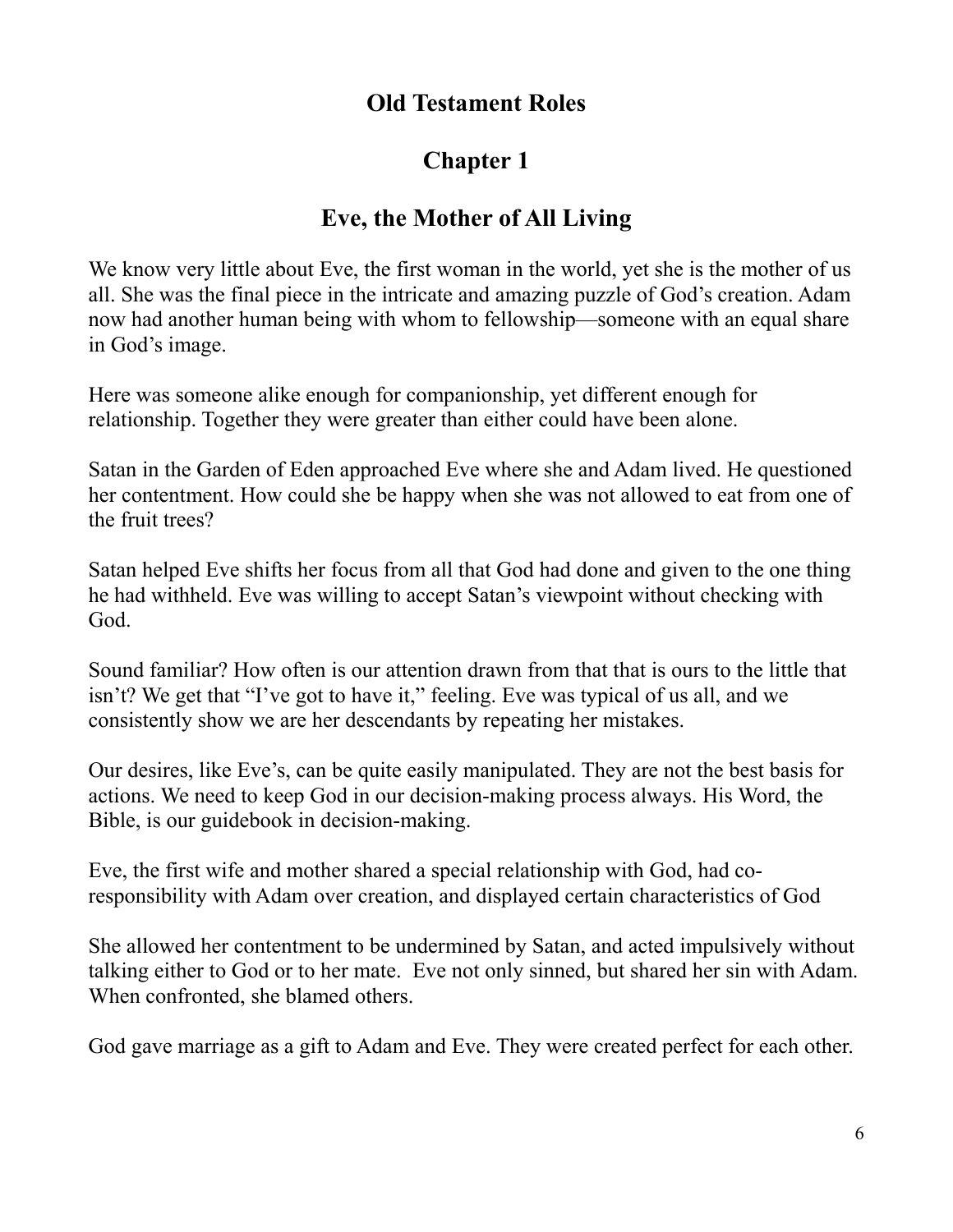Marriage was not just for convenience, nor was it brought about by any culture. It was instituted by God and has three basic aspects: (1) the man leaves his parents and, in a public act, promises himself to his wife; (2) the man and woman are joined together by taking responsibility for each other's welfare and by loving the mate above all others; (3) the two become one flesh in the intimacy and commitment of sexual union that is reserved for marriage.

Strong marriages include all three of these aspects.

"The Lord God said, 'It is not good for the man to be alone. I will make a helper suitable for him'" (Genesis 2:18). Find Eve's story in Genesis 2:19-4:26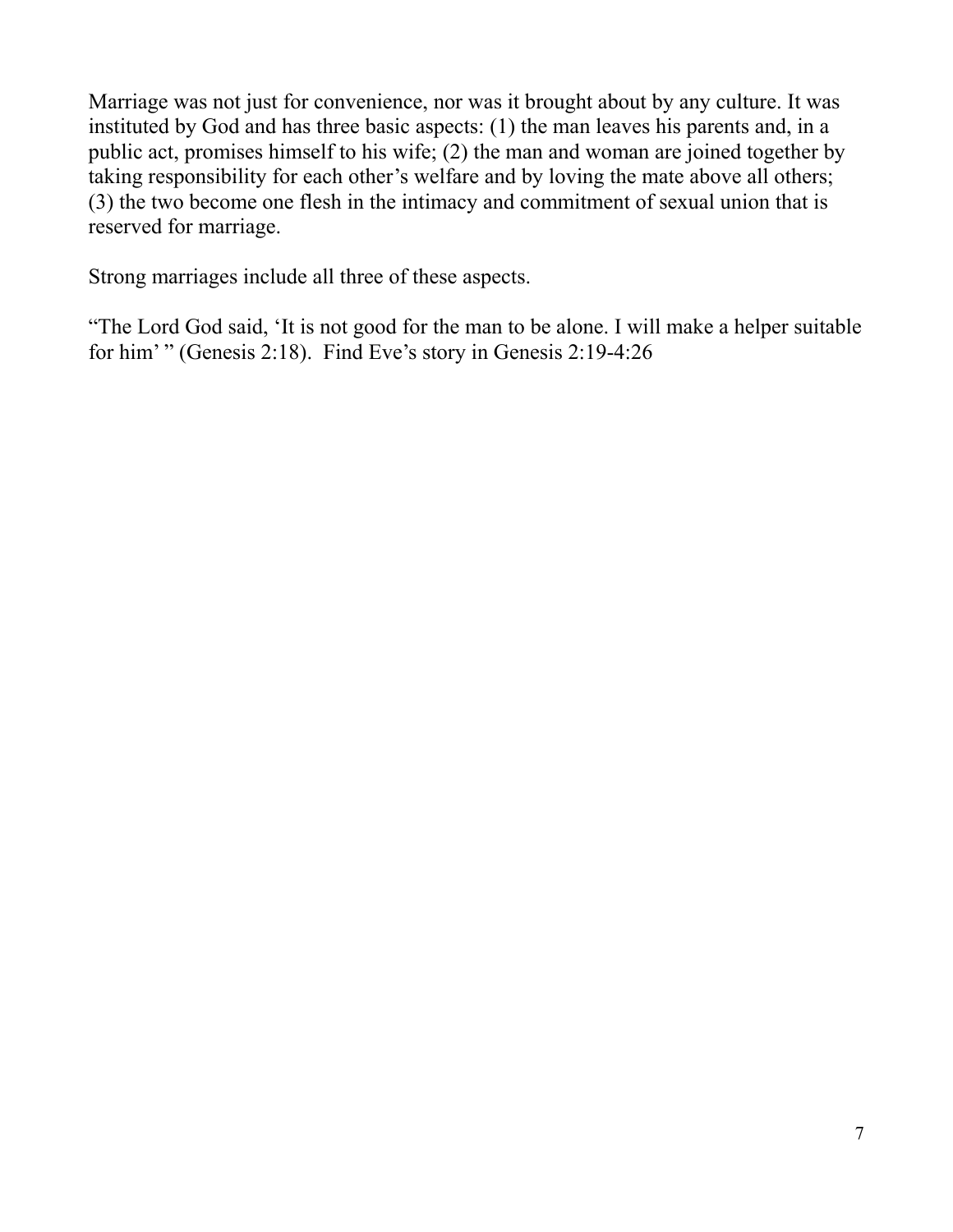#### **Sarah, the Noble Woman of Faith**

Sarah's story is told in Genesis 11-25. She is also mentioned in Isaiah 51:2; Romans 4:19; Romans 9:9; Hebrews 11:11; 1 Peter 3:6.

Sarah faced many challenges in life. Her story portrays her as a faithful saint in the history of humanity. Sarah was a fitting partner to Abraham. In this story, Sarah shines as a faithful wife and mother.

To understand Sarah, we must see her in her relationship to her husband Abraham. The book of Genesis begins the story of their lives together while waiting for the promise from God for a child.

#### Genesis 12:12-20

When the Egyptians see you, they will say, 'This is his wife. Let's kill him; then we can have her!' [13] But if you say you are my sister, then the Egyptians will treat me well because of their interest in you, and they will spare my life." [14] And sure enough, when they arrived in Egypt, everyone spoke of her beauty. [15] When the palace officials saw her, they sang her praises to their king, the pharaoh, and she was taken into his harem. [16] Then Pharaoh gave Abram many gifts because of her—sheep, cattle, donkeys, male and female servants, and camels. [17] But the Lord sent a terrible plague upon Pharaoh's household because of Sarai, Abram's wife. [18] So Pharaoh called for Abram and accused him sharply. "What is this you have done to me?" he demanded. "Why didn't you tell me she was your wife? [19] Why were you willing to let me marry her, saying she was your sister? Here is your wife! Take her and be gone!" [20] Pharaoh then sent them out of the country under armed escort—Abram and his wife, with all their household and belongings.

Abram's intent was to deceive the Egyptians. He feared that if they knew the truth, they would kill him to get Sarai. She would have been a desirable addition to Pharaoh's harem because of her wealth, beauty, and potential for political alliance. As Sarai's brother, Abram would have been given a place of honor. As her husband, however, his life would be in danger because Sarai could not enter Pharaoh's harem unless Abram was dead. So Abram lost faith in God's protection, even after all God had promised him, and told a half-truth. This shows how lying compounds the effects of sin. When he lied, Abram's problems multiplied.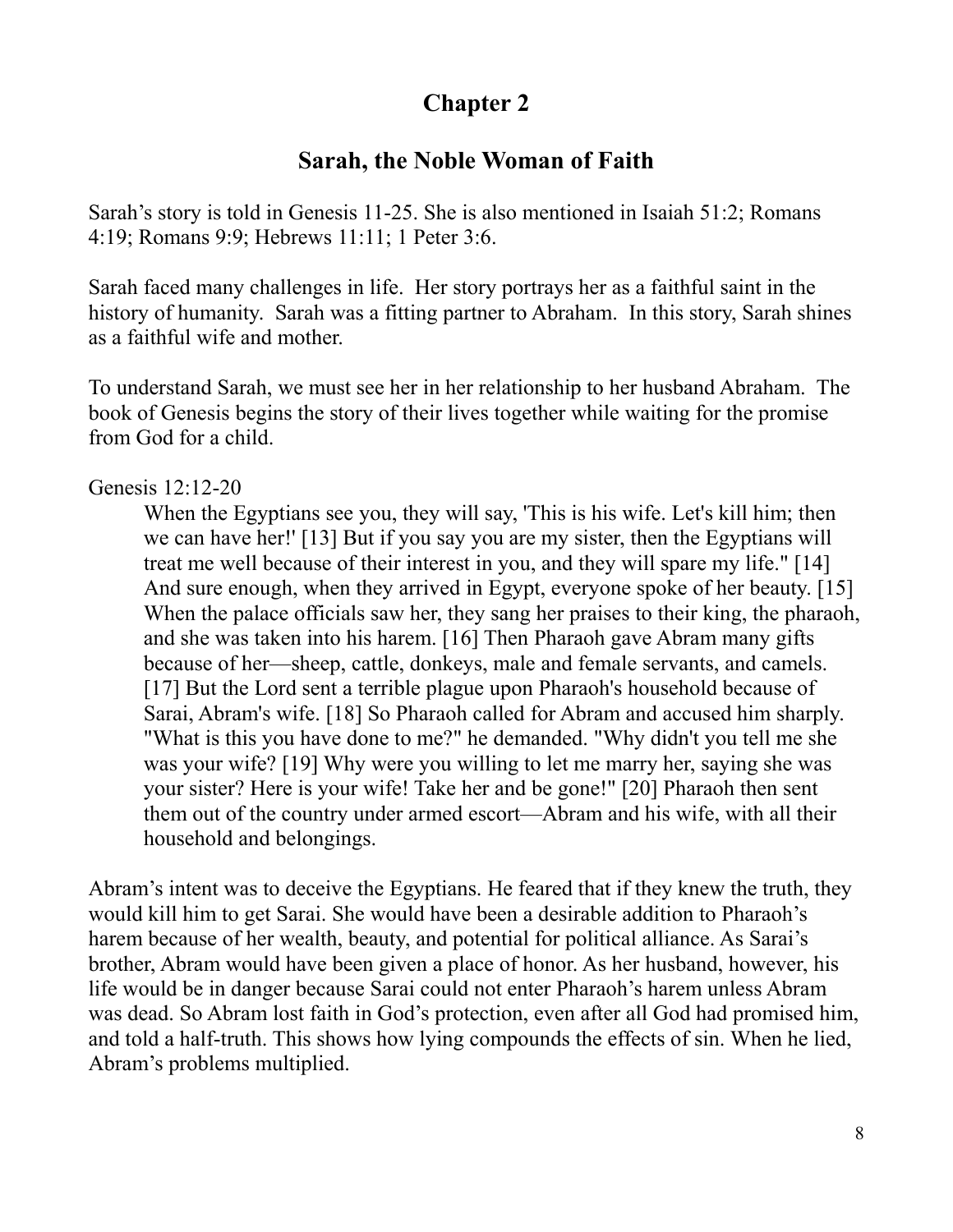A lack of faith in the heart of Sarah, reveals that she could no longer believe that she could have a child, so she took matters into her own hands to see that Abraham had a son.

#### Genesis 16:1-12 (NLT)

But Sarai, Abram's wife, had no children. So Sarai took her servant, an Egyptian woman named Hagar, [2] and gave her to Abram so she could bear his children. "The Lord has kept me from having any children," Sarai said to Abram. "Go and sleep with my servant. Perhaps I can have children through her." And Abram agreed. [3] So Sarai, Abram's wife, took Hagar the Egyptian servant and gave her to Abram as a wife.

Sarai gave Hagar to Abram as a substitute wife, a common practice of that time. A married woman who could not have children was shamed by her peers and was often required to give a female servant to her husband in order to produce heirs. The children born to the servant woman were considered the children of the wife. Abram was acting in line with the custom of the day, but his action showed a lack of faith that God would fulfill his promise.

Sarai took matters into her own hands by giving Hagar to Abram. Like Abram she had trouble believing God's promise that was apparently directed specifically toward Abram and Sarai. Out of this lack of faith came a series of problems. This invariably happens when we take over for God, trying to make his promise come true through efforts that are not in line with his specific directions. In this case, time was the greatest test of Abram and Sarai's willingness to let God work in their lives. Sometimes we too must simply wait. When we ask God for something and have to wait, it is a temptation to take matters into our own hands and interfere with God's plans.

 [4] So Abram slept with Hagar, and she became pregnant. When Hagar knew she was pregnant, she began to treat her mistress Sarai with contempt. [5] Then Sarai said to Abram, "It's all your fault! Now this servant of mine is pregnant, and she despises me, though I myself gave her the privilege of sleeping with you. The Lord will make you pay for doing this to me!"

Although Sarai arranged for Hagar to have a child by Abram, she later blamed Abram for the results. It is often easier to strike out in frustration and accuse someone else than to admit an error and ask forgiveness. (Adam and Eve did the same thing in Genesis 3:12-13.)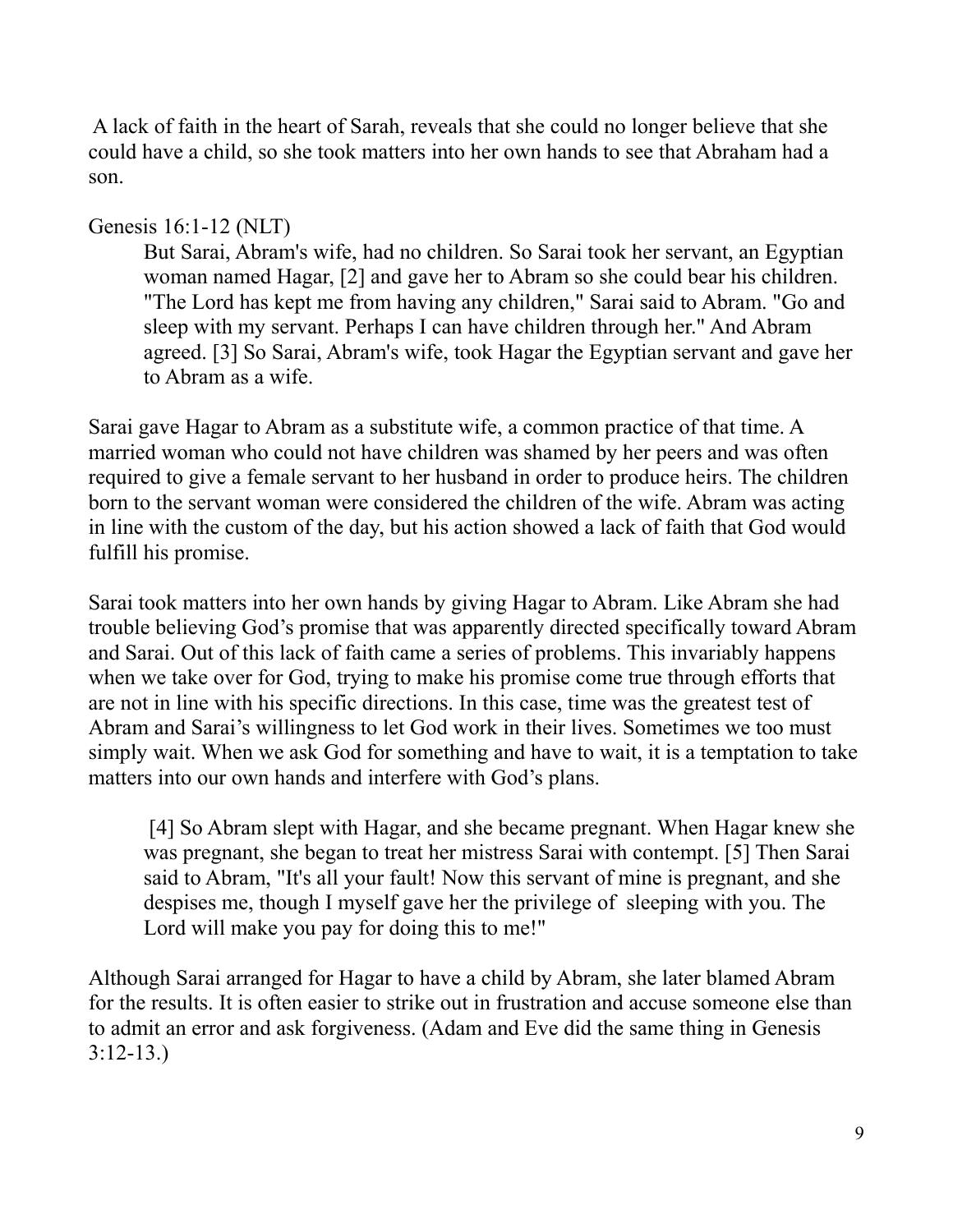[6] Abram replied, "Since she is your servant, you may deal with her as you see fit." So Sarai treated her harshly, and Hagar ran away.

Sarai took out her anger against Abram and herself on Hagar, and her treatment was harsh enough to cause Hagar to run away. Anger, especially when it arises from our own shortcomings, can be dangerous.

[7] The angel of the Lord found Hagar beside a desert spring along the road to Shur. [8] The angel said to her, "Hagar, Sarai's servant, where have you come from, and where are you going?"

"I am running away from my mistress," she replied.

Hagar was running away from her mistress and her problem. The angel of the Lord gave her this advice: (1) to return and face Sarai, the cause of her problem, and (2) to submit to her. Hagar needed to work on her attitude toward Sarai, no matter how justified it may have been. Running away from our problems rarely solves them. It is wise to return to our problems, face them squarely, accept God's promise of help, correct our attitudes, and act as we should.

[9] Then the angel of the Lord said, "Return to your mistress and submit to her authority." [10] The angel added, "I will give you more descendants than you can count." [11] And the angel also said, "You are now pregnant and will give birth to a son. You are to name him Ishmael, for the Lord has heard about your misery. [12] This son of yours will be a wild one—free and untamed as a wild donkey! He will be against everyone, and everyone will be against him. Yes, he will live at odds with the rest of his brothers."

God renewed his promise to Abraham that he would have a son through Sarah.

#### Genesis 17:19-21 (NLT)

But God replied, "Sarah, your wife, will bear you a son. You will name him Isaac, and I will confirm my everlasting covenant with him and his descendants. [20] As for Ishmael, I will bless him also, just as you have asked. I will cause him to multiply and become a great nation. Twelve princes will be among his descendants. [21] But my covenant is with Isaac, who will be born to you and Sarah about this time next year."

How could Abraham doubt God? It seemed incredible that he and Sarah in their advanced years could have a child. Abraham, the man God considered righteous because of his faith, had trouble believing God's promise to him. Despite his doubts, however, he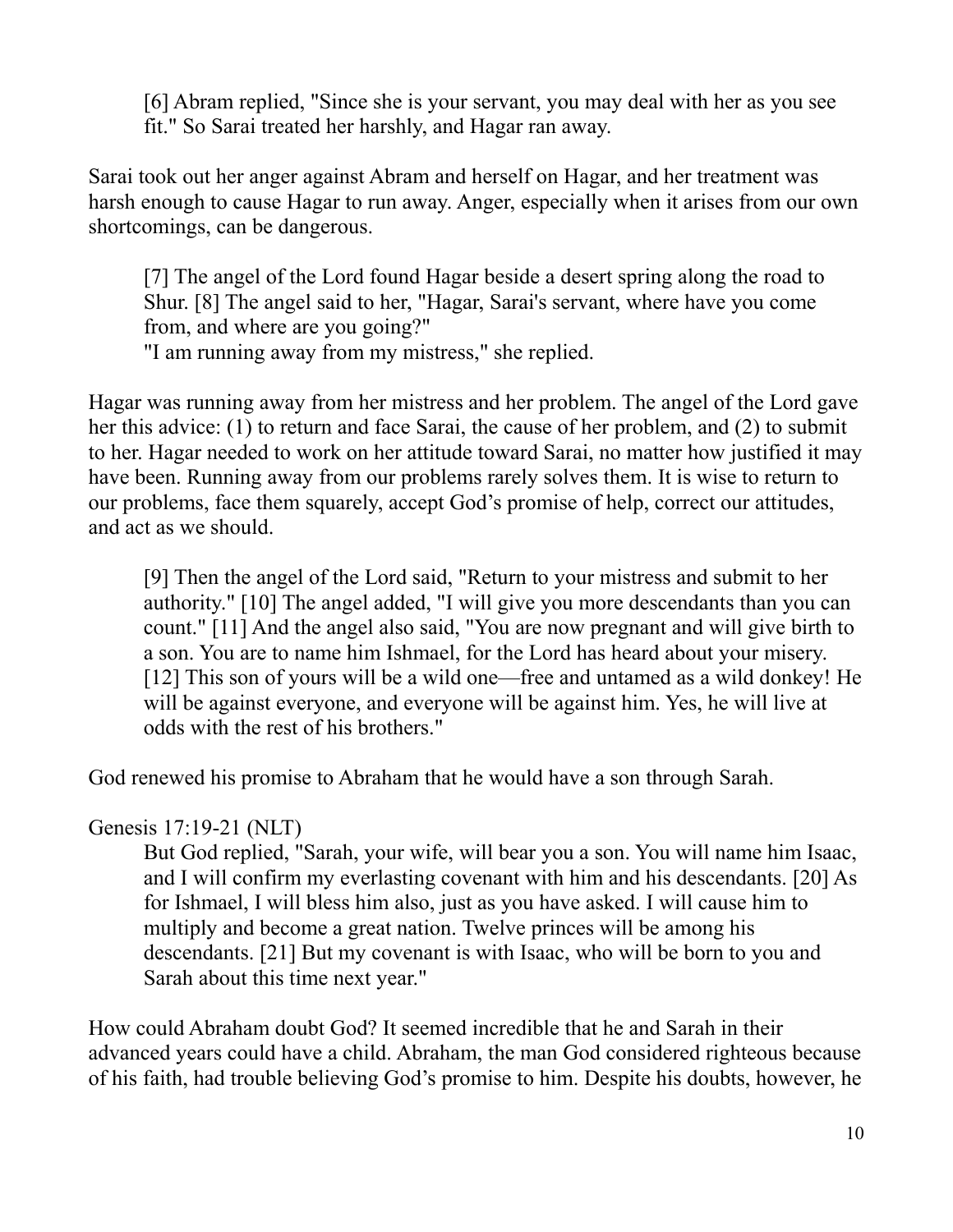followed God's commands (Genesis 17:22-27). Even people of great faith may have doubts. When God seems to want the impossible and you begin to doubt his leading, be like Abraham. Focus on God's commitment to fulfill his promises to you, and then continue to obey.

Heavenly visitors came to visit Abraham to again confirm the fulfillment of God's promise of a son through Sarah.

#### Genesis 18:10-19 (NLT)

Then one of them said, "About this time next year I will return, and your wife Sarah will have a son."

Now Sarah was listening to this conversation from the tent nearby. [11] And since Abraham and Sarah were both very old, and Sarah was long past the age of having children, [12] she laughed silently to herself. "How could a worn-out woman like me have a baby?" she thought. "And when my master—my husband—is also so old?"

[13] Then the Lord said to Abraham, "Why did Sarah laugh? Why did she say, 'Can an old woman like me have a baby?' [14] Is anything too hard for the Lord? About a year from now, just as I told you, I will return, and Sarah will have a son."

"Is anything too hard for the LORD?" The obvious answer is, "Of course not!" This question reveals much about God. Make it a habit to insert your specific needs into the question. "Is this day in my life too hard for the Lord?" "Is this habit I'm trying to break too hard for him?" "Is the communication problem I'm having too hard for him?" Asking the question this way reminds you that God is personally involved in your life and nudges you to ask for his power to help you.

[15] Sarah was afraid, so she denied that she had laughed. But he said, "That is not true. You did laugh."

Sarah lied because she was afraid of being discovered. Fear is the most common motive for lying. We are afraid that our inner thoughts and emotions will be exposed or our wrongdoings discovered. But lying causes greater complications than telling the truth and brings even more problems. If God can't be trusted with our innermost thoughts and fears, we are in greater trouble than we first imagined.

#### Genesis 23:1-4 (NLT)

When Sarah was 127 years old, [2] she died at Kiriath-arba (now called Hebron) in the land of Canaan. Their Abraham mourned and wept for her. [3] Then,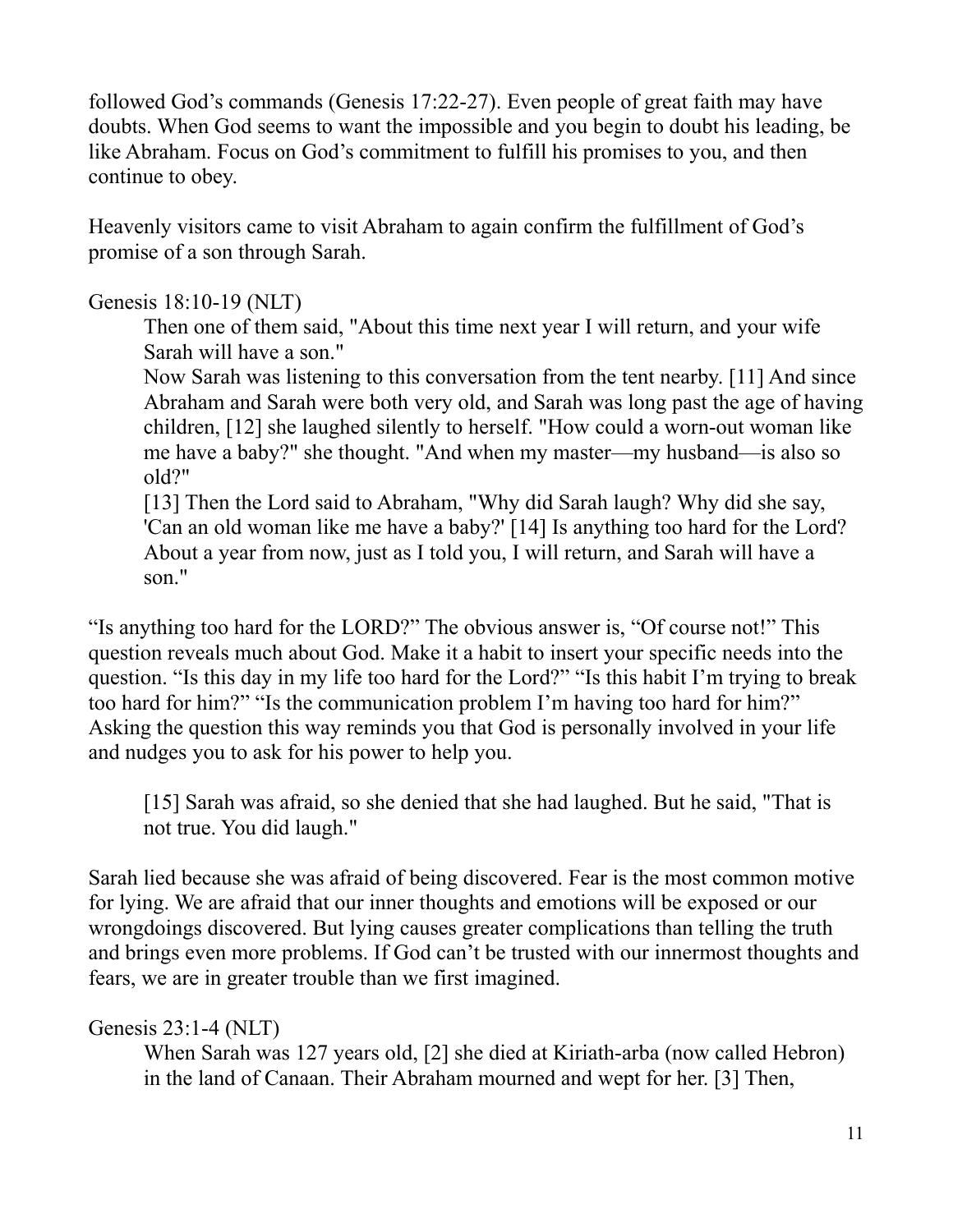leaving her body, he went to the Hittite elders and said, [4] "Here I am, a stranger in a foreign land, with no place to bury my wife. Please let me have a piece of land for a burial plot."

In Abraham's day, death and burial were steeped in ritual and traditions. Failing to honor a dead person demonstrated the greatest possible lack of respect. An improper burial was the equivalent of a curse. Mourning was an essential part of the death ritual. Friends and relatives let out loud cries for the whole neighborhood to hear. Because there were no funeral homes or undertakers, these same friends and relatives helped prepare the body for burial, which usually took place on the same day because of the warm climate.

Abraham was in a foreign land looking for a place to bury his wife. Strangers offered to help him because he was "a mighty prince," and they respected him. Although Abraham had not established roots in the area, his reputation was above reproach. Those who invest their time and money in serving God often earn a pleasant return on their investment—a good reputation and the respect of other

We remember Sarah for her strengths and accomplishments. She was intensely loyal to her own child. She became the mother of a nation and an ancestor of Jesus. Sarah was a woman of faith, the first woman listed in the Hall of Faith in Hebrews 11.

From the study of Sarah's life, we learn to respond to faith, even in the midst of failure. God is not bound by what usually happens. He can stretch the limits and cause unheardof events to occur.

There probably isn't anything harder to do than wait, whether we are expecting something good, something bad, or an unknown.

One way we often cope with a long wait (or even a short one) is to begin helping God get his plan into action.

Sarah tried this approach. She was too old to expect to have a child of her own, so she thought God must have something else in mind. From Sarah's limited point of view this could only be to give Abraham a son through another woman—a common practice in her day.

The plan seemed harmless enough. Abraham would sleep with Sarah's maidservant, who would then give birth to a child. Sarah would take the child as her own.

The plan worked beautifully—at first. But as you read about the events that followed,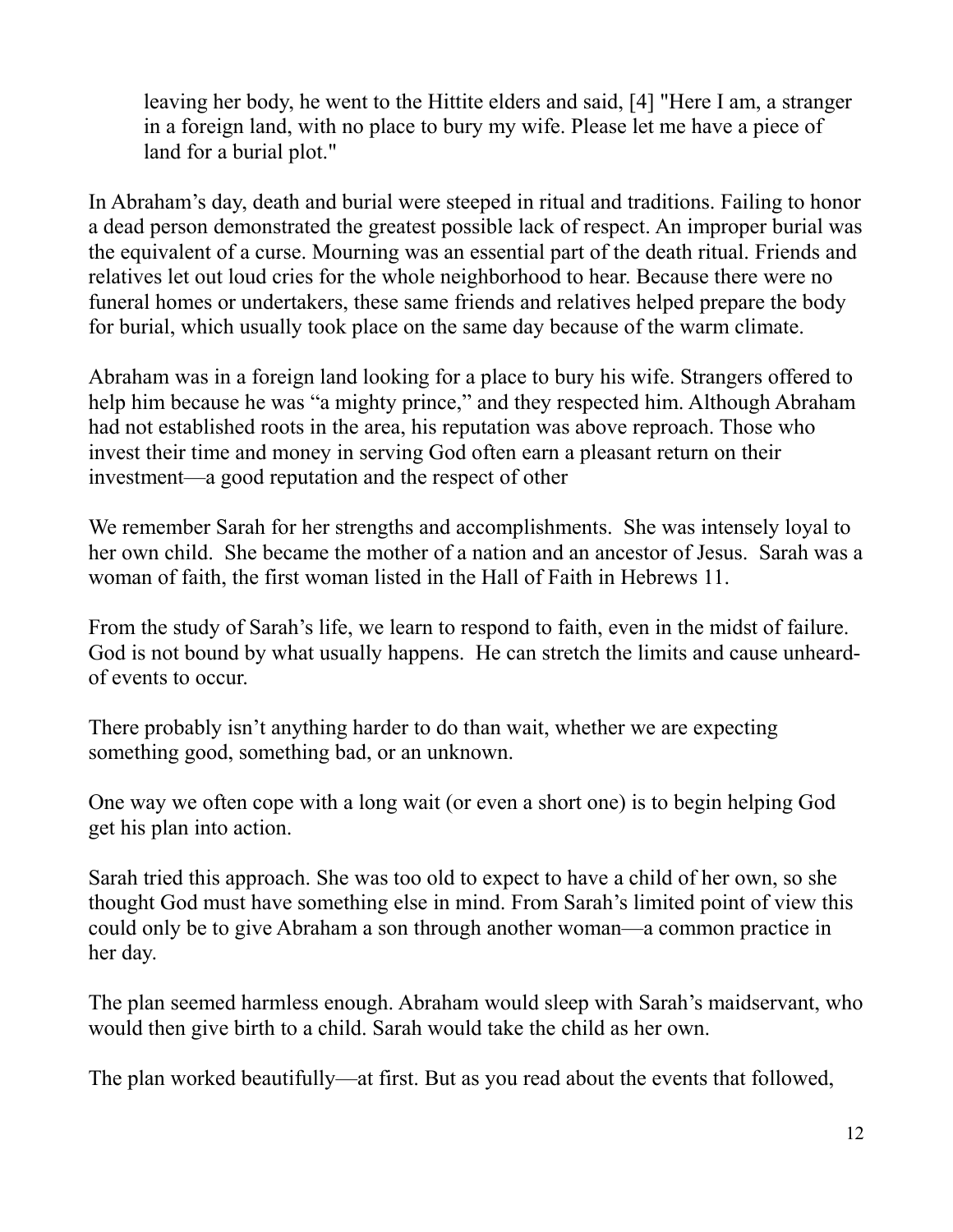you will be struck by how often Sarah must have regretted the day she decided to push God's timetable ahead.

Another way we cope with a long wait is to gradually conclude that what we're waiting for is never going to happen. Sarah waited 90 years for a baby! When God told her she would finally have one of her own, she laughed, not so much from a lack of faith in what God could do, but from doubt about what he could do through her.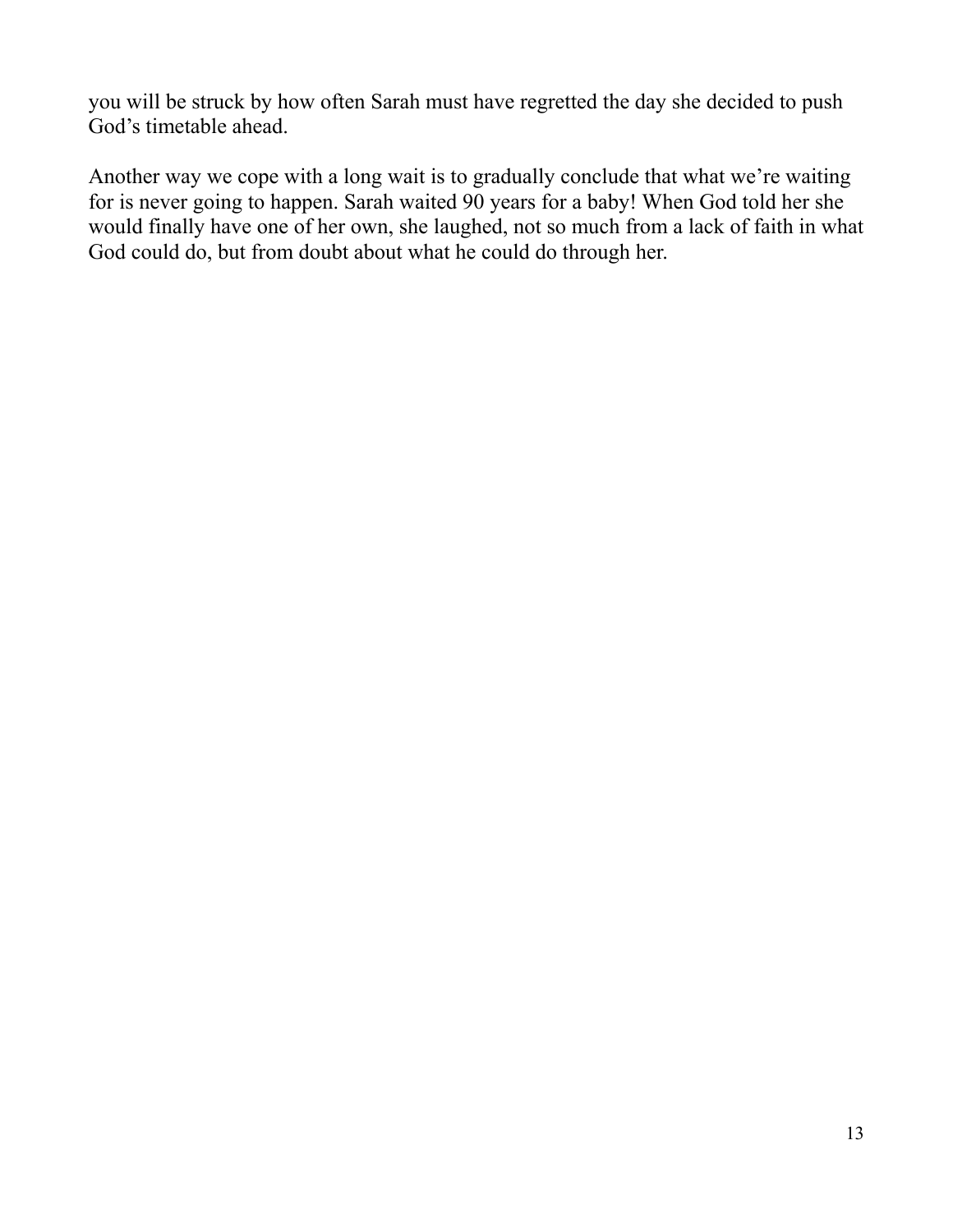### **Rebekah, a Woman of Prayer**

Rebekah was a woman of godly character but not without her human weaknesses. Isaac's father, Abraham, had sent his trusted servant back to his country and people to choose a wife for his son. Remember Abraham was now living in the land of Canaan.

#### Genesis 24:1-4 (NLT)

Abraham was now a very old man, and the Lord had blessed him in every way. [2] One day Abraham said to the man in charge of his household, who was his oldest servant, [3] "Swear by the Lord, the God of heaven and earth, that you will not let my son marry one of these local Canaanite women. [4] Go instead to my homeland, to my relatives, and find a wife there for my son Isaac."

Abraham wanted Isaac to marry within the family. This was a common and acceptable practice at this time that had the added advantage of avoiding intermarriage with pagan neighbors. The parents usually chose a son's wife. It was common for a woman to be married in her early teens although Rebekah was probably older.

Abraham's servant asked God for guidance in this very important task. Obviously Eliezer had learned much about faith and about God from his master. What are your family members, friends, and associates learning about God from watching you? Be like Abraham, setting an example of dependent faith. And be like Eliezer, asking God for guidance before any venture.

Rebekah, inspired by nothing more than a caring heart, drew water, not only for the servant but also for his camels. Supplying water for thirsty camels is a very demanding job. Rebekah, who was described as very beautiful, put her self through a lot of hard work for no apparent gain. She was a woman of godly character that is something of great worth in God's sight (1 Peter 3:3-4).

As soon as Abraham's servant knew that God had answered his prayer, he prayed and thanked God for his goodness and guidance. God will also use and lead us if we are available like Eliezer. And our first response should be praise and thanksgiving that God would choose to work in and through us.

#### Genesis 24:63-67 (NLT)

One evening as he (Isaac) was taking a walk out in the fields, meditating, he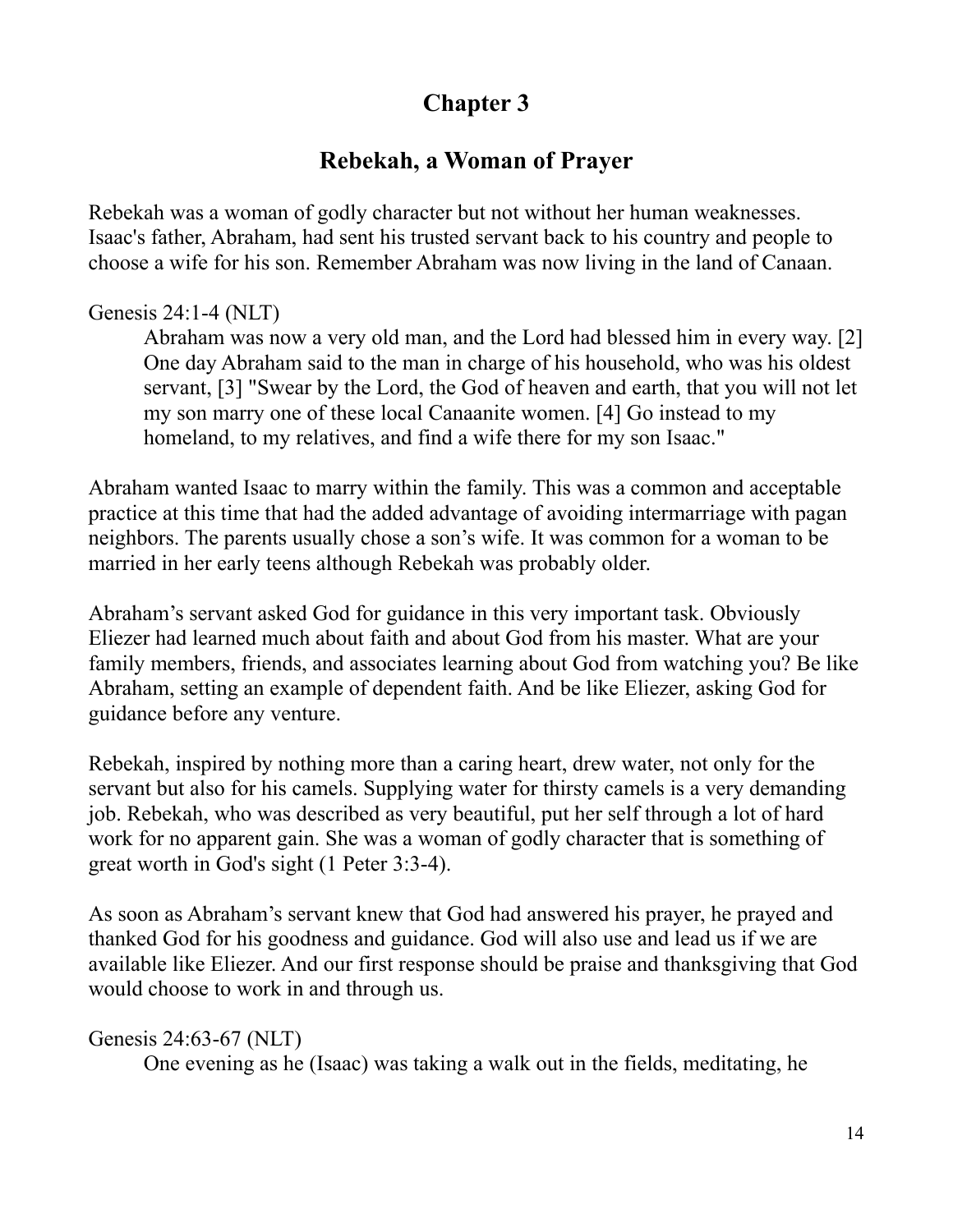looked up and saw the camels coming. [64] When Rebekah looked up and saw him, she quickly dismounted. [65] "Who is that man walking through the fields to meet us?" she asked the servant.

And he replied, "It is my master." So Rebekah covered her face with her veil. [66] Then the servant told Isaac the whole story. [67] And Isaac brought Rebekah into his mother's tent, and she became his wife. He loved her very much, and she was a special comfort to him after the death of his mother.

When Rebekah learned that the man coming to greet them was Isaac, her husband-to-be, she followed two customs: she dismounted from her camel to show respect, and she placed a veil over her face as a bride.

Isaac inherited everything from his father, including God's promise to make his descendants into a great nation. As a boy, Isaac did not resist as his father prepared to sacrifice him, and as a man, he gladly accepted the wife that others chose for him. Through Isaac, we learn how to let God guide our life and place his will ahead of our own.

It was Rebekah who pushed Jacob, her son, into deceiving his father and stealing his brothers blessing (Genesis 27:2-13). This resulted in great conflict in the home (Genesis 27:41-43).

When Rebekah learned that Isaac was preparing to bless Esau, she quickly devised a plan to trick him into blessing Jacob instead. Although God had already told her that Jacob would become the family leader (Genesis 25:23-26), Rebekah took matters into her own hands. She resorted to doing something wrong to try to bring about what God had already said would happen. For Rebekah, the end justified the means. No matter how good we think our goals are, we should not attempt to achieve them by doing what is wrong. Would God approve of the methods you are using to accomplish your goals?

Jacob hesitated when he heard Rebekah's deceitful plan. Although he questioned it for the wrong reason (fear of getting caught), he protested and thus gave her one last chance to reconsider. But Rebekah had become so wrapped up in her plan that she no longer saw clearly what she was doing. Sin had trapped her and was degrading her character. Correcting yourself in the middle of doing wrong may bring hurt and disappointment, but it also will bring freedom from sin's control.

Rebekah was aware that God's plan would be channeled through Jacob, not Esau (Genesis 25:23). So not only did Jacob become her favorite; she actually planned ways to ensure that he would overshadow his older twin. Meanwhile, Isaac preferred Esau.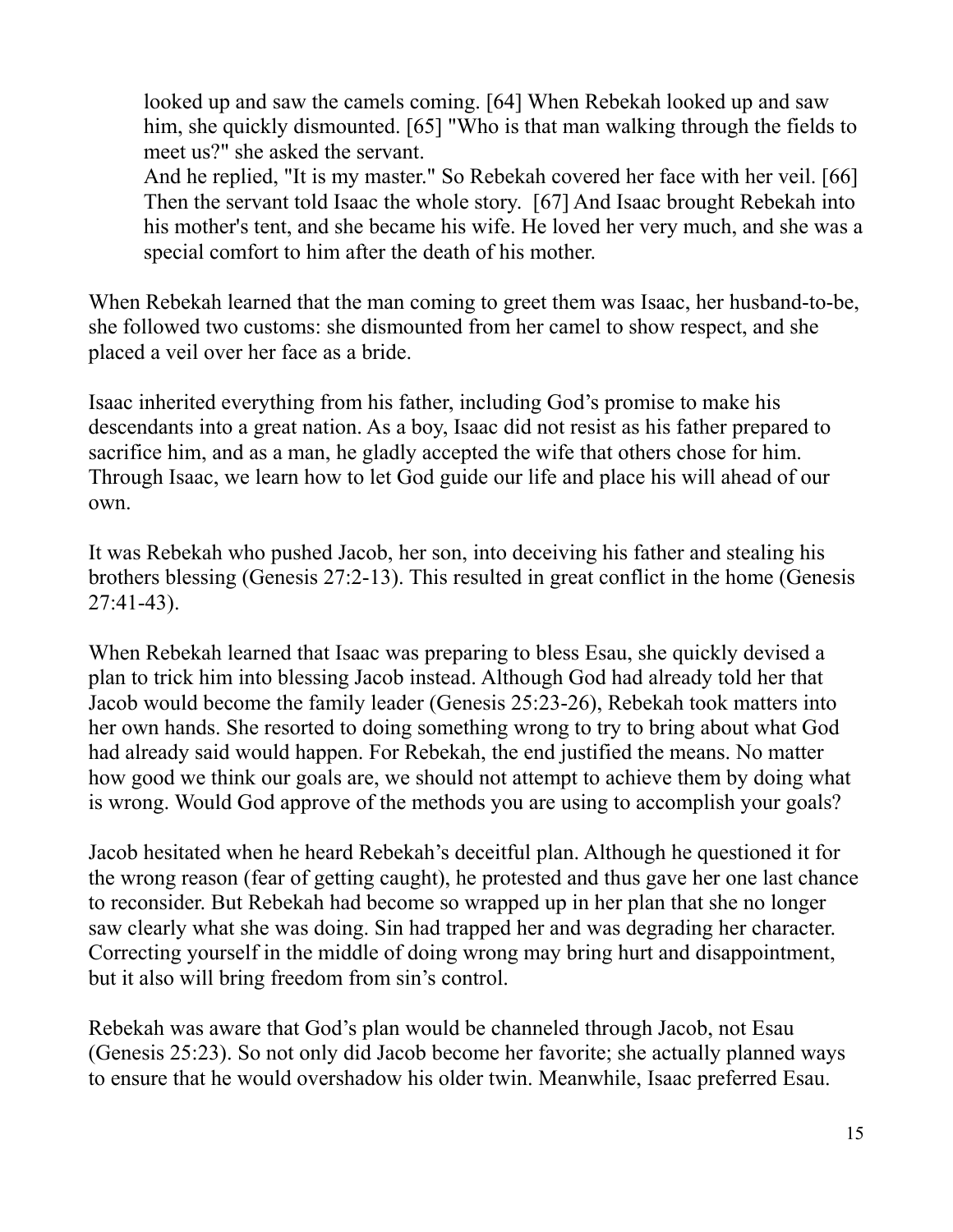This created a conflict between the couple. She felt justified in deceiving her husband when the time came to bless the sons, and her ingenious plan was carried out to perfection.

Most of the time we try to justify the things we choose to do. Often we attempt to add God's approval to our actions. While it is true that our actions will not spoil God's plan, it is also true that we are responsible for what we do and must always be cautious about our motives.

When thinking about a course of action, are you simply seeking God's stamp of approval on something you've already decided to do? Or are you willing to set the plan aside if the principles and commands of God's Word are against the action?

Initiative and action are admirable and right when they are controlled by God's wisdom. God's Word must guide our actions. God makes use of even our mistakes in his plan.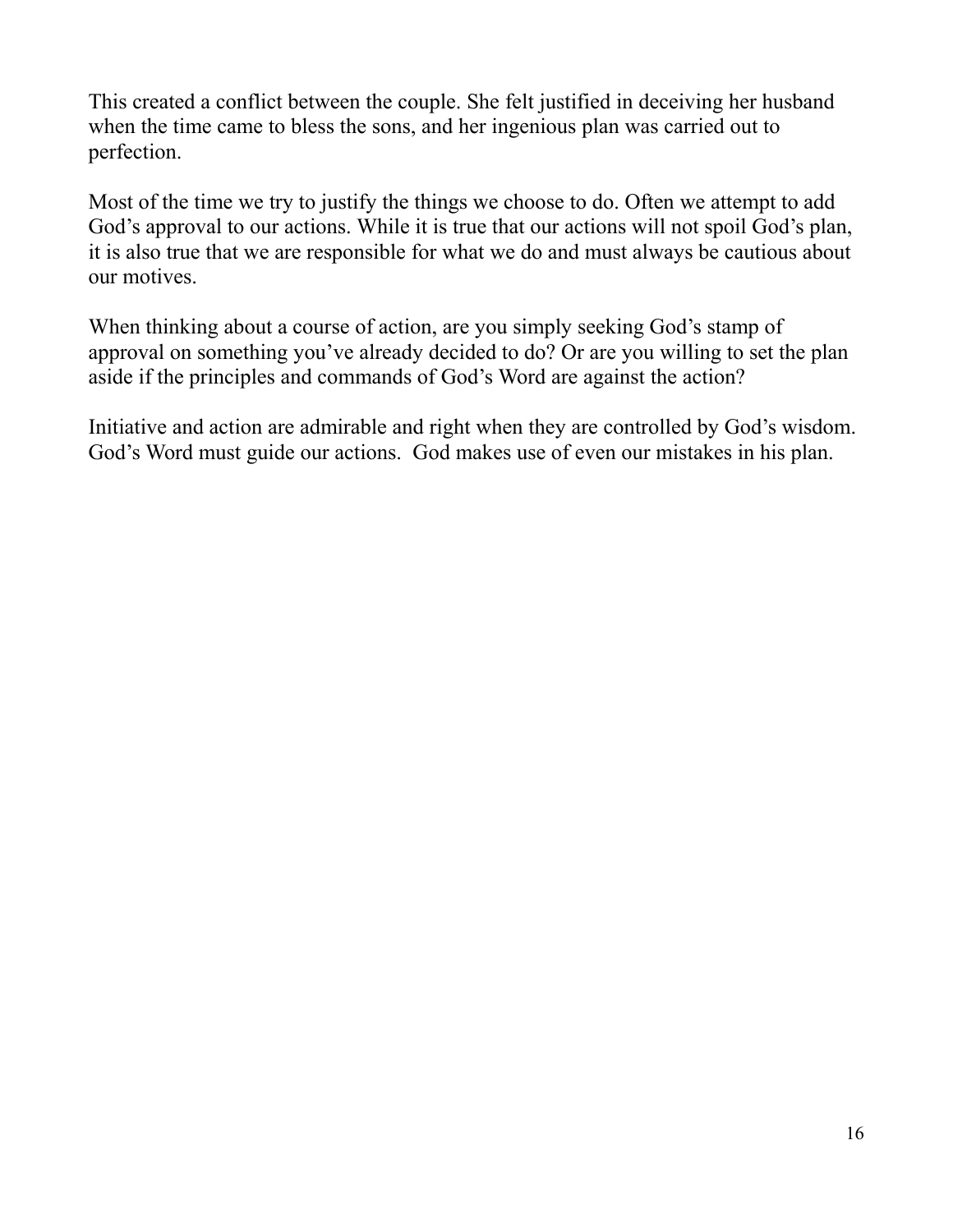### **Rachel and Leah**

Rachel's story is told in Genesis 29:1-35:20. She is also mentioned in Ruth 4:11.

#### Genesis 29:15-18

Laban said to him, "You shouldn't work for me without pay just because we are relatives. How much do you want?" [16] Now Laban had two daughters: Leah, who was the oldest, and her younger sister, Rachel. [17] Leah had pretty eyes, but Rachel was beautiful in every way, with a lovely face and shapely figure. [18] Since Jacob was in love with Rachel, he told her father, "I'll work for you seven years if you'll give me Rachel, your younger daughter, as my wife."

Rachel and Leah were the wives of Jacob. After running away from his sins (Genesis 27) Jacob arrived at Laban, his mother's brother place. Rachel and Leah were the daughters of Laban. Rachel was more beautiful than Leah. Jacob fell in love with Rachel and agreed to work for Laban for seven years in exchange for marrying her.

It was the custom of the day for a man to present a dowry, or substantial gift, to the family of his future wife. This was to compensate the family for the loss of the girl. Jacob's dowry was not a material possession, for he had none to offer. Instead he agreed to work seven years for Laban. But there was another custom of the land that Laban did not tell Jacob. The older daughter had to be married first. By giving Jacob Leah and not Rachel, Laban tricked him into promising another seven years of hard work.

This was the beginning of Rachel's problems. Laban, her father, was not a trust worthy man and after seven years he deceived Jacob into marrying Leah instead of Rachel as promised.

Genesis 29:21-28 (NLT)

Finally, the time came for him to marry her. "I have fulfilled my contract," Jacob said to Laban. "Now give me my wife so we can be married." [22] So Laban invited everyone in the neighborhood to celebrate with Jacob at a wedding feast. [23] That night, when it was dark, Laban took Leah to Jacob, and he slept with her. [24] And Laban gave Leah a servant, Zilpah, to be her maid. [25] But when Jacob woke up in the morning—it was Leah! "What sort of trick is this?" Jacob raged at Laban. "I worked seven years for Rachel. What do you mean by this trickery?"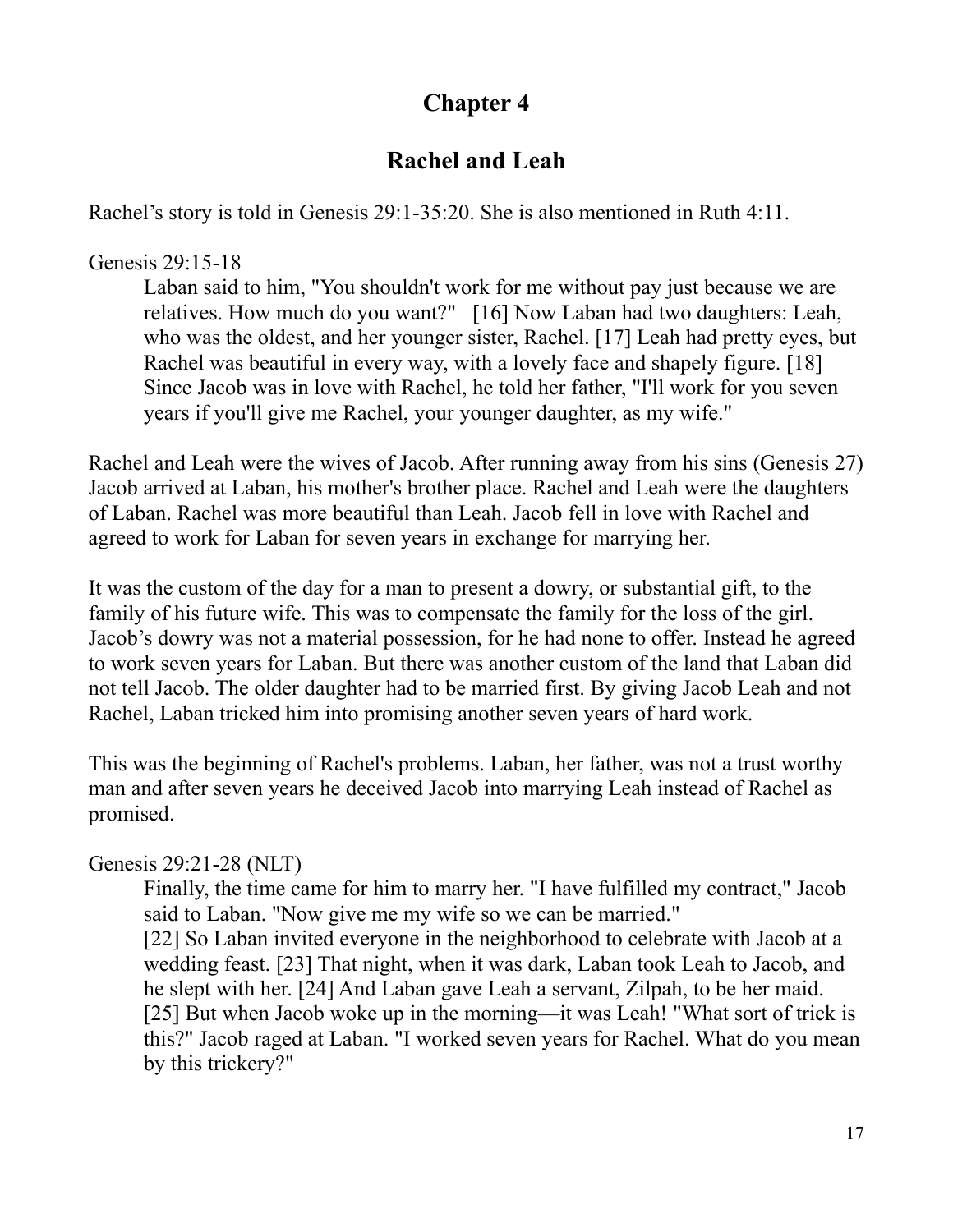[26] "It's not our custom to marry off a younger daughter ahead of the firstborn," Laban replied. [27] "Wait until the bridal week is over, and you can have Rachel, too—that is, if you promise to work another seven years for me." [28] So Jacob agreed to work seven more years. A week after Jacob had married Leah, Laban gave him Rachel, too.

Rachel and Jacob were very much in love but the deception of Rachel's father had hurt her badly. It produced hurt and bitterness in her heart that she never really overcame. Bitterness is like poison to the soul. It destroys a person. Women of God need to be careful of the hurts and emotional wounds that may follow them from their backgrounds and childhood. These need to be dealt with. Only Jesus can heal these kinds of aliments.

Laban's dowry from Jacob (14 years of labor) was quite expensive. Rachel rightly thought that she had been exploited and sold. She never forgave her father for this (Genesis 31: 4 -18). The same can be said of Leah. Because of her father's actions in deceiving Jacob into marrying Leah, Rachel had to share her husband with her sister. Her father's sins affected her life. There was constant trouble in the home. Both sisters struggling for the attention of Jacob. Childbirth was used as the main weapon (Genesis 30).

Rachel had problems in bearing children and Leah used this to her advantage. Maybe the bitterness in Rachel's heart contributed to her problem in childbirth. God eventually gave her a child (Genesis 30:22) After Leah had given birth to four sons, Rachel remained unable to conceive. She became jealous of Leah and gave Jacob her maidservant, Bilhah, to be a surrogate mother for her. Bilhah gave birth to two sons that Rachel named and raised (Dan and Naphtali). Leah responds by offering her handmaid Zilpah to Jacob, and names and raises the two sons (Gad and Asher) that Zilpah bears. After Leah conceived again, Rachel was finally blessed with a son, Joseph, who would become Jacob's favorite child.

Although Jacob was tricked by Laban, he kept his part of the bargain. There was more at stake than just Jacob's hurt. There was Rachel to think about, as well as God's plan for his life. When we are tricked by others, keeping our part of the bargain may still be wise. Nursing our wounds or plotting revenge makes us unable to see from God's perspective. The lesson we learn from here is that we cannot afford to harbor unforgiveness in our hearts. It will only destroy us.

The remarks of Rachel and Leah in Genesis 31: 14 - 16 and the actions of Rachel in Genesis 31: 19, 35 showed the disgust she had for her father right to the very end. This again could have been the reason for the tragedy that befell her in Genesis 35: 16-19.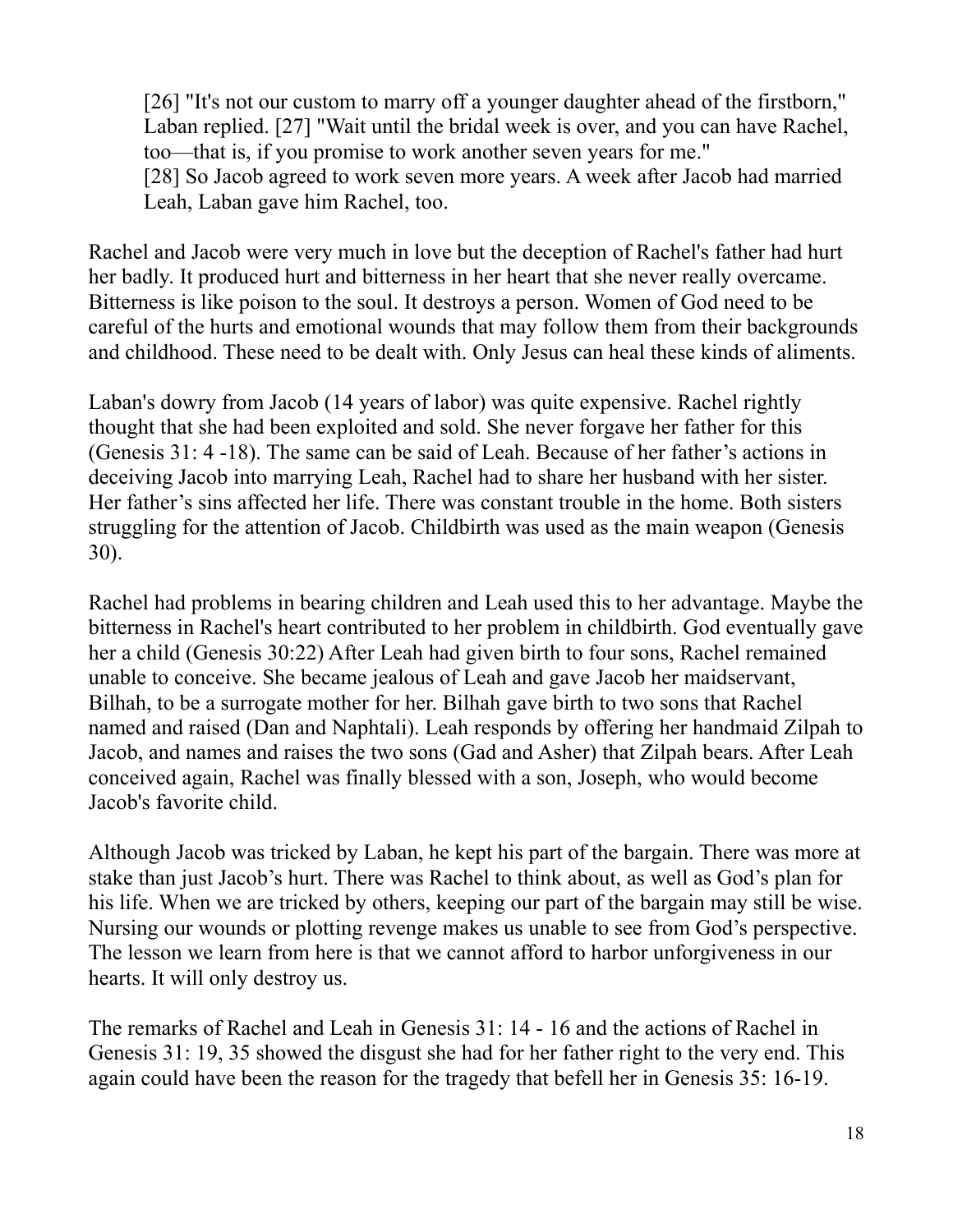Rachel had every cause to be annoyed with her father. He had done her wrong. She and Jacob were very much in love and could have made a wonderful couple. Her father's actions destroyed this.

However, things did not have to go the way they did. Rachel's life stands out as an example and warning of how generation curses can affect us. God can turn these kind of situations around for us today if we serve Him and love Him with all our heart (Romans 8:28). If you love God you will forgive those that have hurt you and refuse to harbor bitterness in your heart against them. Bitterness destroys (Hebrews 12:15). It is in your own interest that you forgive. By God's grace and your will power you can forgive.

After getting your heart right with God, you can then pray and break the curses that might have been let lose in your life. It might be helpful to ask other believers to pray with you. Ask God for healing and a restoration of all the things that Satan has caused.

Remember, many times curses are let lose in our lives due to no reason on our behalf. Nevertheless it is within our authority to break them once we get our hearts right with God. Let Rachel's life be an example to your life and not a mirror of it.

God tells Jacob that it is time for him to return to his homeland.

#### Genesis 31:3-5 (NLT)

Then the Lord said to Jacob, "Return to the land of your father and grandfather and to your relatives there, and I will be with you."

[4] Jacob called Rachel and Leah out to the field where he was watching the flocks, [5] so he could talk things over with them. "Your father has turned against me and is not treating me like he used to," he told them. "But the God of my father has been with me.

Although Laban treated Jacob unfairly, God still increased Jacob's prosperity. God's power is not limited by lack of fair play. He has the ability to meet our needs and make us thrive even though others mistreat us. To give in and respond unfairly is to be no different from your enemies.

Jacob decided to return to the land of Canaan with his family. Fearing that Laban would deter him, he fled with his two wives, Leah and Rachel, and children without informing his father-in-law.

Leaving home was not difficult for Rachel and Leah because their father had treated them as poorly as he had Jacob. According to custom, they were supposed to receive the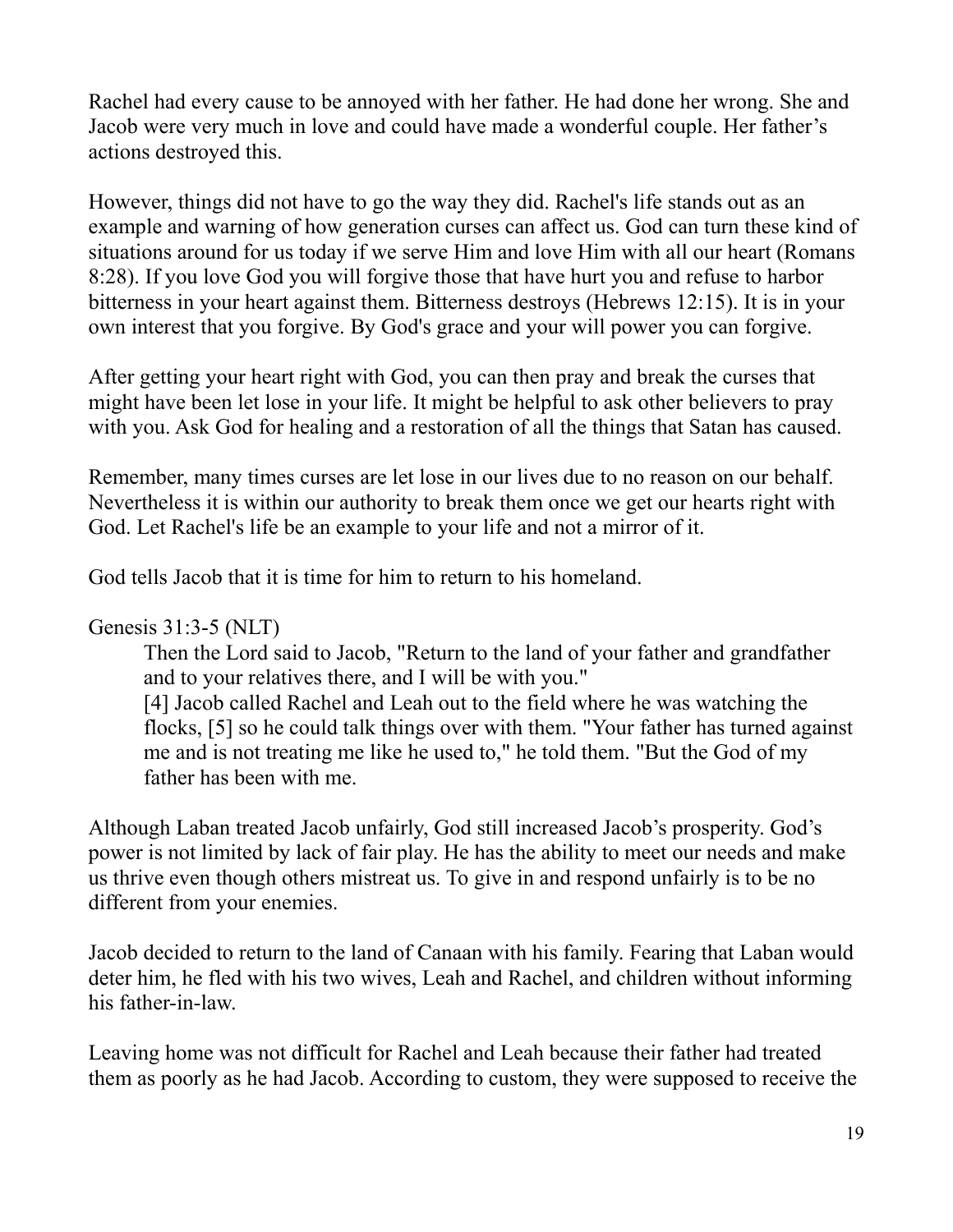benefits of the dowry Jacob paid for them, which was 14 years of hard work. When Laban did not give them what was rightfully theirs, they knew they would never inherit anything from their father. Thus they wholeheartedly approved of Jacob's plan to take the wealth he had gained and leave.

Laban followed him and accused him of stealing his idols. Rachel had taken her father's idols, hidden them inside her camel's seat cushion, and sat upon them. Not knowing that the idols were in his wife's possession, Jacob pronounced a curse on whoever had them: "With whoever you will find your gods, he will not live" (Genesis 31:32).

Laban searched the tents of Jacob and his wives, but when he came to Rachel's tent, she told her father, "Let not my lord be angered that I cannot rise up before you, for the way of women is upon me" (Genesis 31:35). Laban left her alone, but the curse Jacob had pronounced came true shortly thereafter. Rachael died while giving birth to her second son, Benjamin.

Do you remember feeling absolutely sure about something? Jacob was so sure that no one had stolen Laban's idols that he vowed to kill the offender. Because Rachel took them, this statement put her safety in serious jeopardy. Even when you are absolutely sure about a matter, it is safer to avoid rash statements. Someone may hold you to them.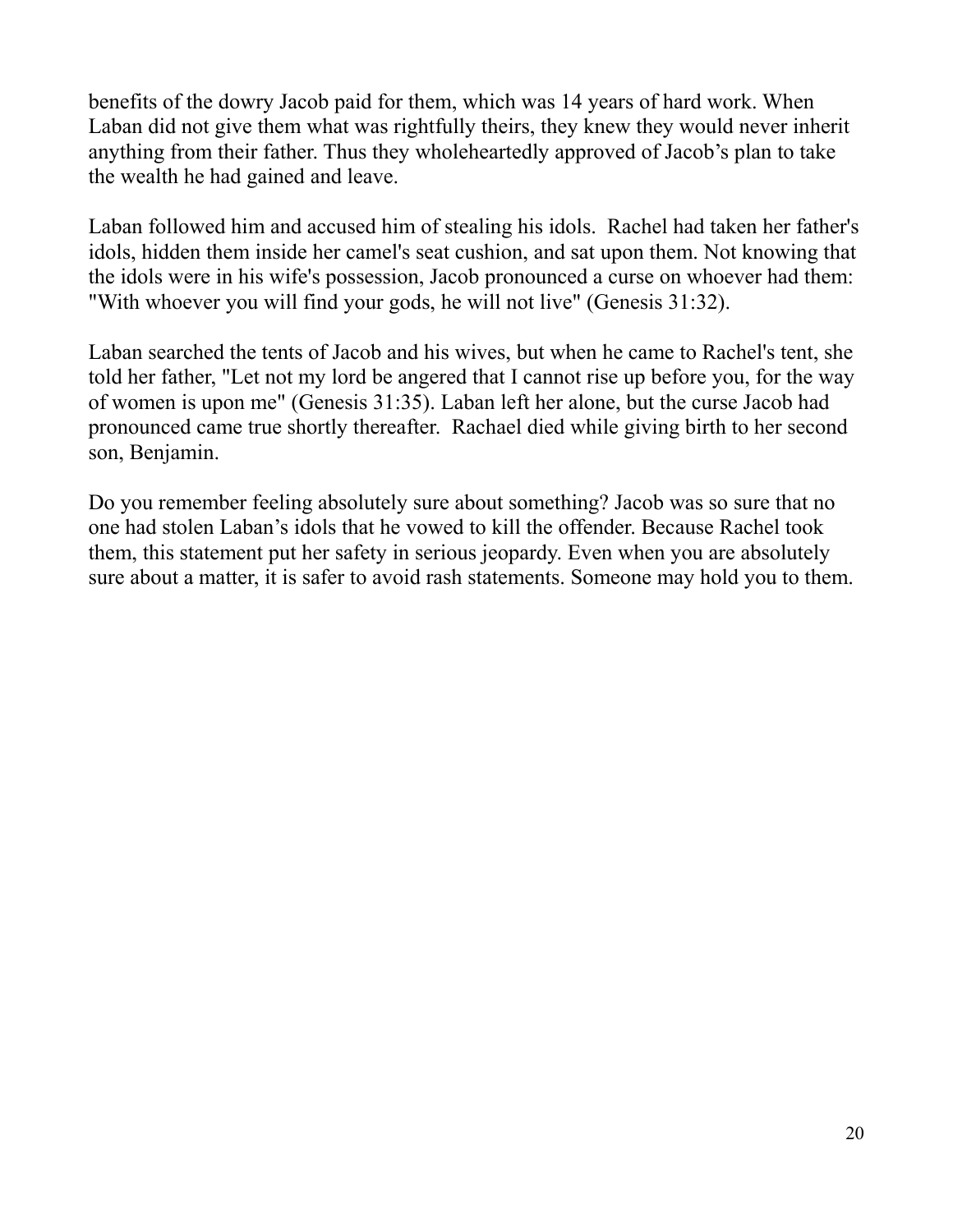### **Rahab, From Sinner to Saint**

Rahab's story is told in Joshua 2 and Joshua 6:22-23. She is also mentioned in Matthew 1:5; Hebrews 11:31; James 2:25.

Joshua 2:1-9 (NLT)

Then Joshua secretly sent out two spies from the Israelite camp at Acacia. He instructed them, "Spy out the land on the other side of the Jordan River, especially around Jericho." So the two men set out and came to the house of a prostitute named Rahab and stayed there that night.

Why would the spies stop at the house of Rahab, a prostitute? (1) It was a good place to gather information and have no questions asked in return. (2) Rahab's house was in an ideal location for a quick escape because it was built into the city wall (Joshua 2:15). (3) God directed the spies to Rahab's house because he knew her heart was open to him and that she would be instrumental in the Israelite victory over Jericho.

God often uses people with simple faith to accomplish his great purposes, no matter what kind of past they have had or how insignificant they seem to be.

[2] But someone told the king of Jericho, "Some Israelites have come here tonight to spy out the land." [3] So the king of Jericho sent orders to Rahab: "Bring out the men who have come into your house. They are spies sent here to discover the best way to attack us."

[4] Rahab, who had hidden the two men, replied, "The men were here earlier, but I didn't know where they were from. [5] They left the city at dusk, as the city gates were about to close, and I don't know where they went. If you hurry, you can probably catch up with them."

Was Rahab justified in lying to save the lives of the spies? Although the Bible does not speak negatively about her lie, it is clear that lying is sin. In Hebrews 11:31, however, Rahab is commended for her faith in God. Her lie is not mentioned. Several explanations have been offered: (1) God forgave Rahab's lie because of her faith; (2) Rahab was simply deceiving the enemy, a normal and acceptable practice in wartime; (3) because Rahab was not a Jew, she could not be held responsible for keeping the moral standards set forth in God's law; (4) Rahab broke a lesser principle—telling the truth—to uphold a higher principle—protecting God's people.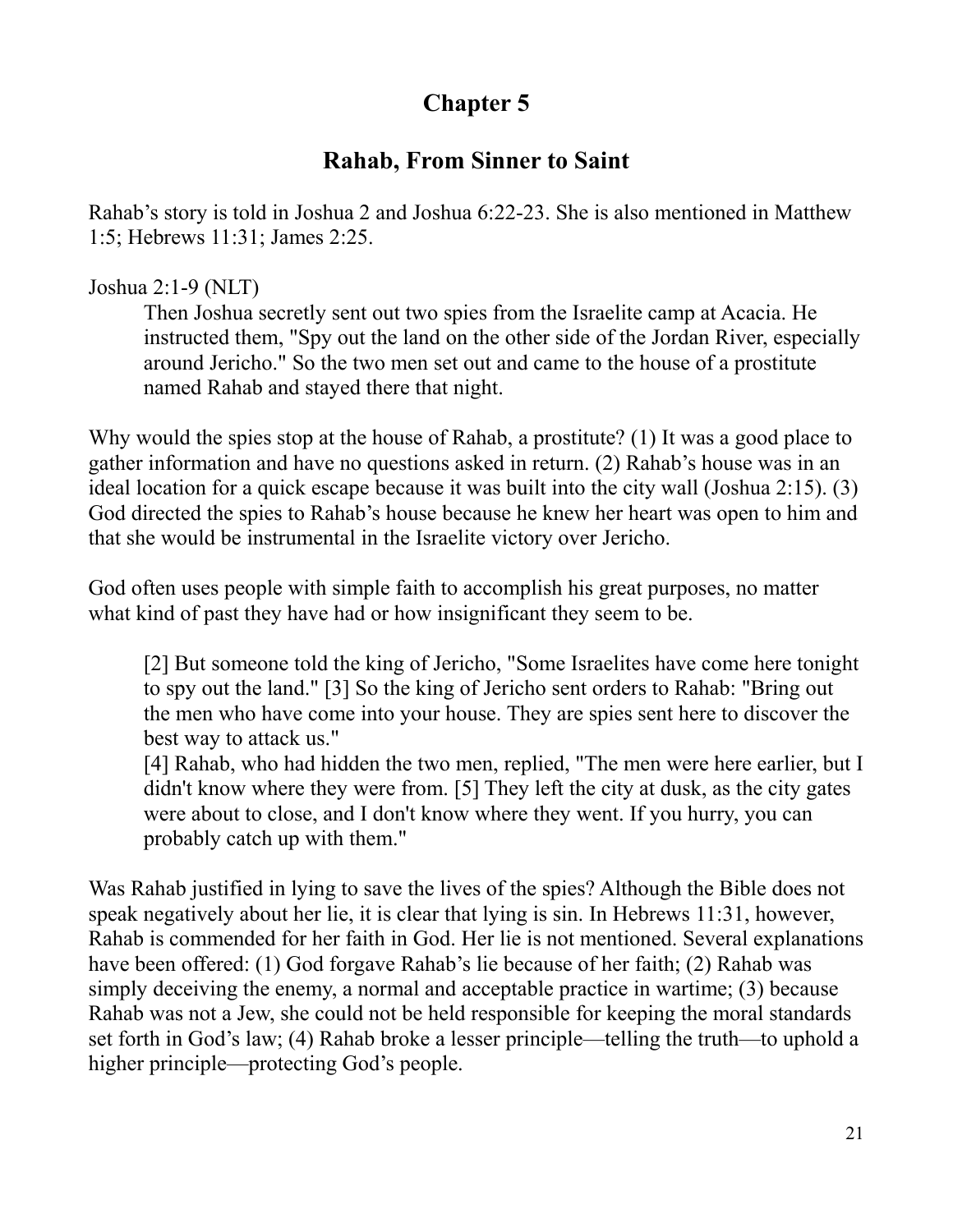There may have been another way to save the lives of the Israelite spies. But under the pressure of the moment, Rahab had to make a choice. Most of us will face dilemmas at one time or another. We may feel that there is no perfect solution to our problem.

Fortunately, God does not demand that our judgment be perfect in all situations. He simply asks us to put our trust in him and to do the best we know how. Rahab did that and was commended for her faith.

Flax was harvested in the fields and piled high on the rooftops to dry. It was then made into yarn that was used to make linen cloth. Flax grows to a height of three or four feet. Stacked on the roof, it made an excellent hiding place for the spies.

[7] So the king's men went looking for the spies along the road leading to the shallow crossing places of the Jordan River. And as soon as the king's men had left, the city gate was shut.

[8] Before the spies went to sleep that night, Rahab went up on the roof to talk with them. [9] "I know the Lord has given you this land," she told them. "We are all afraid of you. Everyone is living in terror.

Many would assume that Rahab—a pagan, a Canaanite, and a prostitute—would never be interested in God. Yet Rahab was willing to risk everything she had for a God she barely knew. We must not gauge a person's interest in God by his or her background, life-style, or appearance. We should let nothing get in the way of our telling people about God.

Rahab recognized something that many of the Israelites did not—the God of heaven is not an ordinary god! He is all-powerful. The people of Jericho were afraid because they had heard the news of God's extraordinary power in defeating the armies across the Jordan River.

Today we can worship this same powerful, miracle-working God. He is powerful enough to destroy mighty, wicked armies, as he did in Jericho. He is also powerful enough to save us from certain death, as he did with Rahab.

Rahab knew her position was dangerous; she could have been killed if she were caught harboring the Israelites. Rahab took the risk, however, because she sensed that the Israelites relied on a God worth trusting. And God rewarded Rahab by promising safety for her and her family.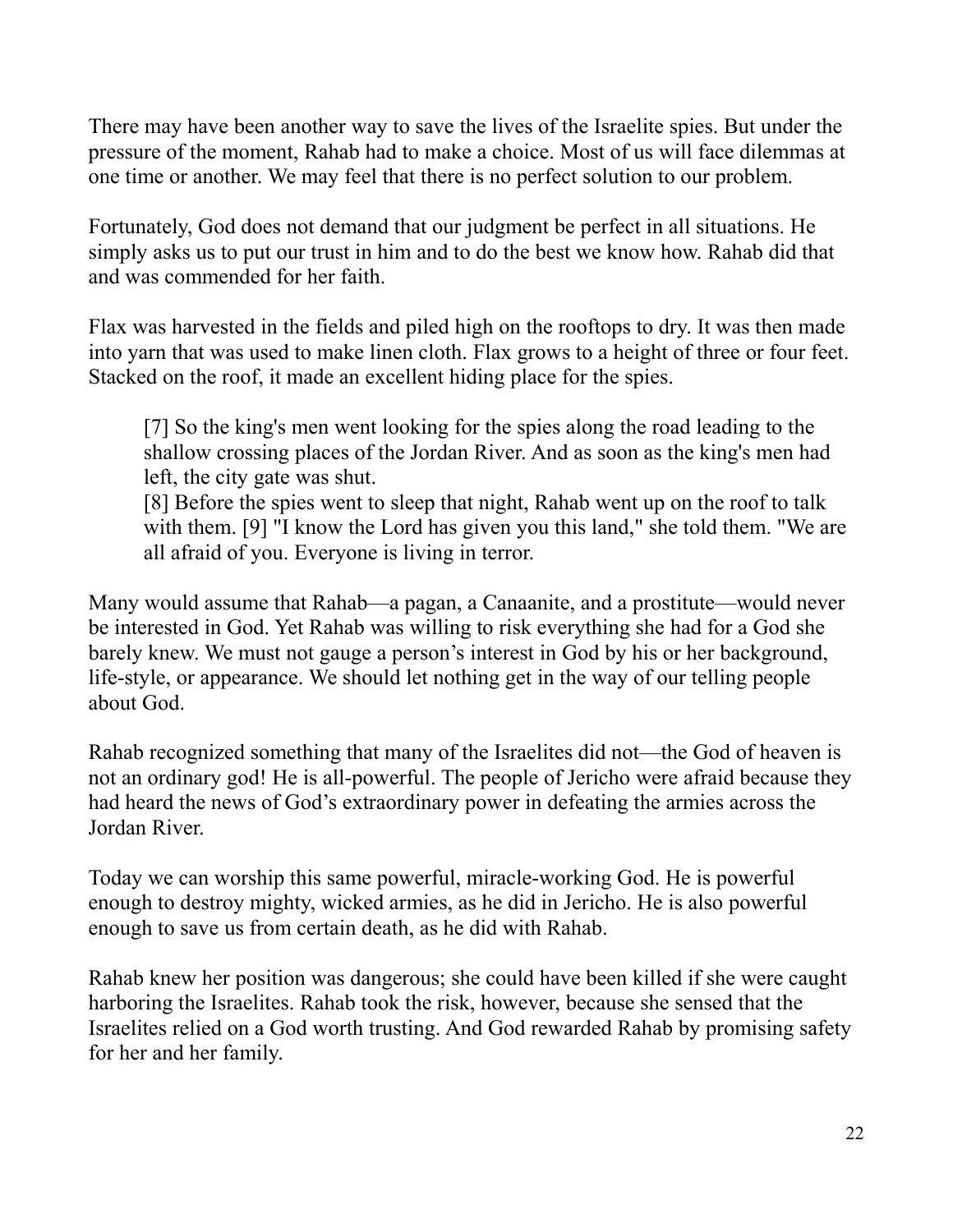God works through people—like Rahab—whom we are inclined to reject. God remembers her because of her faith, not her profession. If at times you feel like a failure, remember that Rahab rose above her situation through her trust in God. You can do the same!

Rahab was a relative of Boaz, and thus an ancestor of David and of Jesus. She is one of only two women listed in the Hall of Faith in Hebrews 11. She was resourceful and willing to help others at great cost to herself.

She did not let fear affect her faith in God's ability to deliver. He is forever able to deliver his people.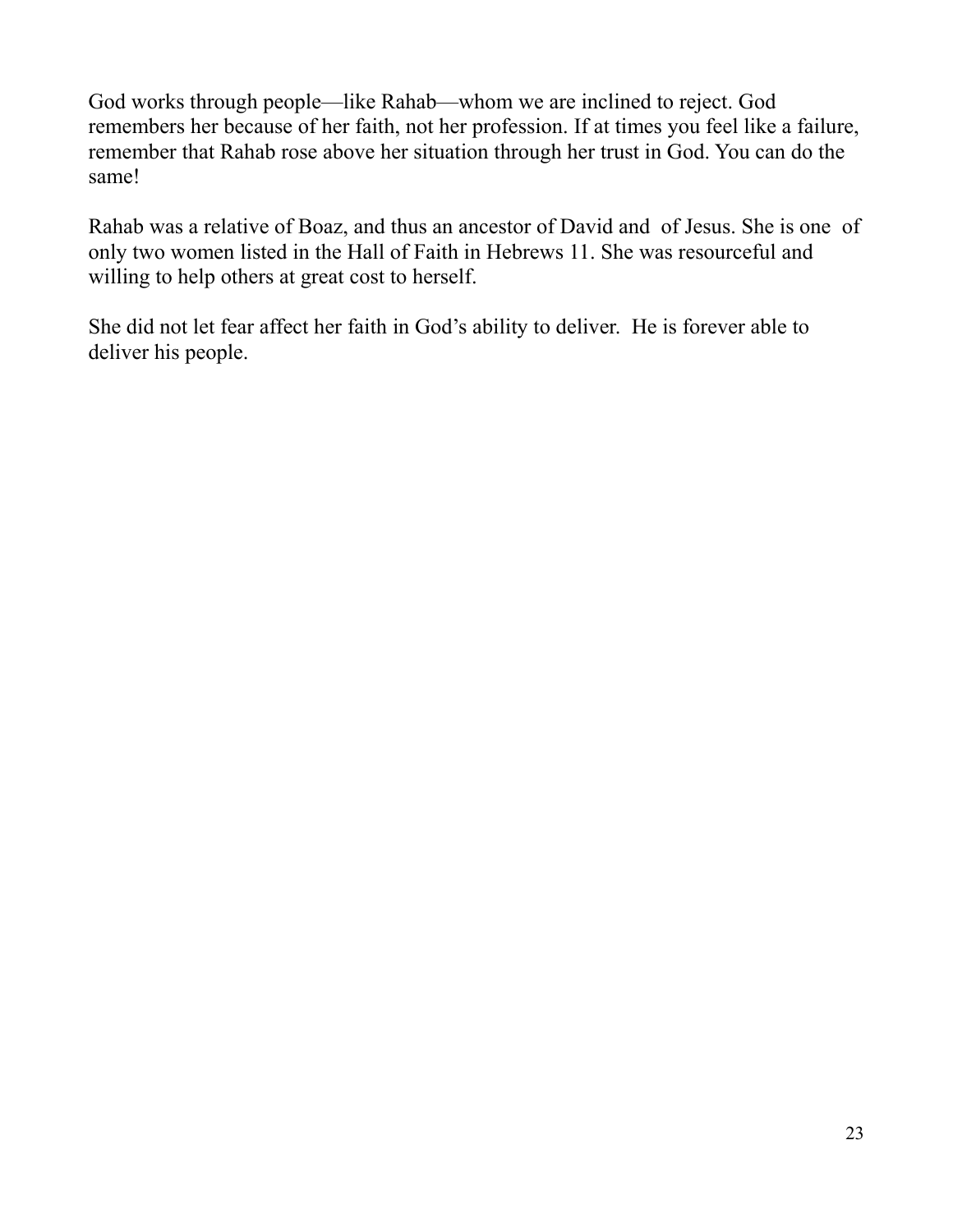## **Ruth and Naomi**

Their story is told in the book of Ruth. Ruth is also mentioned in Matthew 1:5.

The story of Ruth takes place sometime during the period of the rule of the judges. These were dark days for Israel, when "everyone did as he saw fit" (Judges 17:6; Judges 21:25). But during those dark and evil times, there were still some who followed God. Naomi and Ruth are beautiful examples of loyalty, friendship, and commitment—to God and to each other.

Moab was the land east of the Dead Sea. It was one of the nations that oppressed Israel during the period of the judges (Judges 3:12), so there was hostility between the two nations. The famine must have been quite severe in Israel for Elimelech to move his family here. They were called Ephrathites because Ephrath was an earlier name for Bethlehem. Even if Israel had already defeated Moab, there still would have been tensions between them.

In the beginning of the book of Ruth, we're introduced to Naomi and her husband Elimelech. They are from Bethlehem, where a terrible famine has made it impossible to find food. So, they take their two sons and move to Moab, a foreign land where they believe they'll be able to survive. Unfortunately, Elimelech dies shortly after arriving in Moab. Several years pass, and Naomi's sons marry Ruth and Orpah, two women from the surrounding country. But before they can have children, the sons also die. Naomi, Ruth, and Orpah are left alone with no husbands and no sons.

There was almost nothing worse than being a widow in the ancient world. Widows were taken advantage of or ignored. They were almost always poverty stricken. God's law, therefore, provided that the nearest relative of the dead husband should care for the widow; but Naomi had no relatives in Moab, and she did not know if any of her relatives were alive in Israel.

Even in her desperate situation, Naomi had a selfless attitude. Although she had decided to return to Israel, she encouraged Ruth and Orpah to stay in Moab and start their lives over, even though this would mean hardship for her. Like Naomi, we must consider the needs of others and not just our own. As Naomi discovered, when you act selflessly, others are encouraged to follow your example.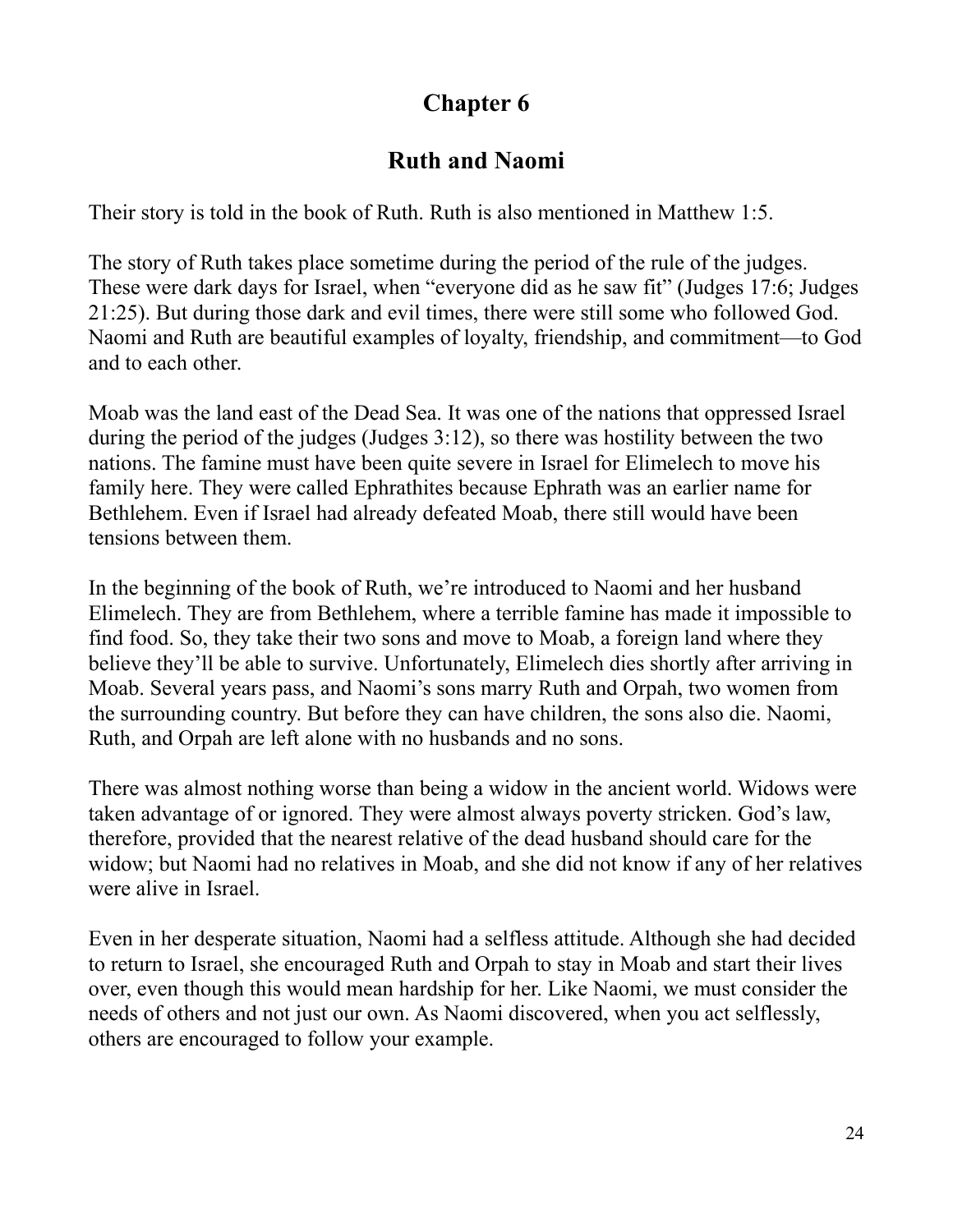Ruth was a Moabitess, but that didn't stop her from worshiping the true God, nor did it stop God from accepting her worship and blessing her greatly. The Jews were not the only people God loved. God chose the Jews to be the people through whom the rest of the world would come to know him. This was fulfilled when Jesus Christ was born as a Jew. Through him, the entire world can come to know God. Acts 10:35 says that "(God) accepts men from every nation who fear him and do what is right." God accepts all who worship him; he works through people regardless of their race, sex, or nationality.

The book of Ruth is a perfect example of God's impartiality. Although Ruth belonged to a race often despised by Israel, she was blessed because of her faithfulness. She became a great-grandmother of King David and a direct ancestor of Jesus. No one should feel disqualified to serve God because of race, gender, or national background. And God can use every circumstance to build his kingdom.

When Naomi told Ruth and Orpah to go back to their own families, Ruth spoke the incredible words "Do not press me to leave you or to turn back from following you! Where you go, I will go; where you lodge I will lodge; your people shall be my people, and your God my God. Where you die, I will die — there will I be buried. May the Lord do thus and so to me, and more as well, if even death parts me from you!" (Ruth 1:16- 17)

Naomi had experienced severe hardships. She had left Israel married and secure; she returned widowed and poor. Naomi changed her name to express the bitterness and pain she felt. Naomi was not rejecting God by openly expressing her pain. However, she seems to have lost sight of the tremendous resources she had in her relationship with Ruth and with God. When you face bitter times, God welcomes your honest prayers, but be careful not to overlook the love, strength, and resources that he provides in your present relationships. And don't allow bitterness and disappointment to blind you to your opportunities.

Bethlehem was about five miles southwest of Jerusalem. Lush fields and olive groves surrounded the town. Its harvests were abundant.

Ruth and Naomi's return to Bethlehem was certainly part of God's plan because in this town David would be born (1 Samuel 16:1), and, as predicted by the prophet Micah (Micah 5:2), Jesus Christ would also be born there. This move, then, was more than merely convenient for Ruth and Naomi. It led to the fulfillment of Scripture.

When the wheat and barley were ready to be harvested, reapers were hired to cut down the stalks and tie them into bundles. Israelite law demanded that the corners of the fields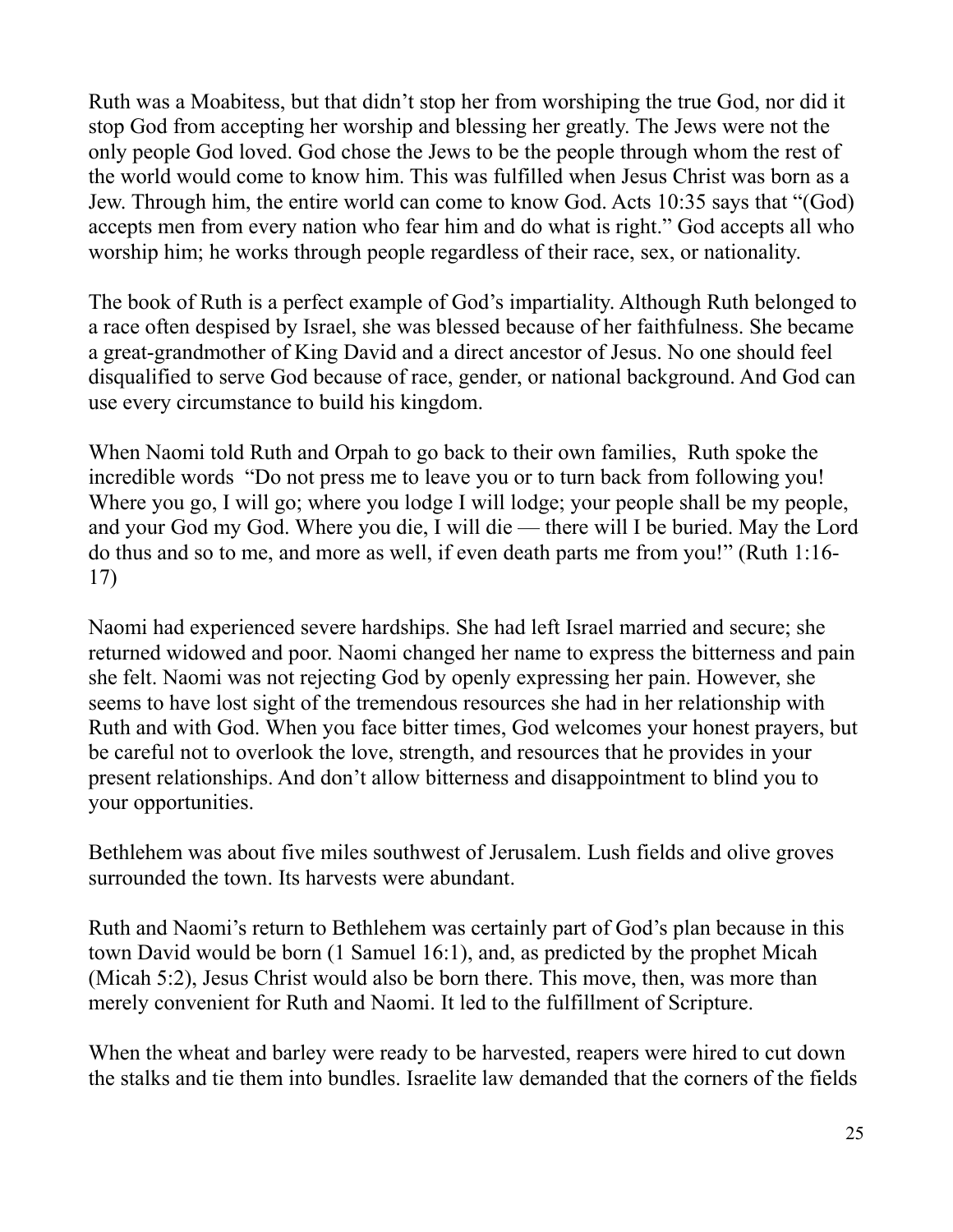not be harvested. In addition, any grain that was dropped was to be left for poor people who picked it up (this was called gleaning) and used it for food (Leviticus 19:9; Leviticus 23:22; Deut. 24:19). The purpose of this law was to feed the poor and to prevent the owners from hoarding. This law served as a type of welfare program in Israel. Because she was a widow with no means of providing for herself, Ruth went into the fields to glean the grain.

Ruth made her home in a foreign land. Instead of depending on Naomi or waiting for good fortune to happen, she took the initiative. She went to work. She was not afraid of admitting her need or working hard to supply it. When Ruth went out to the fields, God provided for her. If you are waiting for God to provide, consider this: He may be waiting for you to take the first step to demonstrate just how important your need is.

As Ruth works in the fields, she seen by the owner who was named Boaz. Boaz was related to Naomi. He tells Ruth to remain in his fields to work.

#### Ruth 2:3-16 (NLT)

So Ruth went out to gather grain behind the harvesters. And as it happened, she found herself working in a field that belonged to Boaz, the relative of her fatherin-law, Elimelech. [4] While she was there, Boaz arrived from Bethlehem and greeted the harvesters. "The Lord be with you!" he said. "The Lord bless you!" the harvesters replied.

[5] Then Boaz asked his foreman, "Who is that girl over there?"

[6] And the foreman replied, "She is the young woman from Moab who came back with Naomi. [7] She asked me this morning if she could gather grain behind the harvesters. She has been hard at work ever since, except for a few minutes' rest over there in the shelter."

[8] Boaz went over and said to Ruth, "Listen, my daughter. Stay right here with us when you gather grain; don't go to any other fields. Stay right behind the women working in my field. [9] See which part of the field they are harvesting, and then follow them. I have warned the young men not to bother you. And when you are thirsty, help yourself to the water they have drawn from the well."

[10] Ruth fell at his feet and thanked him warmly. "Why are you being so kind to me?" she asked. "I am only a foreigner." [11] "Yes, I know," Boaz replied. "But I also know about the love and kindness you have shown your mother-in-law since the death of your husband. I have heard how you left your father and mother and your own land to live here among complete strangers. [12] May the Lord, the God of Israel, under whose wings you have come to take refuge, reward you fully." [13] "I hope I continue to please you, sir," she replied. "You have comforted me by speaking so kindly to me, even though I am not as worthy as your workers."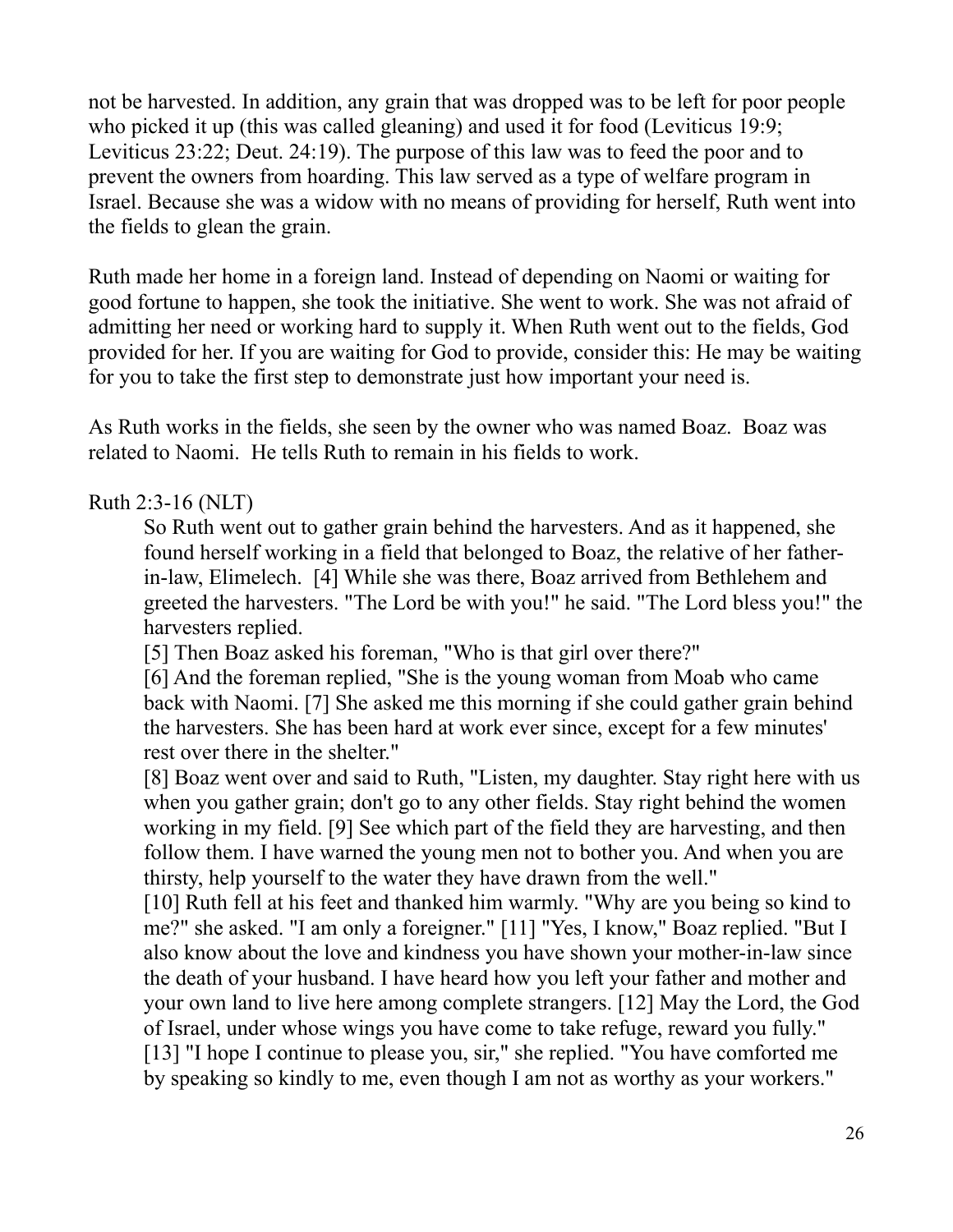[14] At lunchtime Boaz called to her, "Come over here and help yourself to some of our food. You can dip your bread in the wine if you like." So she sat with his harvesters, and Boaz gave her food—more than she could eat [15] When Ruth went back to work again, Boaz ordered his young men, "Let her gather grain right among the sheaves without stopping her. [16] And pull out some heads of barley from the bundles and drop them on purpose for her. Let her pick them up, and don't give her a hard time!"

The characters in the book of Ruth are classic examples of good people in action. Boaz went far beyond the intent of the gleaners' law in demonstrating his kindness and generosity. Not only did he let Ruth glean in his field, he also told his workers to let some of the grain fall in her path. Out of his abundance, he provided for the needy. How often do you go beyond the accepted patterns of providing for those less fortunate? Do more than the minimum for others.

Ruth proposes marriage to Boaz (Ruth 3).

Ruth approached Boaz during the night, at the threshing floor,. The next morning, Ruth suggested that they marry, reminding Boaz of his obligation to her as her nearest male kin. Boaz promised to do all he could.

Ruth and Boaz marry (Ruth 4) - the happy ending.

Boaz proved as good as his word, and he and Ruth were married. She had a son called Obed, and Naomi cared for the child, who would grow up to be the grandfather of King David.

God brought great blessings out of Naomi's tragedy, even greater than "seven sons," or an abundance of heirs. Throughout her tough times, Naomi continued to trust God. And God, in his time, blessed her greatly. Even in our sorrow and calamity, God can bring great blessings. Be like Naomi, and don't turn your back on God when tragedy strikes. Instead of asking "How can God allow this to happen to me?" trust him. He will be with you in the hard times.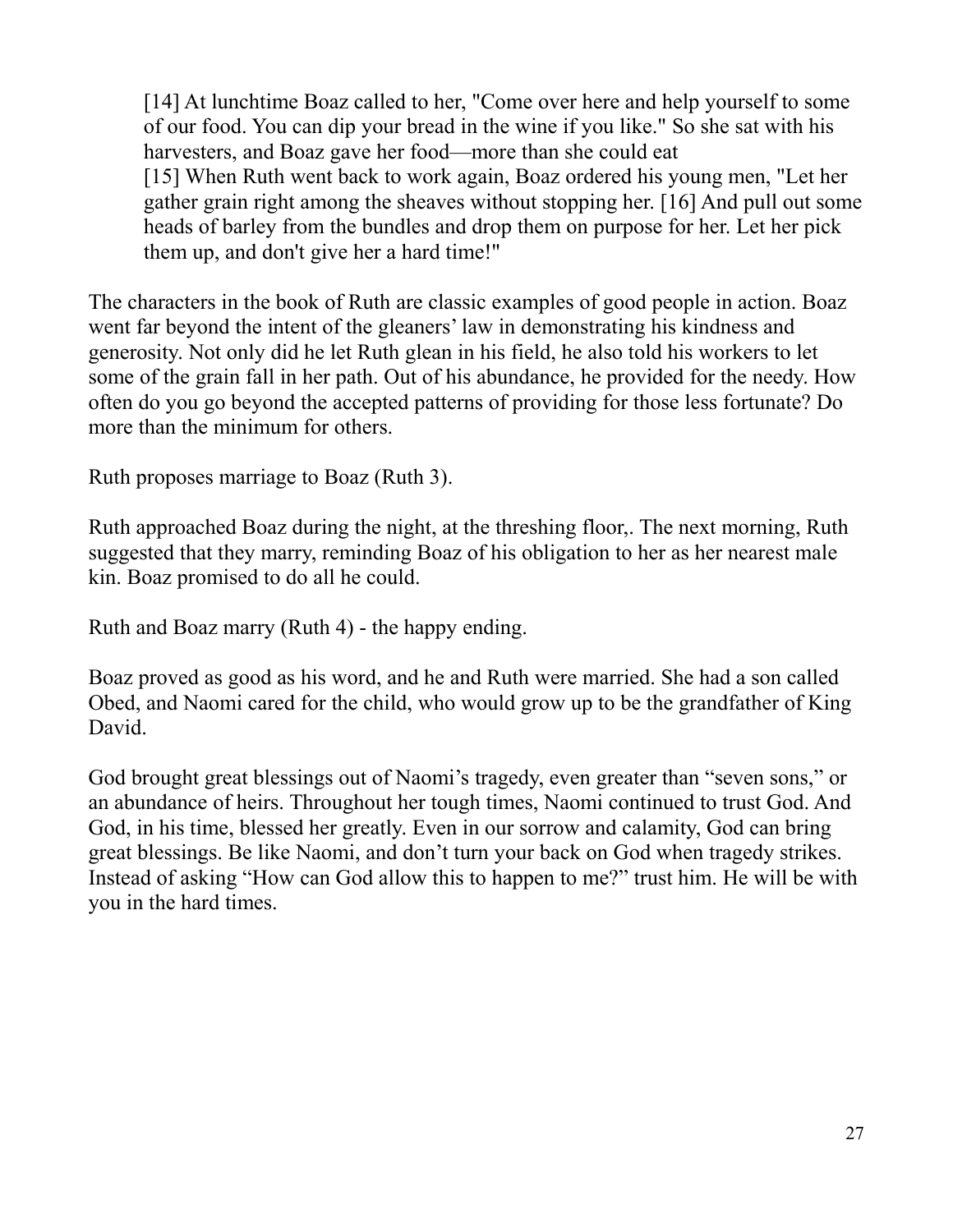# **Delilah**

Delilah's story is told in Judges 16.

#### Judges 16:4-21 (NLT)

Later Samson fell in love with a woman named Delilah, who lived in the valley of Sorek. [5] The leaders of the Philistines went to her and said, "Find out from Samson what makes him so strong and how he can be overpowered and tied up securely. Then each of us will give you eleven hundred pieces of silver."

The Philistines were ruled by five rulers, not just one. Each ruler ruled from a different city—Ashdod, Ashkelon, Ekron, Gath, or Gaza. Each of these cities was an important center for trade and commerce. Given Delilah's character, it is little wonder that she betrayed Samson when these rich and powerful men paid her a personal visit.

[6] So Delilah said to Samson, "Please tell me what makes you so strong and what it would take to tie you up securely."

[7] Samson replied, "If I am tied up with seven new bowstrings that have not yet been dried, I will be as weak as anyone else."

[8] So the Philistine leaders brought Delilah seven new bowstrings, and she tied Samson up with them. [9] She had hidden some men in one of the rooms of her house, and she cried out, "Samson! The Philistines have come to capture you!" But Samson snapped the bowstrings as if they were string that had been burned in a fire. So the secret of his strength was not discovered.

[10] Afterward Delilah said to him, "You made fun of me and told me a lie! Now please tell me how you can be tied up securely."

[11] Samson replied, "If I am tied up with brand-new ropes that have never been used, I will be as weak as anyone else."

[12] So Delilah took new ropes and tied him up with them. The men were hiding in the room as before, and again Delilah cried out, "Samson! The Philistines have come to capture you!" But Samson snapped the ropes from his arms as if they were thread.

[13] Then Delilah said, "You have been making fun of me and telling me lies! Won't you please tell me how you can be tied up securely?" Samson replied, "If you weave the seven braids of my hair into the fabric on your loom and tighten it with the loom shuttle, I will be as weak as anyone else."

So while he slept, Delilah wove the seven braids of his hair into the fabric [14]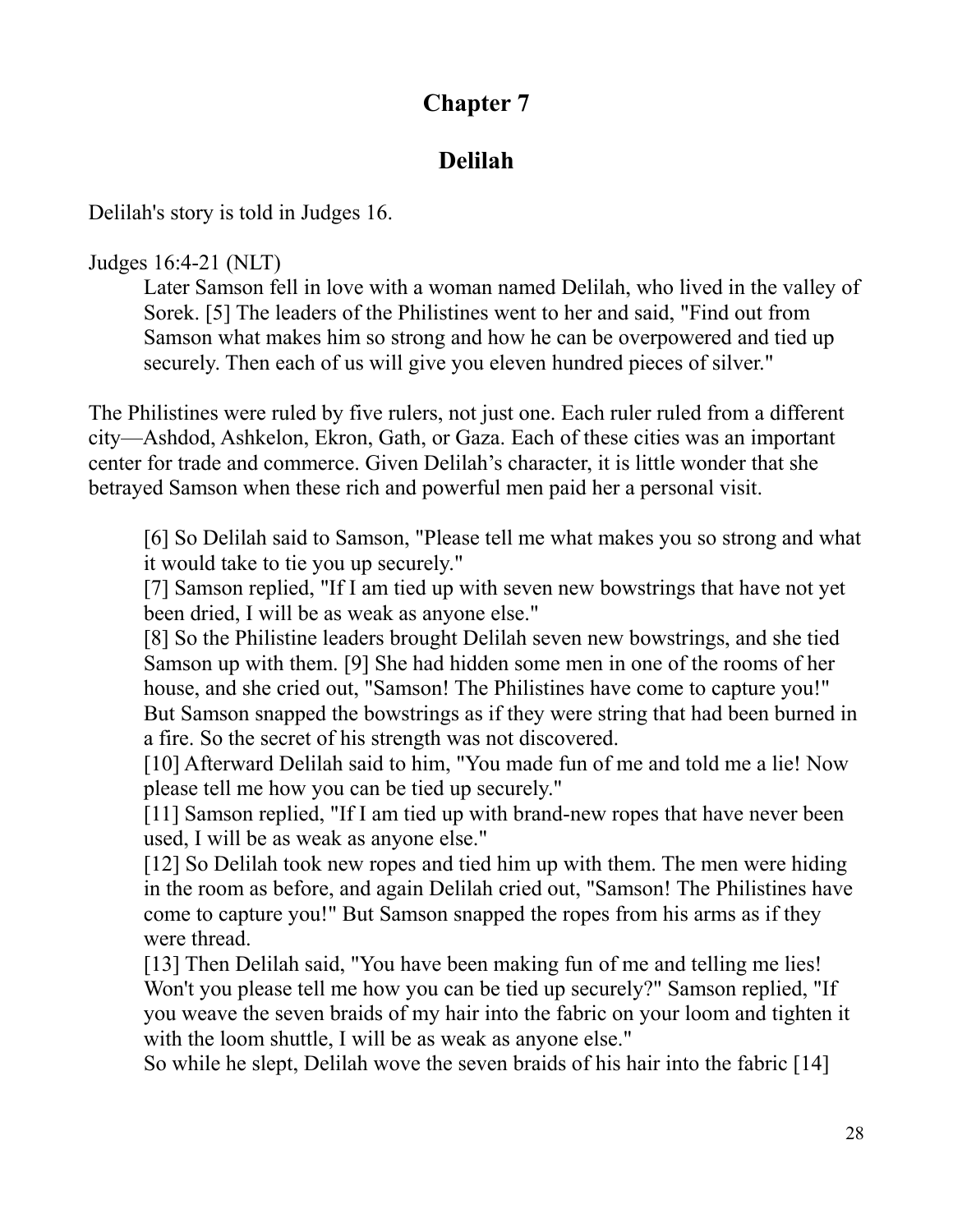and tightened it with the loom shuttle. Again she cried out, "Samson! The Philistines have come to capture you!" But Samson woke up, pulled back the loom shuttle, and yanked his hair away from the loom and the fabric. [15] Then Delilah pouted, "How can you say you love me when you don't confide in me? You've made fun of me three times now, and you still haven't told me what makes you so strong!"

Samson was deceived because he wanted to believe Delilah's lies. Although he could strangle a lion, he could not smother his burning lust and see Delilah for who she really was.

[16] So day after day she nagged him until he couldn't stand it any longer. [17] Finally, Samson told her his secret. "My hair has never been cut," he confessed, "for I was dedicated to God as a Nazirite from birth. If my head were shaved, my strength would leave me, and I would become as weak as anyone else."

Delilah kept asking Samson for the secret of his strength until he finally grew tired of hearing her nagging and gave in. This was the second time that Samson allowed himself to be worn down by persistent nagging (Judges 14:17). Don't allow anyone, no matter how attractive or persuasive, to talk you into doing wrong.

[18] Delilah realized he had finally told her the truth, so she sent for the Philistine leaders. "Come back one more time," she said, "for he has told me everything." So the Philistine leaders returned and brought the money with them. [19] Delilah lulled Samson to sleep with his head in her lap, and she called in a man to shave off his hair, making his capture certain. And his strength left him.

Delilah was a deceitful woman with honey on her lips and poison in her heart. Cold and calculating, she toyed with Samson, pretending to love him while looking for personal gain. How could Samson be so foolish? Four times Delilah took advantage of him. If he didn't realize what was happening after the first or second experience, surely he should have understood the situation by the fourth time! We think Samson is foolish, but how many times do we allow ourselves to be deceived by flattery and give in to temptation and wrong beliefs? Avoid falling prey to deceit by asking God to help you distinguish between deception and truth.

[20] Then she cried out, "Samson! The Philistines have come to capture you!" When he woke up, he thought, "I will do as before and shake myself free." But he didn't realize the Lord had left him. [21] So the Philistines captured him and gouged out his eyes. They took him to Gaza, where he was bound with bronze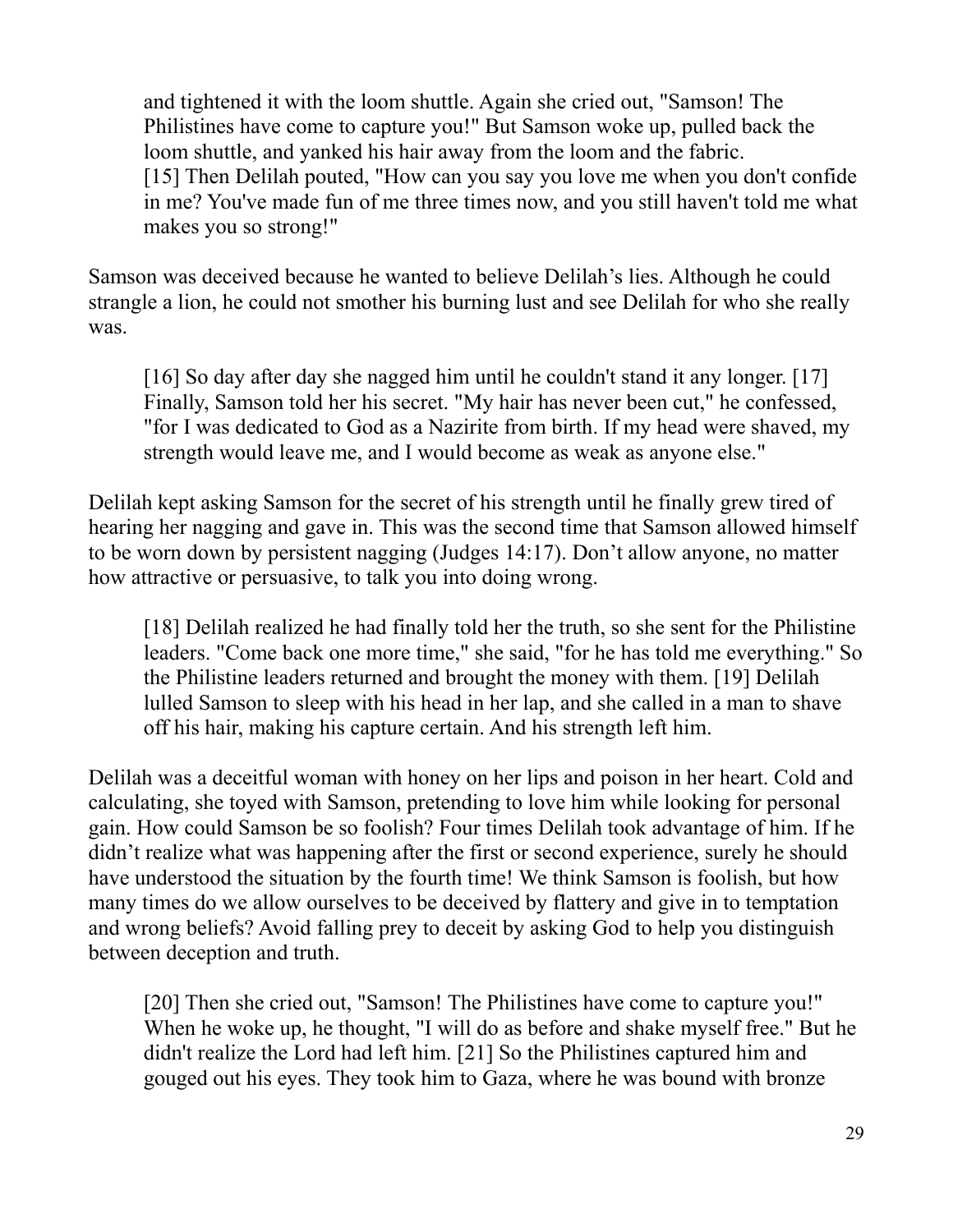chains and made to grind grain in the prison.

Samson, the mighty warrior, became a slave. Rather than kill him, the Philistines preferred to humiliate him by gouging out his eyes and making him grind grain. Samson now had plenty of time to wonder if Delilah's charms were worth spending the rest of his life in humiliation.

Although God did not completely abandon Samson (Judges 16:28-30), he allowed Samson's decision to stand, and the consequences of his decision followed naturally. We may choose to be close to God or to go our own way, but there are consequences resulting from our choice. Samson didn't choose to be captured, but he chose to be with Delilah, and he could not escape the consequences of his decision.

Blinded and without strength, Samson was taken to Gaza where he would spend the rest of his short life. Gaza was one of the five capital cities of the Philistines. Known for its many wells, Gaza was a vital stop along a great caravan route that connected Egypt to the south with Aram to the north. The Philistines probably showed off their prize captive, Samson, to many dignitaries passing through.

Ironically, it was in Gaza that Samson had earlier demonstrated his great strength by uprooting the city gates (Judges 16:1-3). Now he was an example of weakness.

A person's greatest accomplishment may well be helping others accomplish great things. Likewise, a person's greatest failure may be preventing others from achieving greatness.

Delilah played a minor role in Samson's life, but her effect was devastating, for she influenced him to betray his special calling from God. Motivated by greed, Delilah used her persistence to wear down Samson. His infatuation with her made Samson a vulnerable target. For all his physical strength, he was no match for her, and he paid a great price for giving in to her. Delilah is never mentioned again in the Bible. Her unfaithfulness to Samson brought ruin to him and to her people.

Delilah was persistent when faced with obstacles, yet she valued money more than relationships ad betrayed the man who trusted her. We need to be careful to place our trust only in people who are trustworthy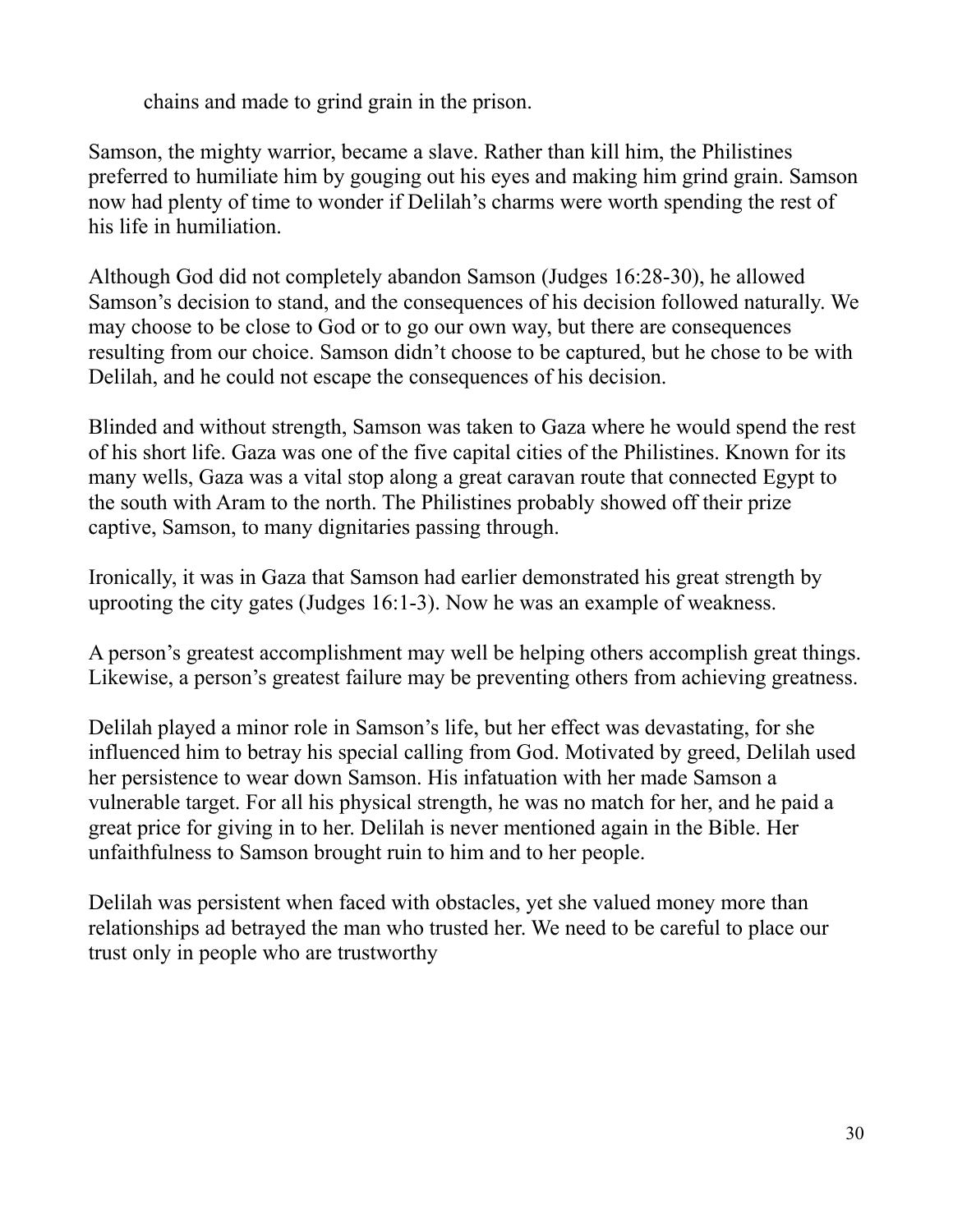### **The Story of Hannah**

Judges had ruled Israel for over 200 years. Eli and Samuel are the last of those judges. Samuel is born near the end of Eli's life. He grows up in the tabernacle as a priest-intraining under Eli and is well qualified to serve Israel as both a priest and a judge. Although the nation has fallen away from God, it is clear that God is preparing Samuel from the very beginning to lead the nation back to right living. God is always in control; he is able to bring his people back to him.

The book of 1 Samuel begins in the days when the judges still ruled Israel, possibly during the closing years of Samson's life. Samuel was Israel's last judge and the first priest and prophet to serve during the time of a king. He was the best example of what a good judge should be, governing the people by God's word and not by his own impulses. Samuel was the man who anointed Saul as Israel's first king.

Hannah's story is told in 1 Samuel 1-2

1 Samuel 1:1-6 (NLT)

There was a man named Elkanah who lived in Ramah in the hill country of Ephraim. He was the son of Jeroham and grandson of Elihu, from the family of Tohu and the clan of Zuph. [2] Elkanah had two wives, Hannah and Peninnah. Peninnah had children, while Hannah did not.

[3] Each year Elkanah and his family would travel to Shiloh to worship and sacrifice to the Lord Almighty at the Tabernacle. The priests of the Lord at that time were the two sons of Eli—Hophni and Phinehas.

The tabernacle (Tent of Meeting) was located at Shiloh, the religious center of the nation (see Joshua 18:1). Three times a year all Israelite men were required to attend a religious feast held at the tabernacle: the Passover with the Feast of Unleavened Bread, the Feast of Weeks, and the Feast of Tabernacles (Deut. 16:16). Elkanah made this pilgrimage regularly to fulfill God's commands. (See Exodus 23:14-17 for the regulations concerning the pilgrimage.)

[4] On the day Elkanah presented his sacrifice, he would give portions of the sacrifice to Peninnah and each of her children. [5] But he gave Hannah a special portion because he loved her very much, even though the Lord had given her no children. [6] But Peninnah made fun of Hannah because the Lord had closed her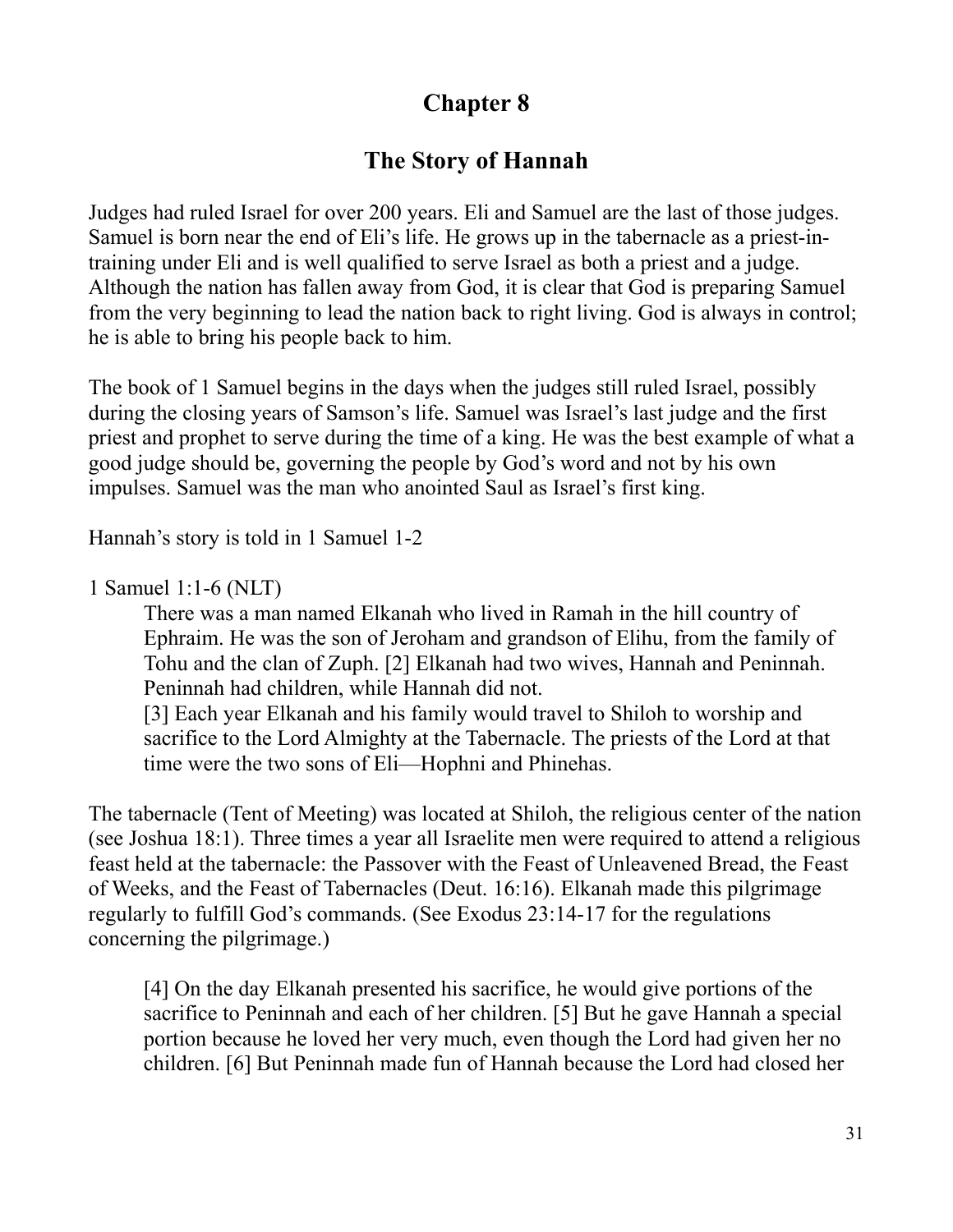womb.

Hannah had been unable to conceive children, and in Old Testament times, a childless woman was considered a failure. Her barrenness was a social embarrassment for her husband. Children were a very important part of the society's economic structure. They were a source of labor for the family, and it was their duty to care for their parents in their old age. If a wife could not bear children she was often obligated, by ancient Middle Eastern custom, to give one of her servant girls to her husband to bear children for her. Although Elkanah could have left Hannah (a husband was permitted to divorce a barren wife), he remained lovingly devoted to her despite social criticism and his rights under civil law.

Year after year it was the same—Peninnah would taunt Hannah as they went to the Tabernacle. Hannah would finally be reduced to tears and would not even eat.

Part of God's plan for Hannah involved postponing her years of childbearing. While Peninnah and Elkanah looked at Hannah's outward circumstances, God was moving ahead with his plan. Think of those in your world who are struggling with God's timing in answering their prayers and who need your love and help. By supporting those who are struggling, you may help them remain steadfast in their faith and confident in his timing to bring fulfillment to their lives.

 [8] "What's the matter, Hannah?" Elkanah would ask. "Why aren't you eating? Why be so sad just because you have no children? You have me—isn't that better than having ten sons?"

Hannah knew her husband loved her, but even his encouragement could not comfort her. She could not keep from listening to Peninnah's jeers and letting Peninnah's words erode her self-confidence. Although we cannot keep others from unjustly criticizing us, we can choose how we will react to their hurtful words. Rather than dwelling upon our problems, we can enjoy the loving relationships God has given us. By so doing, we can exchange self-pity for hope.

[9] Once when they were at Shiloh, Hannah went over to the Tabernacle after supper to pray to the Lord. Eli the priest was sitting at his customary place beside the entrance. [10] Hannah was in deep anguish, crying bitterly as she prayed to the Lord.

Hannah had good reason to feel discouraged and bitter. She was unable to bear children; she shared her husband with a woman who ridiculed her (1 Samuel 1:7); her loving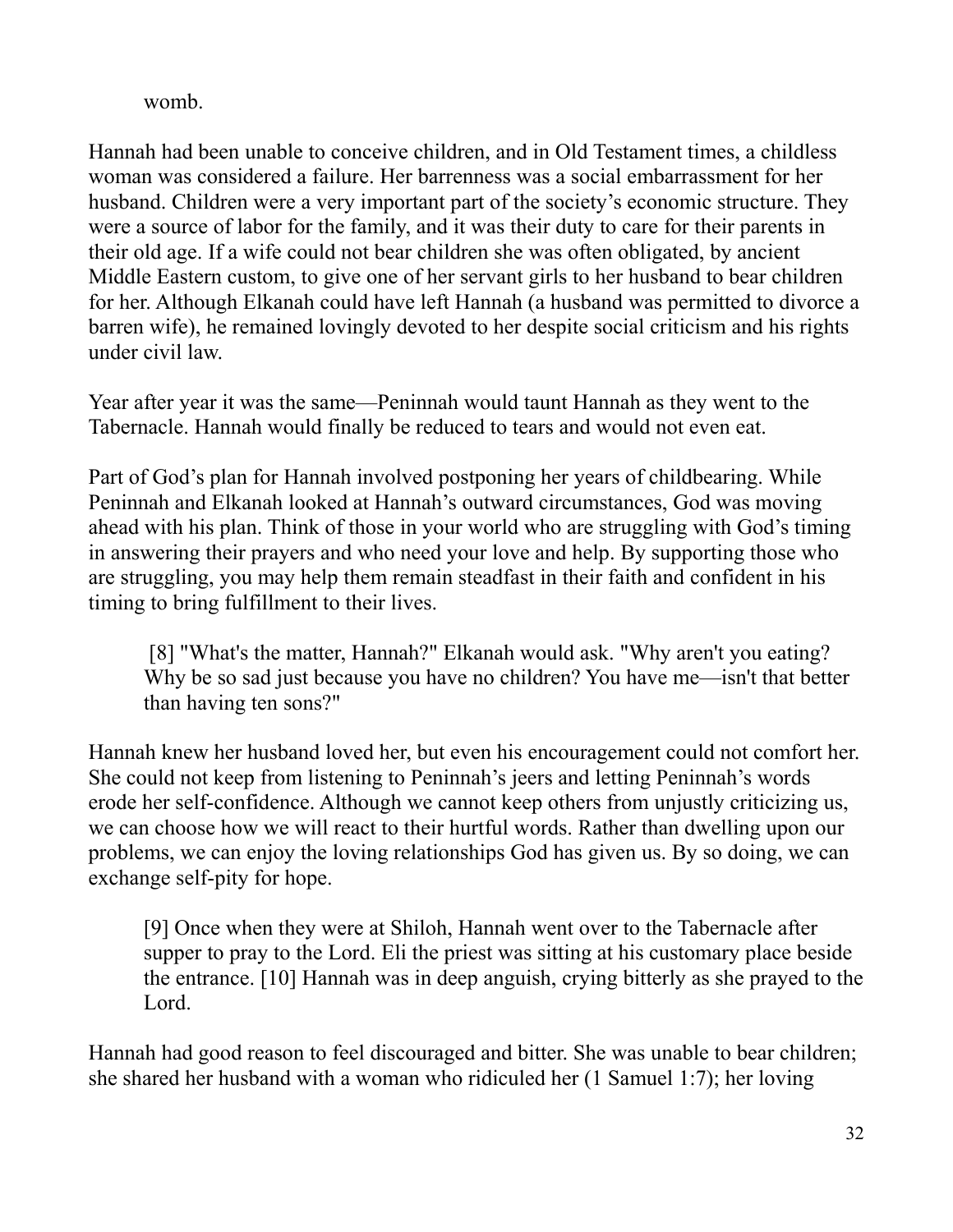husband could not solve her problem (1 Samuel 1:8); and even the high priest misunderstood her motives (1 Samuel 1:14). But instead of retaliating or giving up hope, Hannah prayed. She brought her problem honestly before God.

Each of us may face times of barrenness when nothing "comes to birth" in our work, service, or relationships. It is difficult to pray in faith when we feel so ineffective. But, as Hannah discovered, prayer opens the way for God to work (1 Samuel 1:19-20).

[11] And she made this vow: "O Lord Almighty, if you will look down upon my sorrow and answer my prayer and give me a son, then I will give him back to you. He will be yours for his entire lifetime, and as a sign that he has been dedicated to the Lord, his hair will never be cut."

Be careful what you promise in prayer because God may take you up on it. Hannah so desperately wanted a child that she was willing to strike a bargain with God. God took her up on her promise, and to Hannah's credit, she did her part, even though it was painful (1 Samuel 1:27-28).

Although we are not in a position to barter with God, he may still choose to answer a prayer that has an attached promise. When you pray, ask yourself, "Will I follow through on any promises I make to God if he grants my request?" It is dishonest and dangerous to ignore a promise, especially to God. God keeps his promises, and he expects you to keep yours.

[12] As she was praying to the Lord, Eli watched her. [13] Seeing her lips moving but hearing no sound, he thought she had been drinking. [14] "Must you come here drunk?" he demanded. "Throw away your wine!"

[15] "Oh no, sir!" she replied, "I'm not drunk! But I am very sad, and I was pouring out my heart to the Lord. [16] Please don't think I am a wicked woman! For I have been praying out of great anguish and sorrow."

[17] "In that case," Eli said, "cheer up! May the God of Israel grant the request you have asked of him."

[18] "Oh, thank you, sir!" she exclaimed. Then she went back and began to eat again, and she was no longer sad.

Earlier Hannah had been discouraged to the point of being physically sick and unable to eat. At this point, she returned home well and happy. The change in her attitude may be attributed to three factors: (1) she honestly prayed to God (1 Samuel 1:11); (2) she received encouragement from Eli (1 Samuel 1:17); (3) she resolved to leave the problem with God (1 Samuel 1:18). This is the antidote for discouragement: tell God how you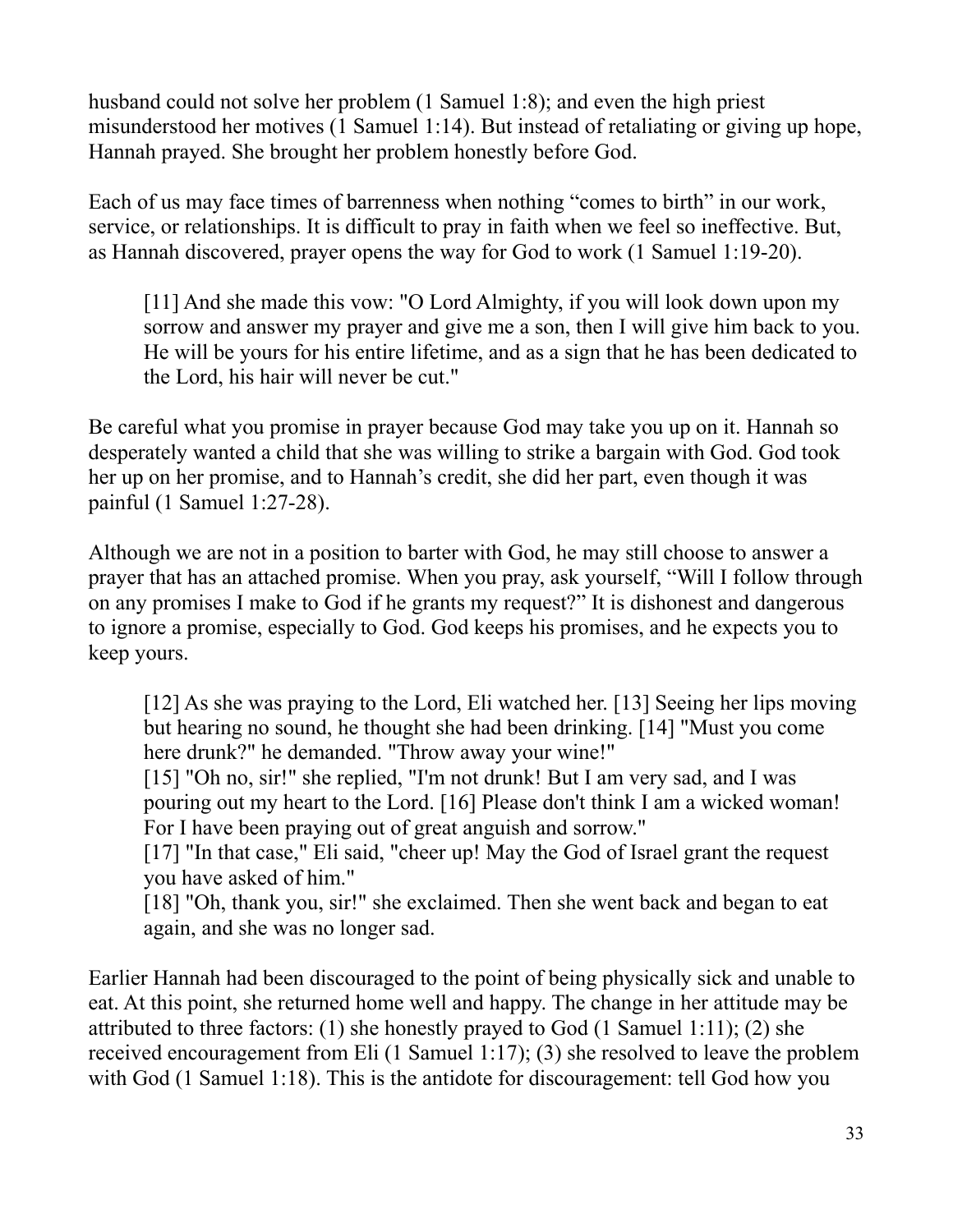really feel and leave your problems with him. Then rely upon the support of good friends and counselors.

[19] The entire family got up early the next morning and went to worship the Lord once more. Then they returned home to Ramah. When Elkanah slept with Hannah, the Lord remembered her request, [20] and in due time she gave birth to a son. She named him Samuel, for she said, "I asked the Lord for him."

[21] The next year Elkanah, Peninnah, and their children went on their annual trip to offer a sacrifice to the Lord. [22] But Hannah did not go. She told her husband, "Wait until the baby is weaned. Then I will take him to the Tabernacle and leave him there with the Lord permanently."

[23] "Whatever you think is best," Elkanah agreed. "Stay here for now, and may the Lord help you keep your promise." So she stayed home and nursed the baby. [24] When the child was weaned, Hannah took him to the Tabernacle in Shiloh. They brought along a three-year-old bull for the sacrifice and half a bushel of flour and some wine. [25] After sacrificing the bull, they took the child to Eli. [26] "Sir, do you remember me?" Hannah asked. "I am the woman who stood here several years ago praying to the Lord. [27] I asked the Lord to give me this child, and he has given me my request. [28] Now I am giving him to the Lord, and he will belong to the Lord his whole life." And they worshiped the Lord there.

To do what she promised (1 Samuel 1:11), Hannah gave up what she wanted most—her son—and presented him to Eli to serve in the house of the Lord. In dedicating her only son to God, Hannah was dedicating her entire life and future to God. Because Samuel's life was from God, Hannah was not really giving him up. Rather, she was returning him to God who had given Samuel to Hannah in the first place. These verses illustrate the kind of gifts we should give to God. Do your gifts cost you little (Sunday mornings, a comfortable tithe), or are they gifts of sacrifice? Are you presenting God with tokens, or are you presenting him with your entire life?

Samuel was probably three years old—the customary age for weaning—when his mother left him at the tabernacle. By saying, "I give him to the LORD," Hannah meant that she was dedicating Samuel to God for lifetime service. She did not, of course, forget her much-wanted son. She visited him regularly. And each year she brought him a robe just like Eli's (1 Samuel 2:19). In later years, Samuel lived in Ramah (1 Samuel 7:17), his parents' hometown (1 Samuel 1:19-20).

#### 1 Samuel 2:11 (NLT)

Then Elkanah and Hannah returned home to Ramah without Samuel. And the boy became the Lord's helper, for he assisted Eli the priest.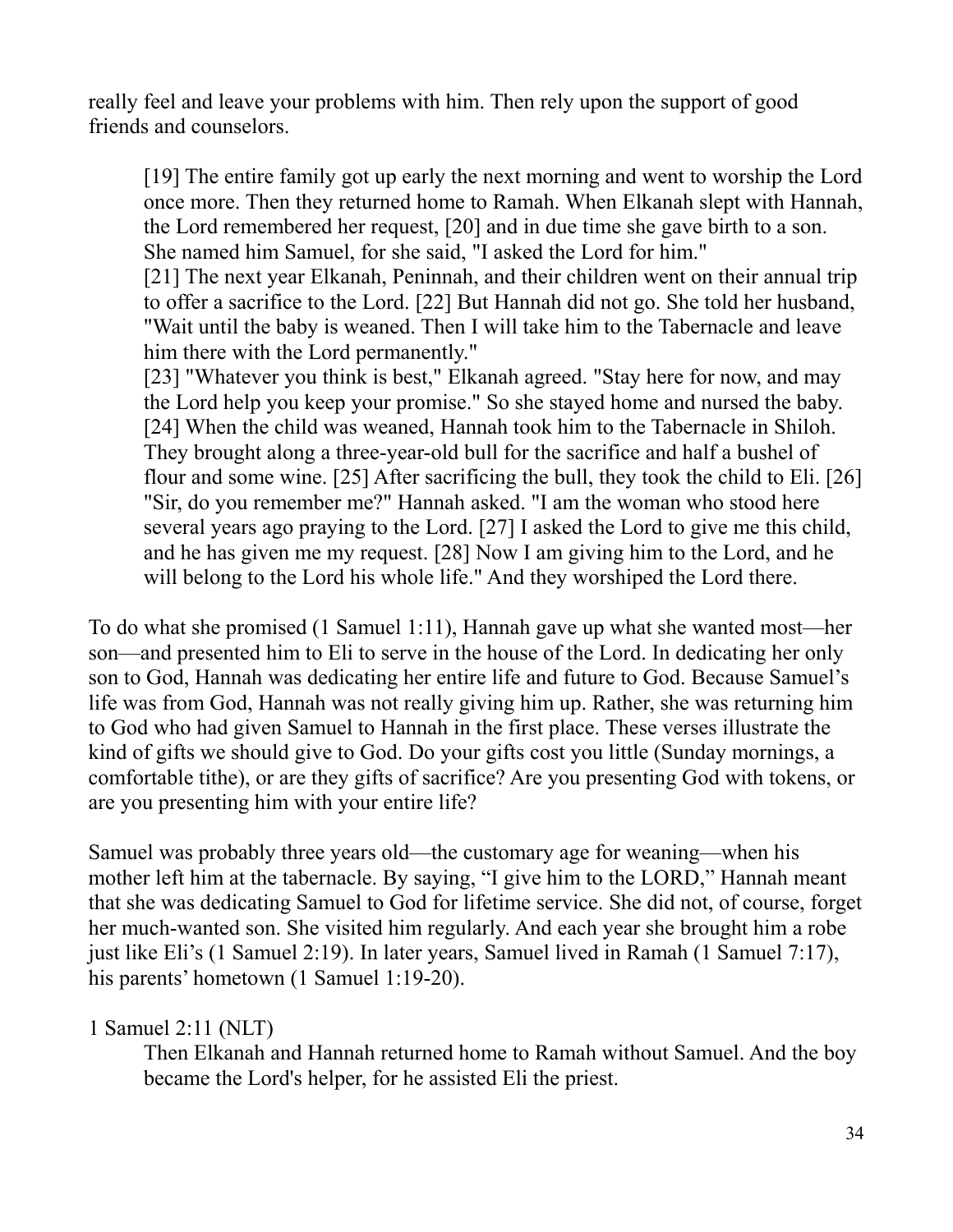Hannah praised God for his answer to her prayer for a son. The theme of her poetic prayer is her confidence in God's sovereignty and her thankfulness for everything he had done. Mary, the mother of Jesus, modeled her own praise song, called the Magnificat, after Hannah's prayer (Luke 1:46-55). Like Hannah and Mary, we should be confident of God's ultimate control over the events in our lives, and we should be thankful for the ways God has blessed us. By praising God for all good gifts, we acknowledge his ultimate control over all the affairs of life.

Hannah praised God for being a Rock—firm, strong, and unchanging. In our fast-paced world, friends come and go, and circumstances change. It's difficult to find a solid foundation that will not change. Those who devote their lives to achievements, causes, or possessions have as their security that which is finite and changeable. The possessions that we work so hard to obtain will all pass away. But God is always present. Hope in him. He will never fail.

Hannah's prayer shows us that all we have and receive is on loan from God. Hannah might have had many excuses for being a possessive mother. But when God answered her prayer, she followed through on her promise to dedicate Samuel to God's service.

She discovered that the greatest joy in having a child is to give that child fully and freely back to God. She entered motherhood prepared to do what all mothers must eventually do—trust their children in the hands of God.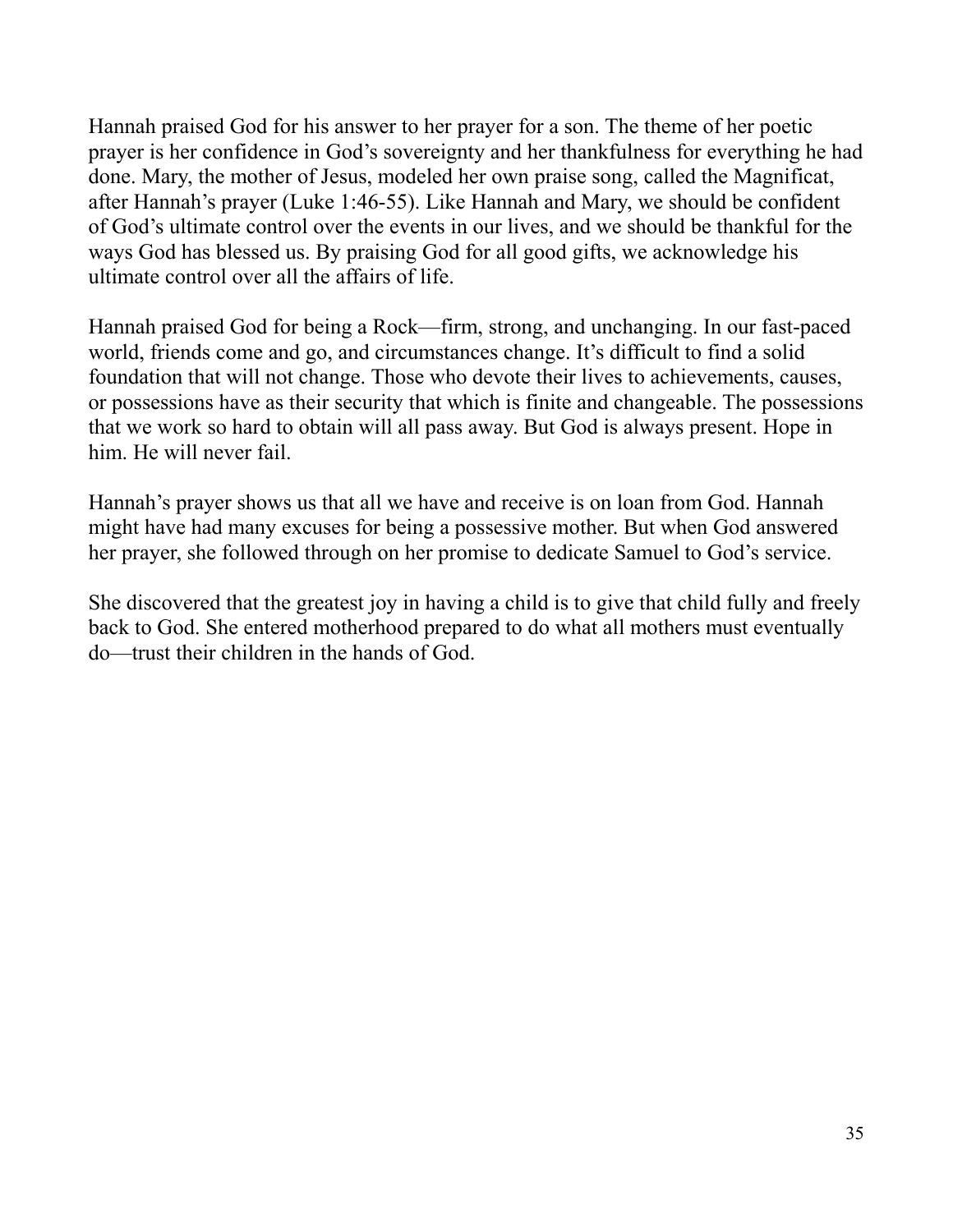### **Abigail, a Woman of Integrity**

The story of Abigail is told in 1 Samuel 25-2 and Samuel 2. She is also mentioned in 1 Chronicles 3:1.

#### 1 Samuel 25:1-42 (NLT)

Now Samuel died, and all Israel gathered for his funeral. They buried him near his home at Ramah.

Then David moved down to the wilderness of Maon. [2] There was a wealthy man from Maon who owned property near the village of Carmel. He had three thousand sheep and a thousand goats, and it was sheep-shearing time. [3] This man's name was Nabal, and his wife, Abigail, was a sensible and beautiful woman. But Nabal, a descendant of Caleb, was mean and dishonest in all his dealings.

[4] When David heard that Nabal was shearing his sheep, [5] he sent ten of his young men to Carmel. He told them to deliver this message: [6] "Peace and prosperity to you, your family, and everything you own! [7] I am told that you are shearing your sheep and goats. While your shepherds stayed among us near Carmel, we never harmed them, and nothing was ever stolen from them. [8] Ask your own servants, and they will tell you this is true. So would you please be kind to us, since we have come at a time of celebration? Please give us any provisions you might have on hand." [9] David's young men gave this message to Nabal and waited for his reply.

[10] "Who is this fellow David?" Nabal sneered. "Who does this son of Jesse think he is? There are lots of servants these days who run away from their masters. [11] Should I take my bread and water and the meat I've slaughtered for my shearers and give it to a band of outlaws who come from who knows where?"

Nabal rudely refused David's request to feed his 600 men. If we sympathize with Nabal, it is because customs are so different today. First, simple hospitality demanded that travelers—any number of them—be fed. Nabal was very rich and could have easily afforded to meet David's request. Second, David wasn't asking for a handout. He and his men had been protecting Nabal's work force, and part of Nabal's prosperity was due to David's vigilance. We should be generous with those who protect us and help us prosper, even if we are not obligated to do so by law or custom.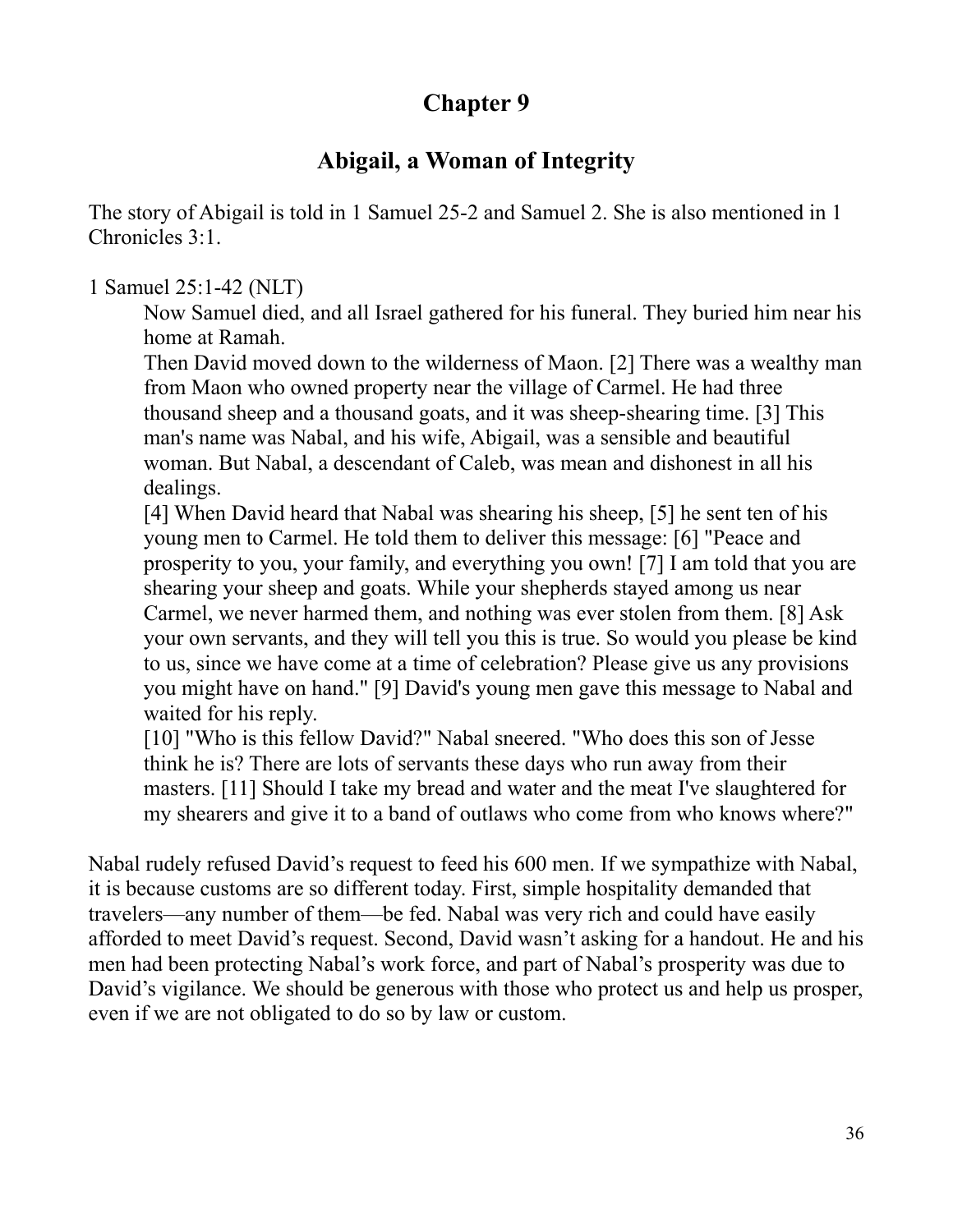[12] So David's messengers returned and told him what Nabal had said.

[13] "Get your swords!" was David's reply as he strapped on his own. Four hundred men started off with David, and two hundred remained behind to guard their equipment.

[14] Meanwhile, one of Nabal's servants went to Abigail and told her, "David sent men from the wilderness to talk to our master, and he insulted them. [15] But David's men were very good to us, and we never suffered any harm from them. Nothing was stolen from us the whole time they were with us. [16] In fact, day and night they were like a wall of protection to us and the sheep. [17] You'd better think fast, for there is going to be trouble for our master and his whole family. He's so ill-tempered that no one can even talk to him!"

[18] Abigail lost no time. She quickly gathered two hundred loaves of bread, two skins of wine, five dressed sheep, nearly a bushel of roasted grain, one hundred raisin cakes, and two hundred fig cakes. She packed them on donkeys and said to her servants, [19] "Go on ahead. I will follow you shortly." But she didn't tell her husband what she was doing.

[20] As she was riding her donkey into a mountain ravine, she saw David and his men coming toward her. [21] David had just been saying, "A lot of good it did to help this fellow. We protected his flocks in the wilderness, and nothing he owned was lost or stolen. But he has repaid me evil for good. [22] May God deal with me severely if even one man of his household is still alive tomorrow morning!" [23] When Abigail saw David, she quickly got off her donkey and bowed low before him. [24] She fell at his feet and said, "I accept all blame in this matter, my lord. Please listen to what I have to say.

David was in no mood to listen when he set out for Nabal's property (1 Samuel 25:13, 22). Nevertheless, he stopped to hear what Abigail had to say. If he had ignored her, he would have been guilty of taking vengeance into his own hands. No matter how right we think we are, we must always be careful to stop and listen to others. The extra time and effort can save us pain and trouble in the long run.

[25] I know Nabal is a wicked and ill-tempered man; please don't pay any attention to him. He is a fool, just as his name suggests. But I never even saw the messengers you sent.

[26] "Now, my lord, as surely as the Lord lives and you yourself live, since the Lord has kept you from murdering and taking vengeance into your own hands, let all your enemies be as cursed as Nabal is. [27] And here is a present I have brought to you and your young men. [28] Please forgive me if I have offended in any way. The Lord will surely reward you with a lasting dynasty, for you are fighting the Lord's battles. And you have not done wrong throughout your entire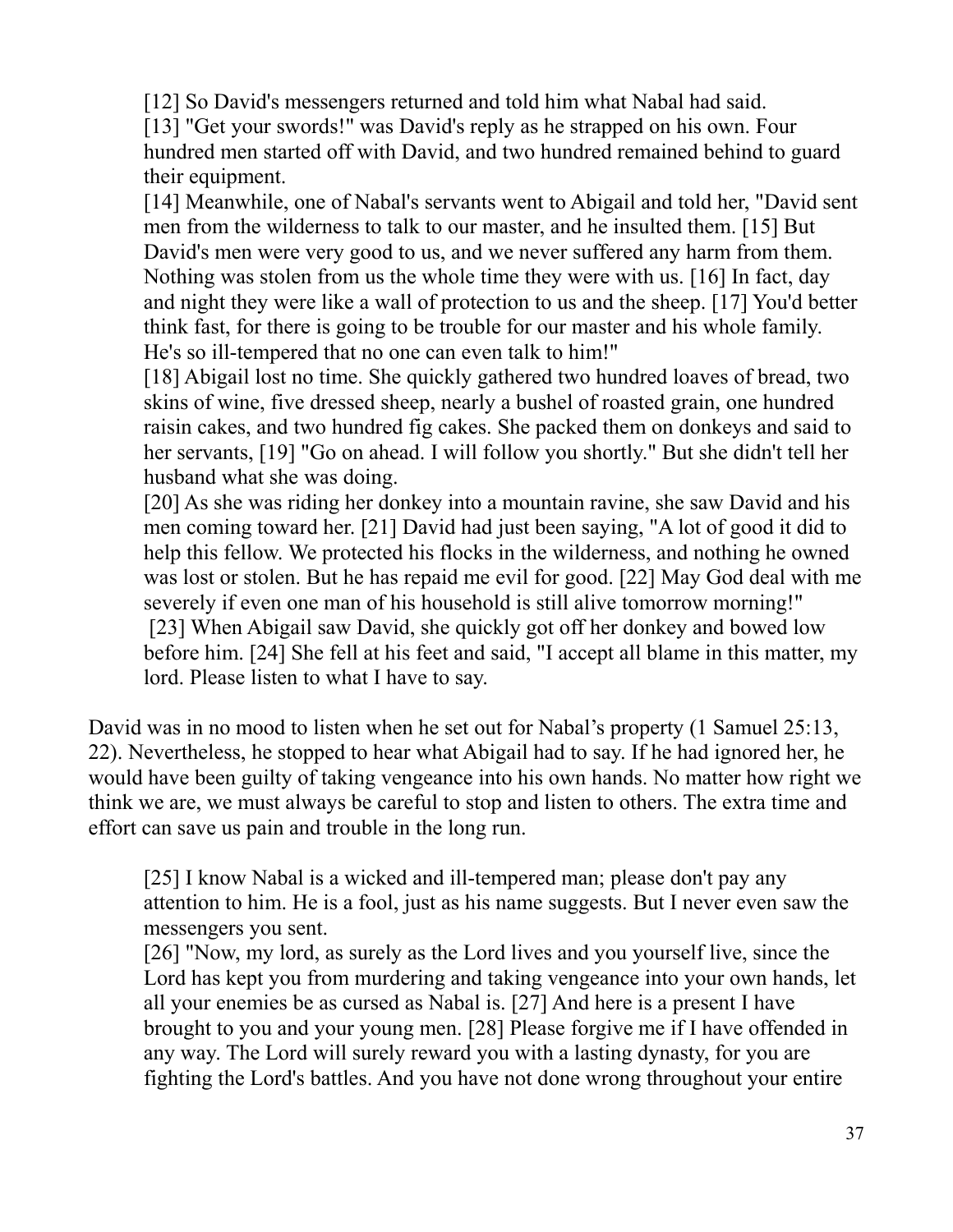life.

[29] "Even when you are chased by those who seek your life, you are safe in the care of the Lord your God, secure in his treasure pouch! But the lives of your enemies will disappear like stones shot from a sling! [30] When the Lord has done all he promised and has made you leader of Israel, [31] don't let this be a blemish on your record. Then you won't have to carry on your conscience the staggering burden of needless bloodshed and vengeance. And when the Lord has done these great things for you, please remember me!"

[32] David replied to Abigail, "Praise the Lord, the God of Israel, who has sent you to meet me today! [33] Thank God for your good sense! Bless you for keeping me from murdering the man and carrying out vengeance with my own hands. [34] For I swear by the Lord, the God of Israel, who has kept me from hurting you, that if you had not hurried out to meet me, not one of Nabal's men would be alive tomorrow morning." [35] Then David accepted her gifts and told her, "Return home in peace. We will not kill your husband."

[36] When Abigail arrived home, she found that Nabal had thrown a big party and was celebrating like a king. He was very drunk, so she didn't tell him anything about her meeting with David until the next morning.

Because Nabal was drunk, Abigail waited until morning to tell him what she had done. Abigail knew that Nabal, in his drunkenness, may not have understood her or may have reacted foolishly. When discussing difficult matters with people, especially family members, timing is everything. Ask God for wisdom to know the best time for confrontation and for bringing up touchy subjects.

[37] The next morning when he was sober, she told him what had happened. As a result he had a stroke, and he lay on his bed paralyzed. [38] About ten days later, the Lord struck him and he died.

[39] When David heard that Nabal was dead, he said, "Praise the Lord, who has paid back Nabal and kept me from doing it myself. Nabal has received the punishment for his sin." Then David wasted no time in sending messengers to Abigail to ask her to become his wife.

[40] When the messengers arrived at Carmel, they told Abigail, "David has sent us to ask if you will marry him."

[41] She bowed low to the ground and responded, "Yes, I am even willing to become a slave to David's servants!" [42] Quickly getting ready, she took along five of her servant girls as attendants, mounted her donkey, and went with David's messengers. And so she became his wife.

Abigail was an effective counselor to both of the men in her life, working hard to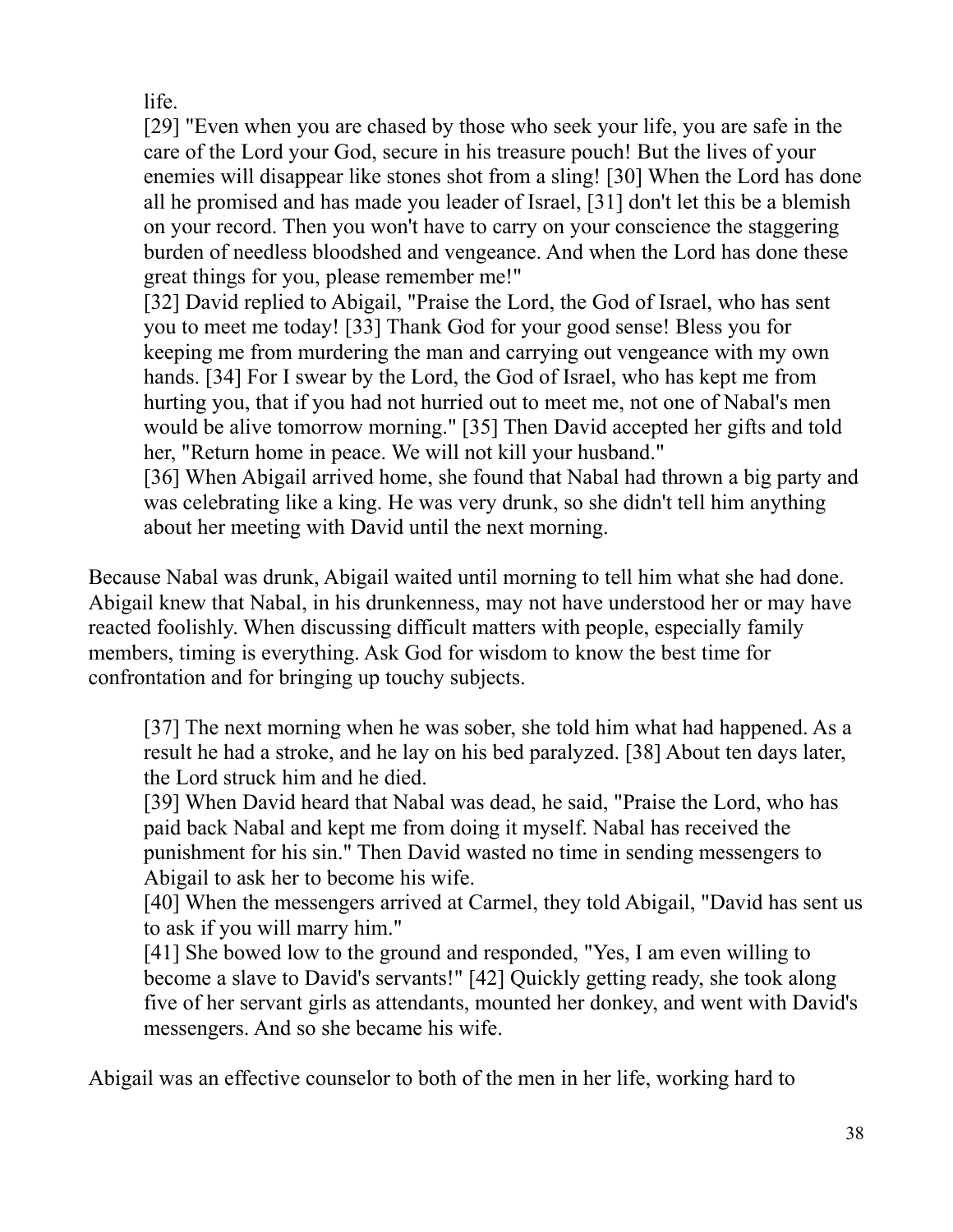prevent them from making rash moves. By her swift action and skillful negotiation, she kept David from taking vengeance upon Nabal. She saw the big picture and left plenty of room for God to get involved.

Do you, like Abigail, look beyond the present crisis to the big picture? Do you use your skills to promote peace? Are you loyal without being blind? What challenge or responsibility do you face today that needs a person under God's control? She was sensible and capable and able to see beyond herself.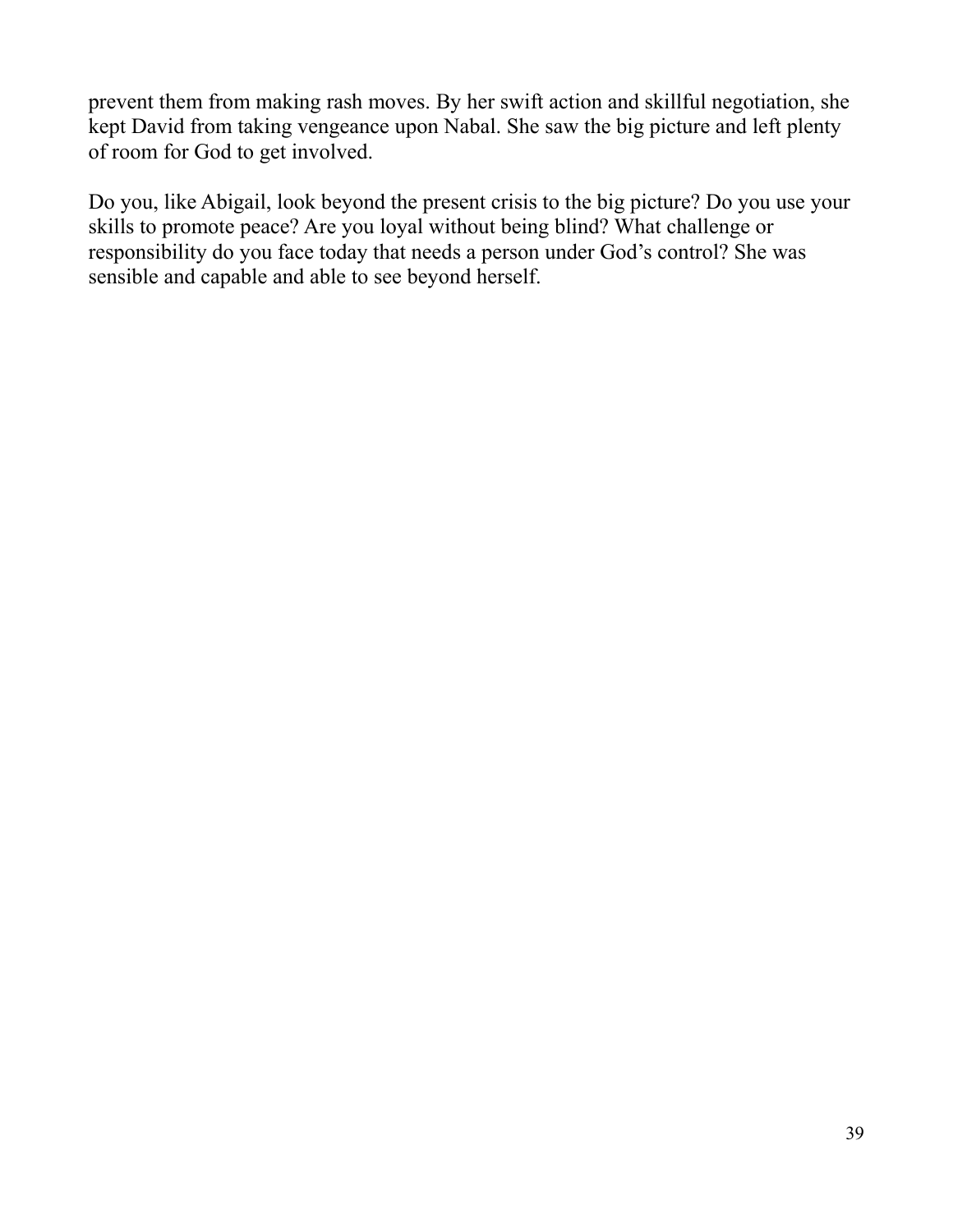## **Remember Lot's Wife**

Two angels in the guise of men arrived in nefarious Sodom one evening, determined to lead Lot's family to safety before wiping the ancient city off the planet, since "the men of Sodom were wicked and were sinning greatly against the Lord" (Genesis 13:13).

When Lot still hesitated, the angels seized his hand and the hands of his wife and two daughters and rushed them to safety outside the city, for the Lord was merciful.

Genesis 19:15-26 (NLT)

At dawn the next morning the angels became insistent. "Hurry," they said to Lot. "Take your wife and your two daughters who are here. Get out of here right now, or you will be caught in the destruction of the city."

[16] When Lot still hesitated, the angels seized his hand and the hands of his wife and two daughters and rushed them to safety outside the city, for the Lord was merciful. [17] "Run for your lives!" the angels warned. "Do not stop anywhere in the valley. And don't look back! Escape to the mountains, or you will die." [18] "Oh no, my lords, please," Lot begged. [19] "You have been so kind to me and saved my life, and you have granted me such mercy. But I cannot go to the mountains. Disaster would catch up to me there, and I would soon die. [20] See, there is a small village nearby. Please let me go there instead; don't you see how small it is? Then my life will be saved."

[21] "All right," the angel said, "I will grant your request. I will not destroy that little village. [22] But hurry! For I can do nothing until you are there." From that time on, that village was known as Zoar.

[23] The sun was rising as Lot reached the village. [24] Then the Lord rained down fire and burning sulfur from the heavens on Sodom and Gomorrah. [25] He utterly destroyed them, along with the other cities and villages of the plain, eliminating all life—people, plants, and animals alike. [26] But Lot's wife looked back as she was following along behind him, and she became a pillar of salt.

Notice how God's mercy toward Abraham extended to Lot and his family. Because Abraham pleaded for Lot, God was merciful and saved Lot from the fiery destruction of Sodom. A righteous person can often affect others for good. James says that the prayers of a righteous person are powerful (see James 5:16). All Christians should follow Abraham's example and pray for others to be saved.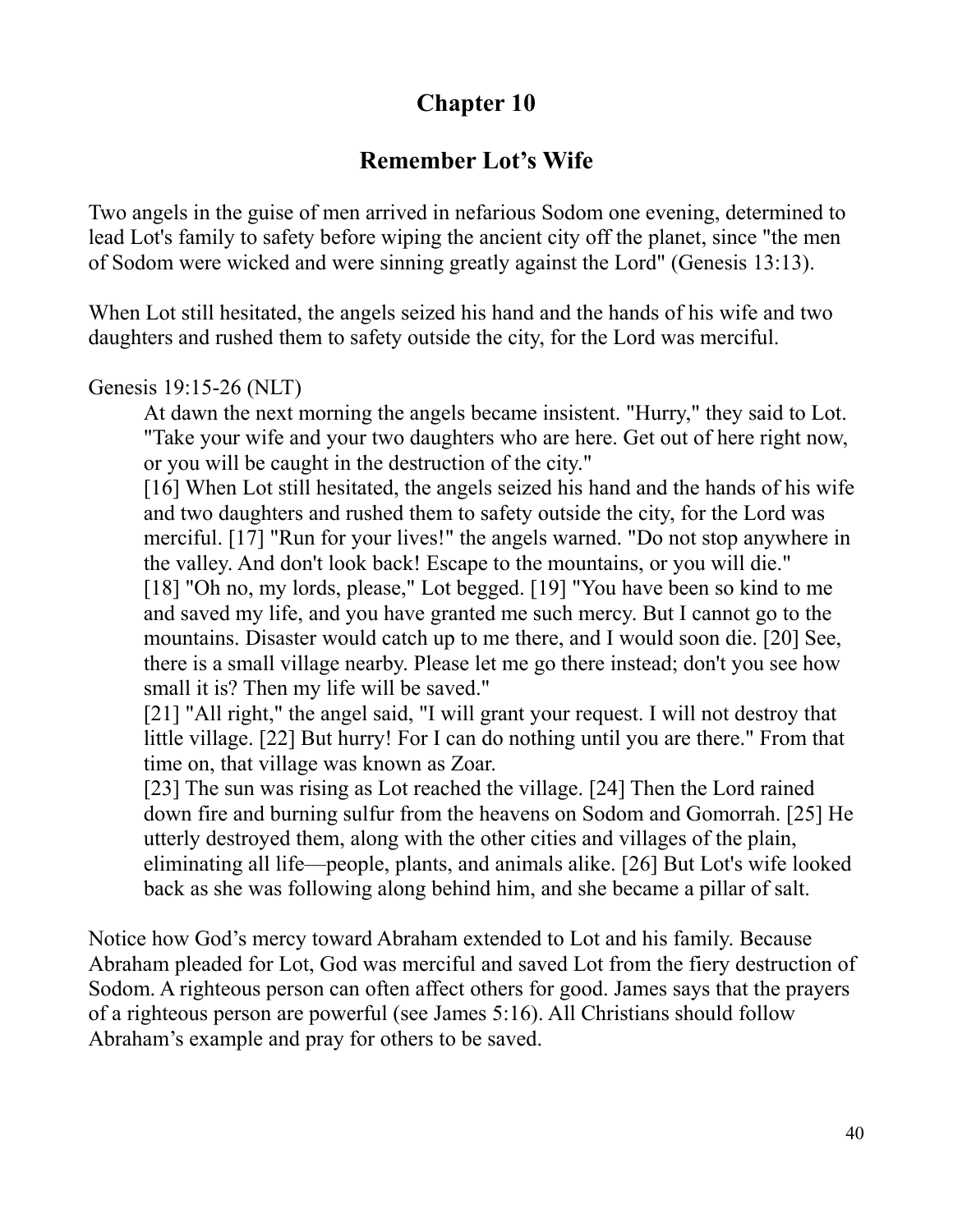In the story of Sodom and Gomorrah, we see two facets of God's character: his great patience (agreeing to spare a wicked city for ten good people) and his fierce anger (destroying both cities). As we grow spiritually, we should find ourselves developing a deeper respect for God because of his anger toward sin, and also a deeper love for God because of his patience when we sin.

Lot's wife turned back to look at the smoldering city of Sodom. Clinging to the past, she was unwilling to turn completely away. Are you looking back longingly at sin while trying to move forward with God? You can't make progress with God as long as you are holding on to pieces of your old life. Jesus said it this way in Matthew 6:24: "No one can serve two masters."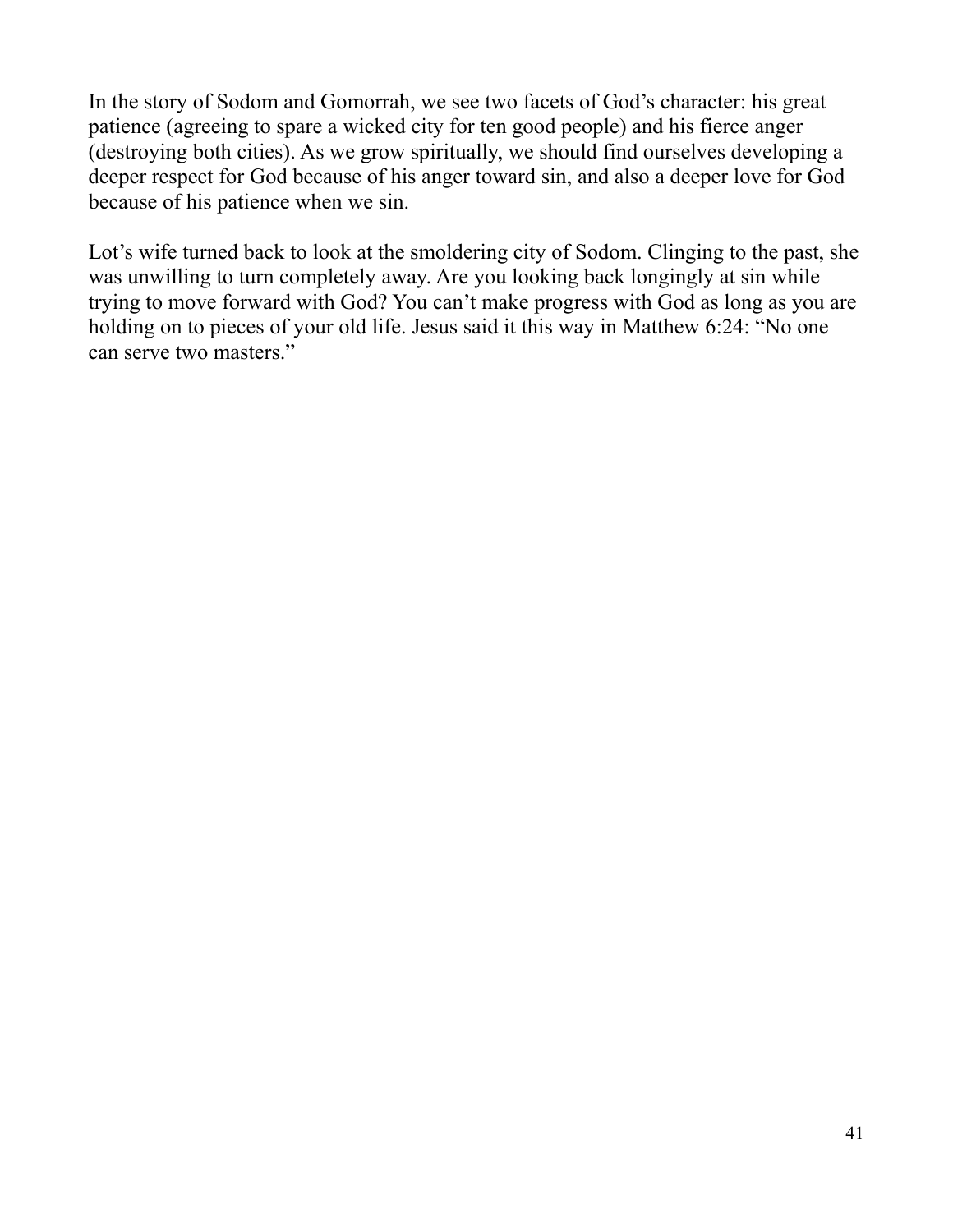## **The Widow Receives a Miracle**

2 Kings 4:1-7:

One day the widow of one of Elisha's fellow prophets came to Elisha and cried out to him, "My husband who served you is dead, and you know how he feared the Lord. But now a creditor has come, threatening to take my two sons as slaves." [2] "What can I do to help you?" Elisha asked. "Tell me, what do you have in the house?" [3] And Elisha said, "Borrow as many empty jars as you can from your friends and neighbors. [4] Then go into your house with your sons and shut the door behind you. Pour olive oil from your flask into the jars, setting the jars aside as they are filled."

[5] So she did as she was told. Her sons brought many jars to her, and she filled one after another. [6] Soon every container was full to the brim! "Bring me another jar," she said to one of her sons. "There aren't any more!" he told her. And then the olive oil stopped flowing. [7] When she told the man of God what had happened, he said to her, "Now sell the olive oil and pay your debts, and there will be enough money left over to support you and your sons."

Poor people and debtors were allowed to pay their debts by selling themselves or their children as slaves. God ordered rich people and creditors not to take advantage of these people during their time of extreme need (see Deut. 15:1-18 for an explanation of these practices). This woman's creditor was not acting in the spirit of God's law. Elisha's kind deed demonstrates that God wants us to go beyond simply keeping the law. We must also show compassion.

The woman and her sons collected jars from their neighbors, pouring oil into them from their one pot. The oil was probably olive oil and was used for cooking, for lamps, and for fuel. The oil stopped pouring only when they ran out of containers.

The miracle was given according to the measure of her previous faith in borrowing vessels. She did borrowed enough so the excess oil was sold and provided money to pay the debt to the creditor and to provide to the future. Had she borrowed more, more would have been provided; had she gathered less, less would have been provided.

"If she borrowed few vessels, she would have but little oil; if she borrowed many vessels they should all be filled, and she should have much oil. She was herself to measure out what she should have; and I believe that you and I, in the matter of spiritual blessings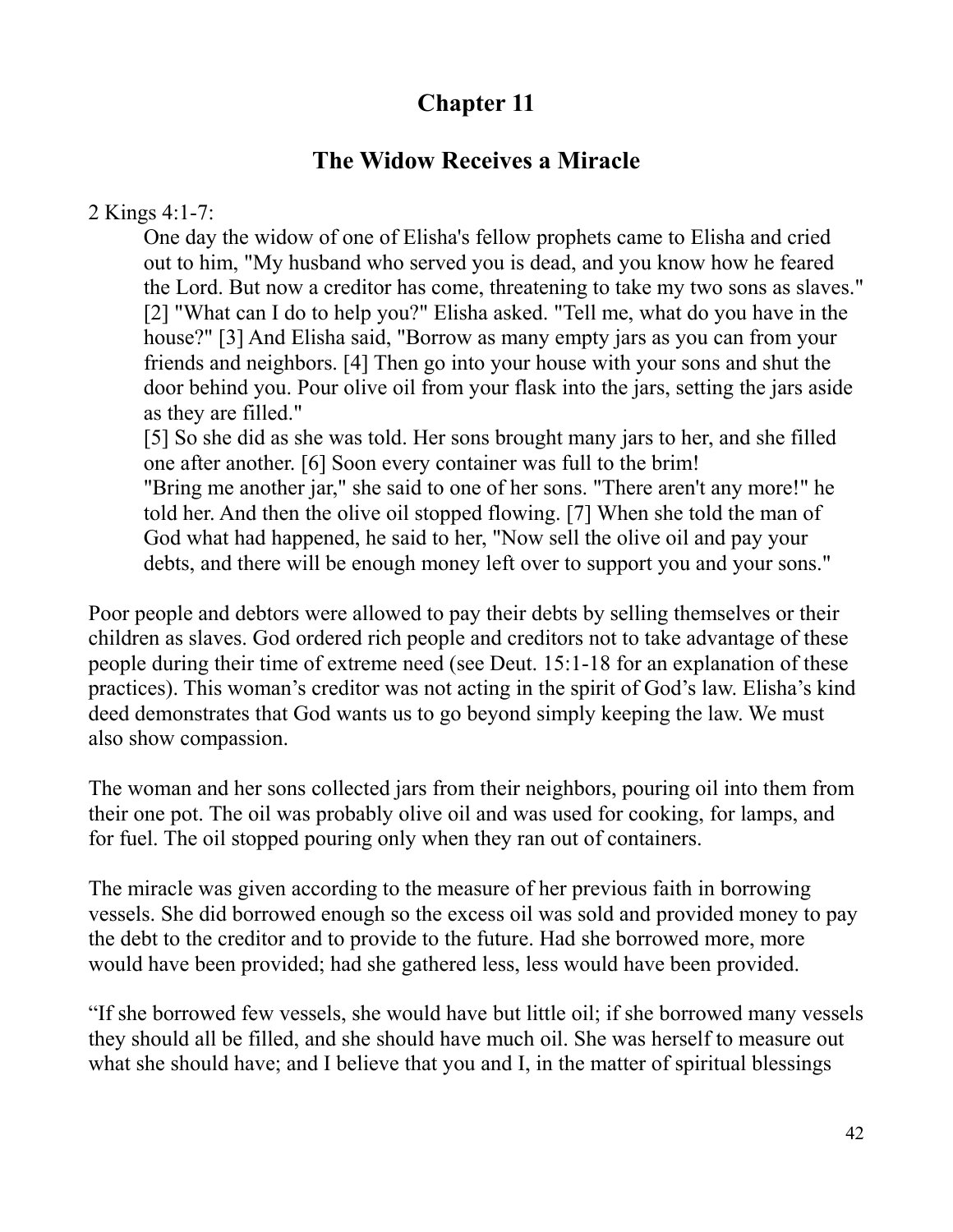from God, have more to do with the measurement of our mercies than we think. We make our blessings little, because our prayers are little." (Spurgeon)

The oil did not pour out on the ground or simply flow about. It was intended for a prepared vessel. Each vessel had to be prepared by being gathered, by being assembled, by being emptied, by being put in the right position and by staying in the right position. When there were no more prepared vessels, the oil stopped.

The principle of this miracle was the same as the principle of the ditches dug in the previous chapter of 2 Kings. The amount of man's work with the miracle determined the amount of blessing and provision actually received. God's powerful provision invites our hard work and never excuses laziness.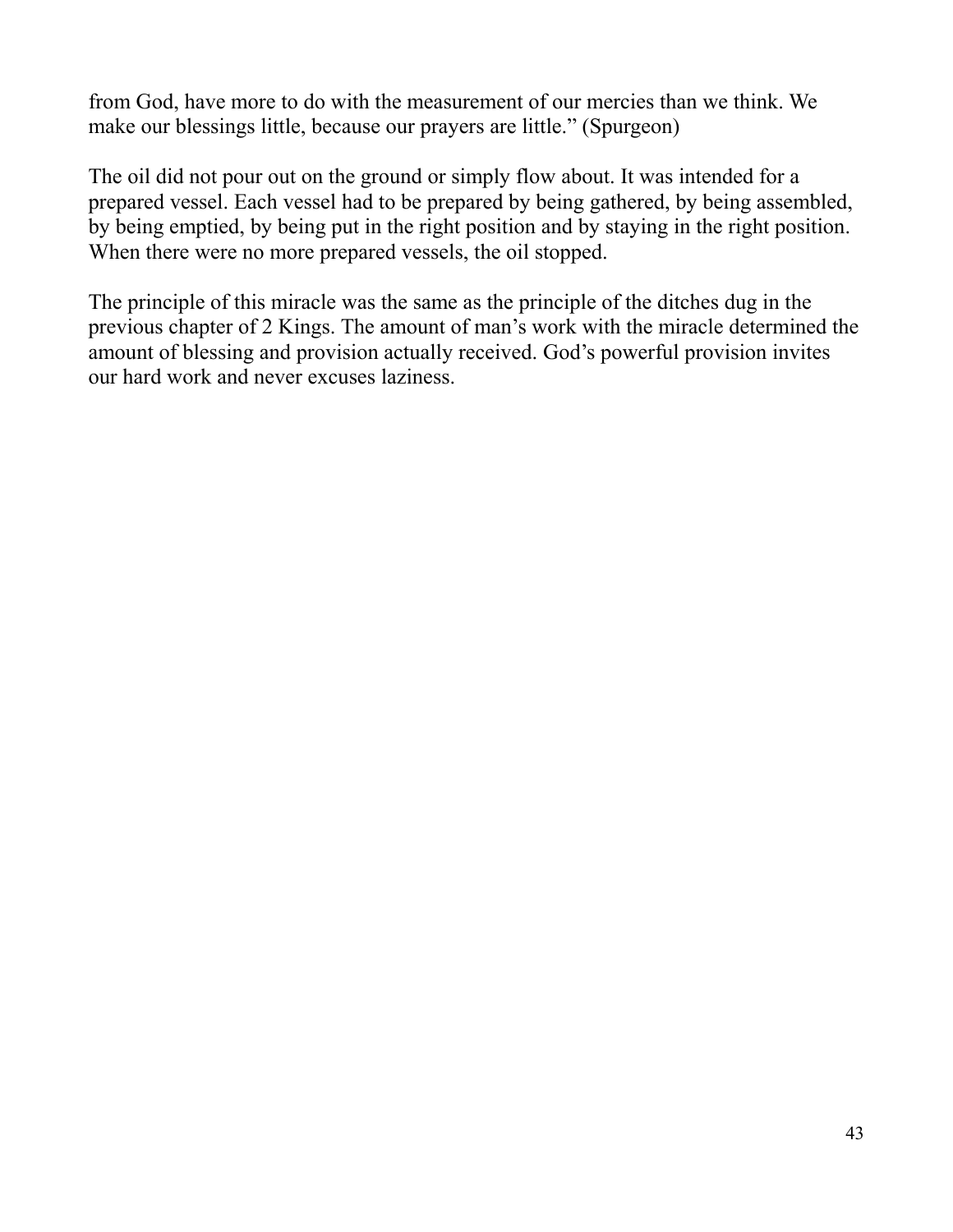## **The Woman Who Cared for Elijah During the Famine**

2 Kings 4:8-37

One day Elisha went to the town of Shunem. A wealthy woman lived there, and she invited him to eat some food. From then on, whenever he passed that way, he would stop there to eat.

She said to her husband, "I am sure this man who stops in from time to time is a holy man of God. Let's make a little room for him on the roof and furnish it with a bed, a table, a chair, and a lamp. Then he will have a place to stay whenever he comes by."

Lessons to learn:

- Showing kindness is something every believer should do. (Romans 12:13, Galatians 5:13, Galatians 6:10, 1 Peter 4:9)
- That God rewards those who serve others.
- God can bring good out of our difficulties.

The Shunemmite woman realized that Elisha was a man of God, and so she prepared a room for him to use whenever he was in town. She did this out of kindness and because she sensed a need, not for any selfish motives. Soon, however, her kindness would be rewarded far beyond her wildest dreams.

How sensitive are you to those who pass by your home and flow through your life especially those who teach and preach God's Word?

One day Elisha returned to Shunem, and he went up to his room to rest. He said to his servant Gehazi, "Tell the woman I want to speak to her." When she arrived, Elisha said to Gehazi, "Tell her that we appreciate the kind concern she has shown us. Now ask her what we can do for her. Does she want me to put in a good word for her to the king or to the commander of the army?"

"No," she replied, "my family takes good care of me." Later Elisha asked Gehazi, "What do you think we can do for her?" He suggested, "She doesn't have a son, and her husband is an old man." "Call her back again," Elisha told him. When the woman returned, Elisha said to her as she stood in the doorway, "Next year at about this time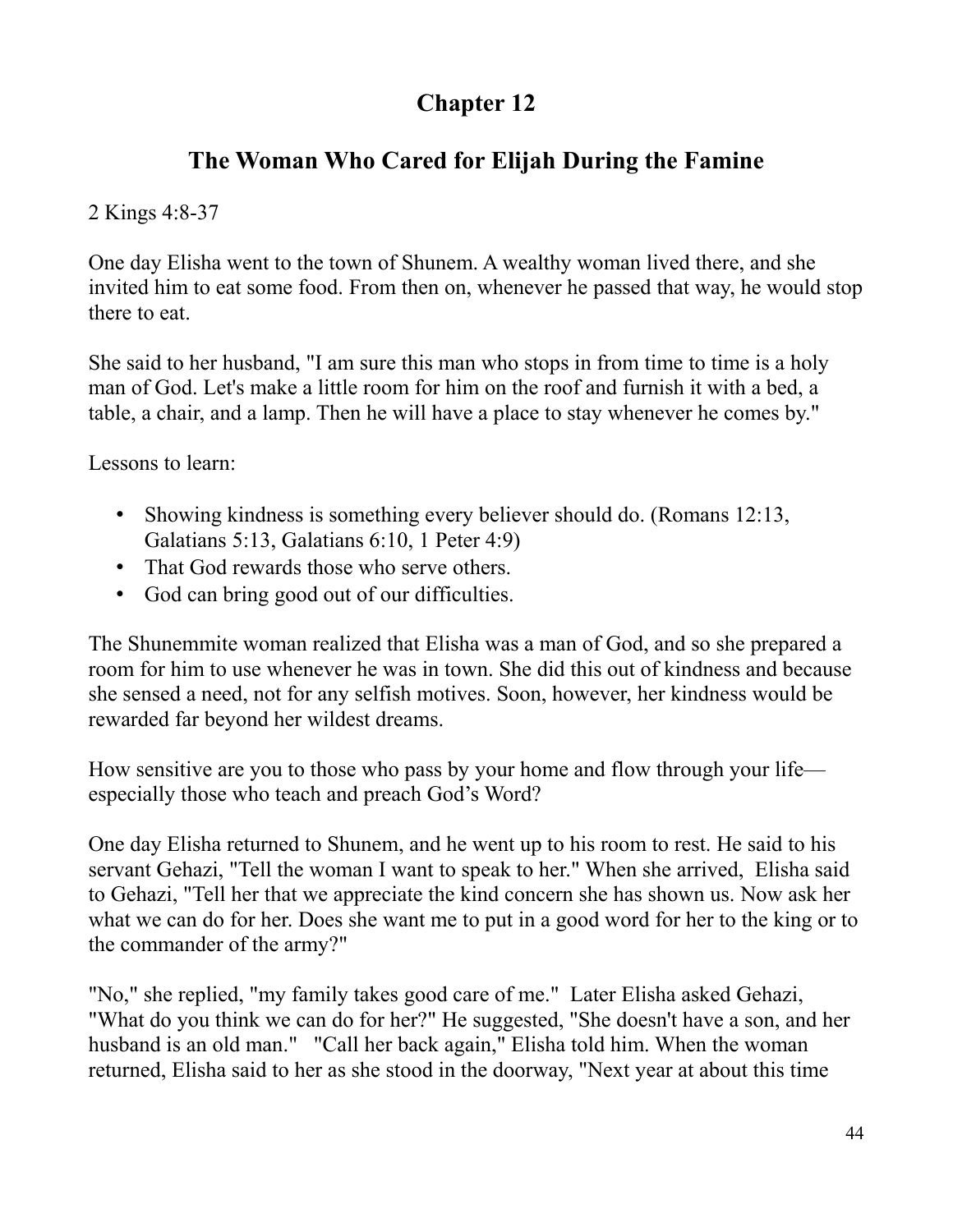you will be holding a son in your arms!"

"No, my lord!" she protested. "Please don't lie to me like that, O man of God." But sure enough, the woman soon became pregnant. And at that time the following year she had a son, just as Elisha had said.

One day when her child was older, he went out to visit his father, who was working with the harvesters. Suddenly he complained, "My head hurts! My head hurts!" His father said to one of the servants, "Carry him home to his mother."

So the servant took him home, and his mother held him on her lap. But around noontime he died. She carried him up to the bed of the man of God, then shut the door and left him there. She sent a message to her husband: "Send one of the servants and a donkey so that I can hurry to the man of God and come right back."

"Why today?" he asked. "It is neither a new moon festival nor a Sabbath." But she said, "It's all right." So she saddled the donkey and said to the servant, "Hurry! Don't slow down on my account unless I tell you to." As she approached the man of God at Mount Carmel, Elisha saw her in the distance. He said to Gehazi, "Look, the woman from Shunem is coming. Run out to meet her and ask her, 'Is everything all right with you, with your husband, and with your child?' "

"Yes," the woman told Gehazi, "everything is fine." But when she came to the man of God at the mountain, she fell to the ground before him and caught hold of his feet. Gehazi began to push her away, but the man of God said, "Leave her alone. Something is troubling her deeply, and the Lord has not told me what it is." Then she said, "It was you, my lord, who said I would have a son. And didn't I tell you not to raise my hopes?"

Then Elisha said to Gehazi, "Get ready to travel; take my staff and go! Don't talk to anyone along the way. Go quickly and lay the staff on the child's face."

But the boy's mother said, "As surely as the Lord lives and you yourself live, I won't go home unless you go with me." So Elisha returned with her. Gehazi hurried on ahead and laid the staff on the child's face, but nothing happened. There was no sign of life. He returned to meet Elisha and told him, "The child is still dead."

When Elisha arrived, the child was indeed dead, lying there on the prophet's bed. [33] He went in alone and shut the door behind him and prayed to the Lord. Then he lay down on the child's body, placing his mouth on the child's mouth, his eyes on the child's eyes, and his hands on the child's hands. And the child's body began to grow warm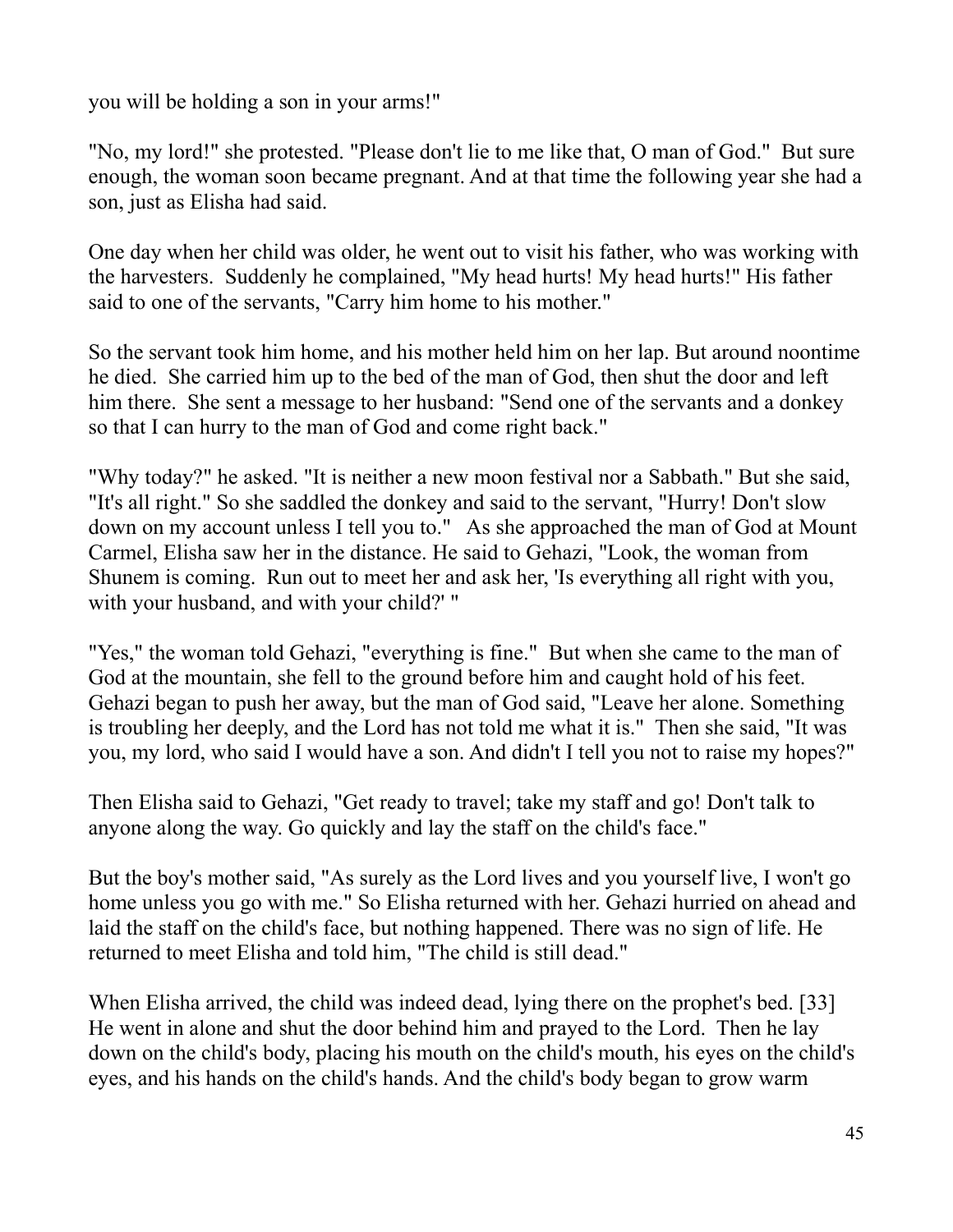again! Elisha got up and walked back and forth in the room a few times. Then he stretched himself out again on the child. This time the boy sneezed seven times and opened his eyes!

Then Elisha summoned Gehazi. "Call the child's mother!" he said. And when she came in, Elisha said, "Here, take your son!" She fell at his feet, overwhelmed with gratitude. Then she picked up her son and carried him downstairs.

Elisha's prayer and method of raising the dead boy show God's personal care for hurting people. We must express genuine concern for others as we carry God's message to them. Only then will we faithfully represent our Father in heaven.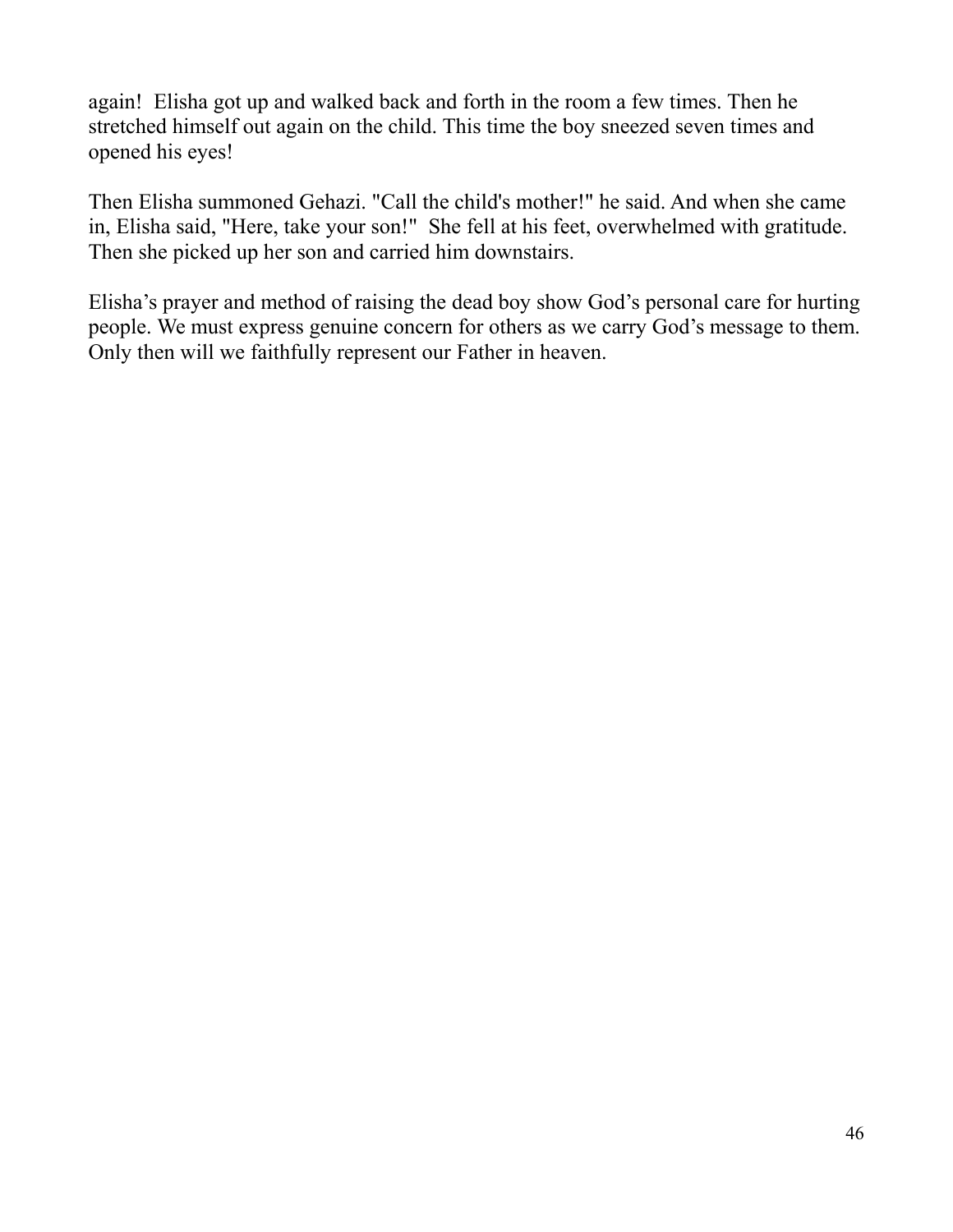## **Esther the Queen**

Esther's story begins in 483 B.C., 103 years after Nebuchadnezzar had taken the Jews into captivity (2 Kings 25), 54 years after Zerubbabel led the first group of exiles back to Jerusalem (Ezra 1-2), and 25 years before Ezra led the second group to Jerusalem (Ezra 7). Esther lived in the kingdom of Persia, the dominant kingdom in the Middle East after Babylon's fall in 539 B.C. Esther's parents must have been among those exiles who chose not to return to Jerusalem, even though Cyrus, the Persian king, had issued a decree allowing them to do so. The Jewish exiles had great freedom in Persia, and many remained because they had established themselves there or were fearful of the dangerous journey back to their homeland.

Xerxes the Great was Persia's fifth king (486-465 B.C.). He was proud and impulsive, as we see from the events in Esther 1. His winter palace was in Susa, where he held the banquet described in Esther 1:3-7. Persian kings often held great banquets before going to war. In 481, Xerxes launched an attack against Greece. After his fleet won a great victory at Thermopylae, he was defeated at Salamis in 480 and had to return to Persia. Esther became queen in 479.

The celebration lasted 180 days (about six months) because its real purpose was to plan the battle strategy for invading Greece and to demonstrate that the king had sufficient wealth to carry it out. Waging war was not only for survival; it was a means of acquiring more wealth, territory, and power.

Esther's beauty and character won Xerxes' heart, and he made her his queen. Even in her favored position, however, she would risk her life by attempting to see the king when he had not requested her presence. There was no guarantee that the king would even see her. Although she was queen, she was still not secure. But, cautiously and courageously, Esther decided to risk her life by approaching the king on behalf of her people.

She made her plans carefully. The Jews were asked to fast and pray with her before she went to the king. Then on the chosen day she went before him, and he did ask her to come forward and speak. But instead of issuing her request directly, she invited him and Haman to a banquet. He was astute enough to realize she had something on her mind, yet she conveyed the importance of the matter by insisting on a second banquet.

In the meantime, God was working behind the scenes. He caused Xerxes to read the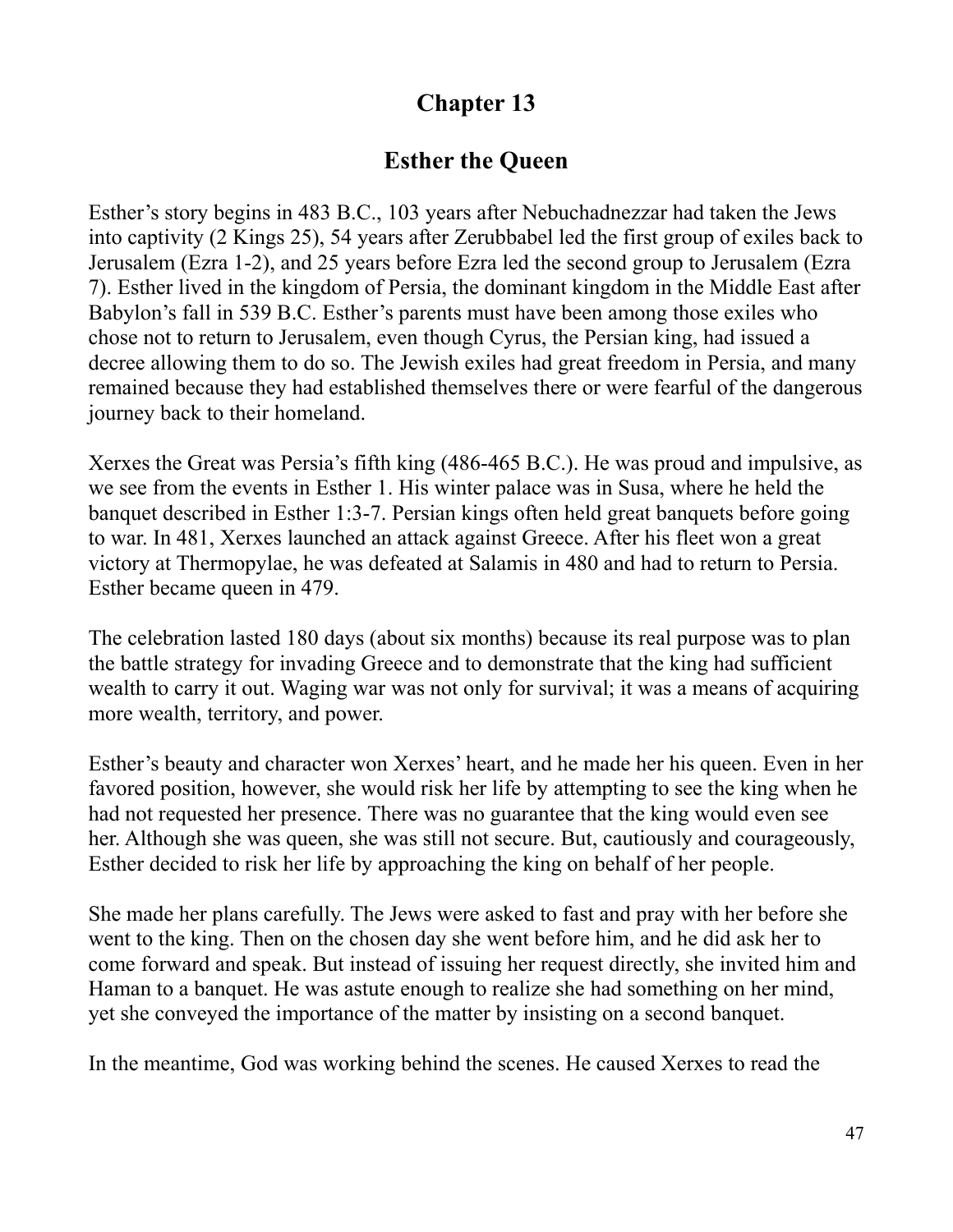historical records of the kingdom late one night, and the king discovered that Mordecai had once saved his life. Xerxes lost no time in honoring Mordecai for that act. During the second banquet, Esther told the king of Haman's plot against the Jews, and Haman was doomed. There is grim justice in Haman's death on the gallows he had built for Mordecai, and it seems fitting that the day on which the Jews were to be slaughtered became the day their enemies died. Esther's risk confirmed that God was the source of her security.

God placed Esther on the throne even before the Jews faced the possibility of complete destruction (Esther 3:5ff), so that when trouble came, a person would already be in the position to help. No human effort could thwart God's plan to send the Messiah to earth as a Jew. If you are changing jobs, position, or location and can't see God's purpose in your situation, understand that God is in control. He may be placing you in a position so you can help when the need arises.

Mordecai refused to kneel down before Haman. Jews did bow down to government authorities, at times, as a sign of respect (Genesis 23:7; 1 Samuel 24:8), but Haman's ancestors were ancient enemies of the Jews. Israel had been commanded by God to "blot out the memory of Amalek from under heaven" (Deut. 25:17-19; see also Exodus 17:16). Mordecai was not about to kneel before wicked Haman and, by his act, acknowledge Haman as a god. Daniel's three friends had the same convictions (Daniel 3). We must worship God alone. We should never let any person, institution, or government take God's place. When people demand loyalties or duties from you that do not honor God, don't give in. It may be time to take a stand.

Mordecai's determination came from his faith in God. He did not take a poll first to determine the safest or most popular course of action; he had the courage to stand-alone. Doing what is right will not always make you popular. Those who do right will be in the minority, but to obey God is more important than to obey people (Acts 5:29).

Haman enjoyed the power and prestige of his position, and he was enraged when Mordecai did not respond with the expected reverential bow. Haman's anger was not directed just toward Mordecai, but toward what Mordecai stood for—the Jews' dedication to God as the only authority worthy of reverence. Haman's attitude was prejudiced: he hated a group of people because of a difference in belief or culture. Prejudice grows out of personal pride—considering oneself better than others. In the end, Haman was punished for his arrogant attitude (Esther 7:9-10). God will harshly judge those who are prejudiced or whose pride causes them to look down on others.

Esther risked her life by coming before the king. Her courageous act gives us a model to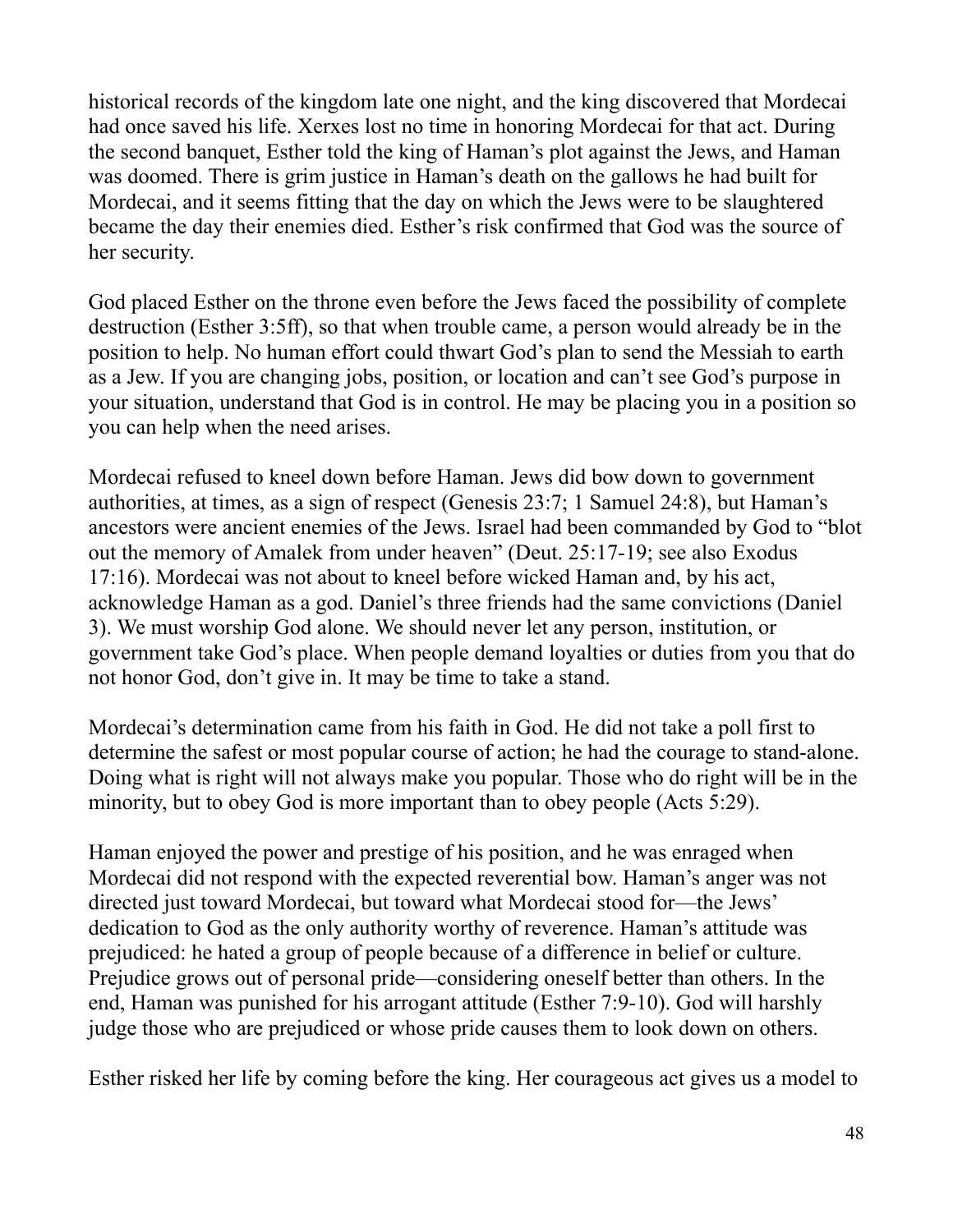follow in approaching a difficult or dangerous task. Like Esther, we can: (1) Calculate the cost. Esther realized her life was at stake. (2) Set priorities. She believed that the safety of the Jewish race was more important than her life. (3) Prepare. She gathered support and fasted. (4) Determine a course of action and move ahead boldly. She didn't think too long about it, allowing the interlude to lessen her commitment to what she had to do.

Although Esther was the queen and shared some of the king's power and wealth, she still needed God's protection and wisdom. No one is secure in his or her own strength in any political system. It is foolish to believe that wealth or position can make us impervious to danger. Deliverance only comes from God.

God is not specifically mentioned in the book of Esther, but it is obvious that Mordecai expected God to deliver his people. While the book of Esther does not mention God directly, his presence fills the pages. Esther and Mordecai believed in God's care, and because they acted at the right time, God used them to save his people. She was more concerned for others than for her own security

Serving God often demands that we risk our own security God has a purpose for the situations in which he places us Courage, while often vital, does not replace careful planning.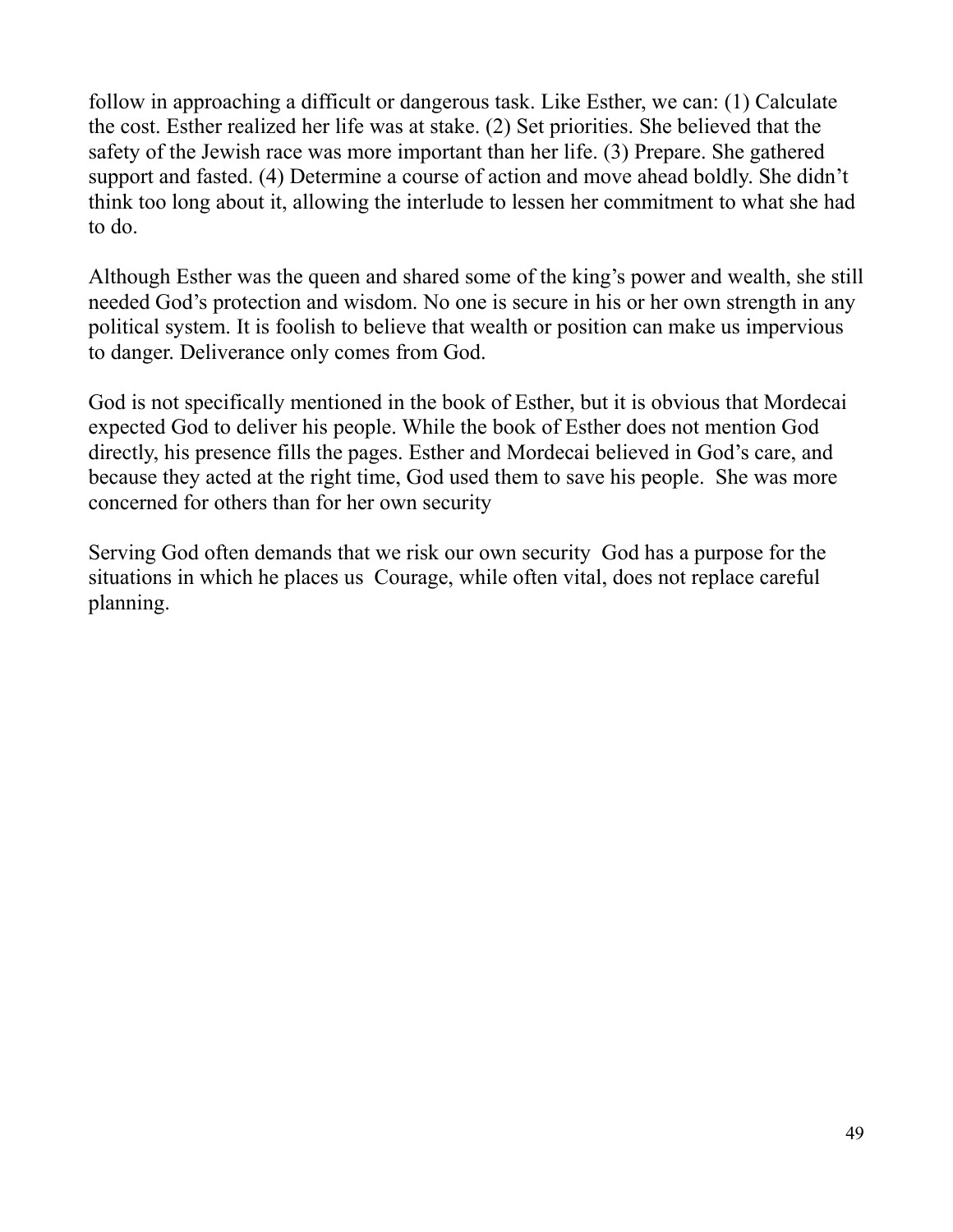# **Bathsheba**

Bathsheba's story is told in 2 Samuel 11-12 and 1 Kings 1-2. A related passage is Psalm 51.

As David looked from the roof of the palace, he saw a beautiful woman bathing, and he was filled with lust. David should have left the roof and fled the temptation. Instead, he entertained the temptation by inquiring about Bathsheba. The results were devastating.

2 Samuel 11:15 (NLT)

The letter instructed Joab, "Station Uriah on the front lines where the battle is fiercest. Then pull back so that he will be killed."

David put both Bathsheba and Joab in difficult situations. Bathsheba knew it was wrong to commit adultery, but to refuse a king's request could mean punishment or death. Joab did not know why Uriah had to die, but it was obvious the king wanted him killed. We sometimes face situations with only two apparent choices, and both seem wrong. When that happens, we must not lose sight of what God wants. The answer may be to seek out more choices. By doing this, we are likely to find a choice that honors God.

2 Samuel 11:25

"Well, tell Joab not to be discouraged," David said. "The sword kills one as well as another! Fight harder next time, and conquer the city!"

David's response to Uriah's death seems flippant and insensitive. While he grieved deeply for Saul and Abner, his rivals (2 Samuel 1; 2 Samuel 3:31-39), he showed no grief for Uriah, a good man with strong spiritual character. Why? David had become callous to his own sin. The only way he could cover up his first sin (adultery) was to sin again, and soon he no longer felt guilty for what he had done. Feelings are not reliable guides for determining right and wrong. Deliberate, repeated sinning had dulled David's sensitivity to God's laws and others' rights. The more you try to cover up a sin, the more insensitive you become toward it. Don't become hardened to sin, as David did. Confess your wrong actions to God before you forget they are sins.

2 Samuel 12:10-14

From this time on, the sword will be a constant threat to your family, because you have despised me by taking Uriah's wife to be your own.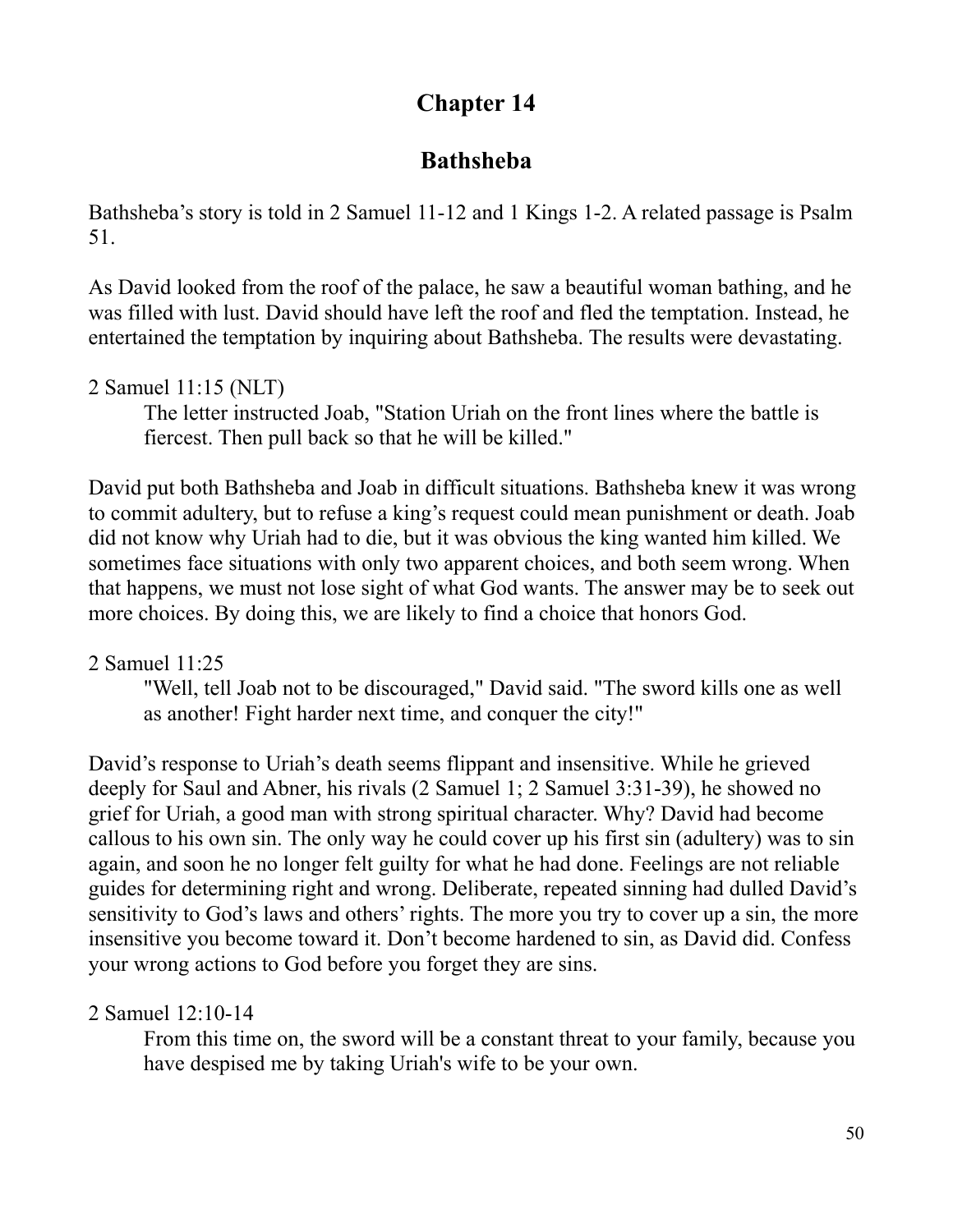[11] " 'Because of what you have done, I, the Lord, will cause your own household to rebel against you. I will give your wives to another man, and he will go to bed with them in public view. [12] You did it secretly, but I will do this to you openly in the sight of all Israel.' "

[13] Then David confessed to Nathan, "I have sinned against the Lord." Nathan replied, "Yes, but the Lord has forgiven you, and you won't die for this sin. [14] But you have given the enemies of the Lord great opportunity to despise and blaspheme him, so your child will die."

The predictions in these verses came true. Because David murdered Uriah and stole his wife, (1) murder was a constant threat in his family (2 Samuel 13:26-30; 2 Samuel 18:14-15; 1 Kings 2:23-25); (2) his household rebelled against him (2 Samuel 15:13); (3) his wives were given to another in public view (2 Samuel 16:20-23); (4) his first child by Bathsheba died (2 Samuel 12:18). If David had known the painful consequences of his sin, he might not have pursued the pleasures of the moment.

During this incident, David wrote Psalm 51, giving valuable insight into his character and offering hope for us as well. No matter how miserable guilt makes you feel or how terribly you have sinned, you can pour out your heart to God and seek his forgiveness as David did. There is forgiveness for us when we sin. David also wrote Psalm 32 to express the joy he felt after he was forgiven.

David confessed and repented of his sin (2 Samuel 12:13), but God's judgment was that his child would die. The consequences of David's sin were irreversible. Sometimes an apology isn't enough. When God forgives us and restores our relationship with him, he doesn't eliminate all the consequences of our wrongdoing. We may be tempted to say, "If this is wrong, I can always apologize to God," but we must remember that we may set into motion events with irreversible consequences.

Why did this child have to die? This was not a judgment on the child for being conceived out of wedlock, but a judgment on David for his sin. David and Bathsheba deserved to die, but God spared their lives and took the child instead. God still had work for David to do in building the kingdom. Perhaps the child's death was a greater punishment for David than his own death would have been.

It is also possible that had the child lived, God's name would have been dishonored among Israel's pagan neighbors. What would they have thought of a God who rewards murder and adultery by giving a king a new heir? A baby's death is tragic, but despising God brings death to entire nations. While God readily forgave David's sin, he did not negate all its consequences.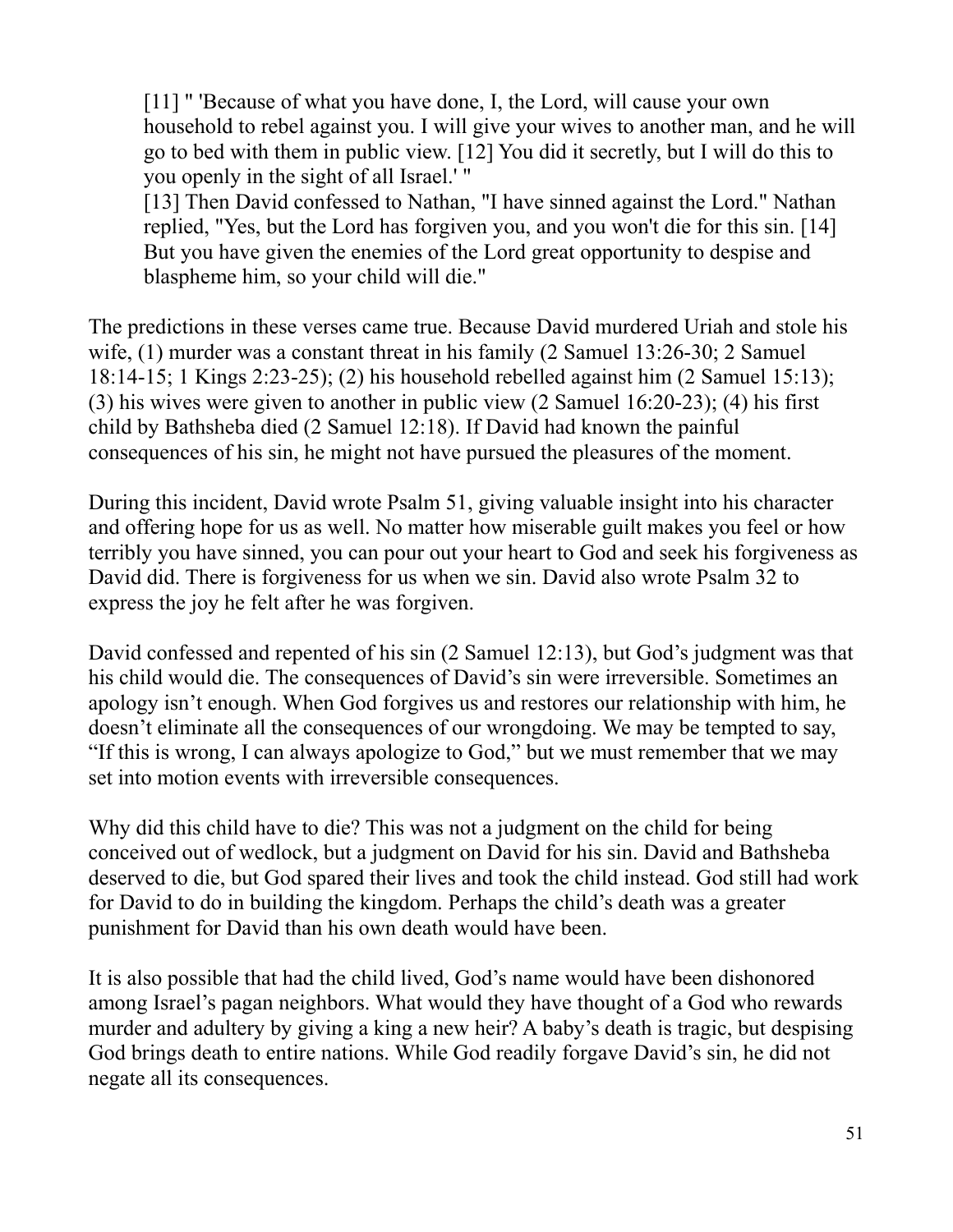To flee temptation, (1) ask God in earnest prayer to help you stay away from people, places, and situations that may tempt you. (2) Memorize and meditate on portions of Scripture that combat your specific weaknesses. At the root of most temptation is a real need or desire that God can fill, but we must trust in his timing. (3) Find another believer with whom you can openly share your struggles, and call this person for help when temptation strikes.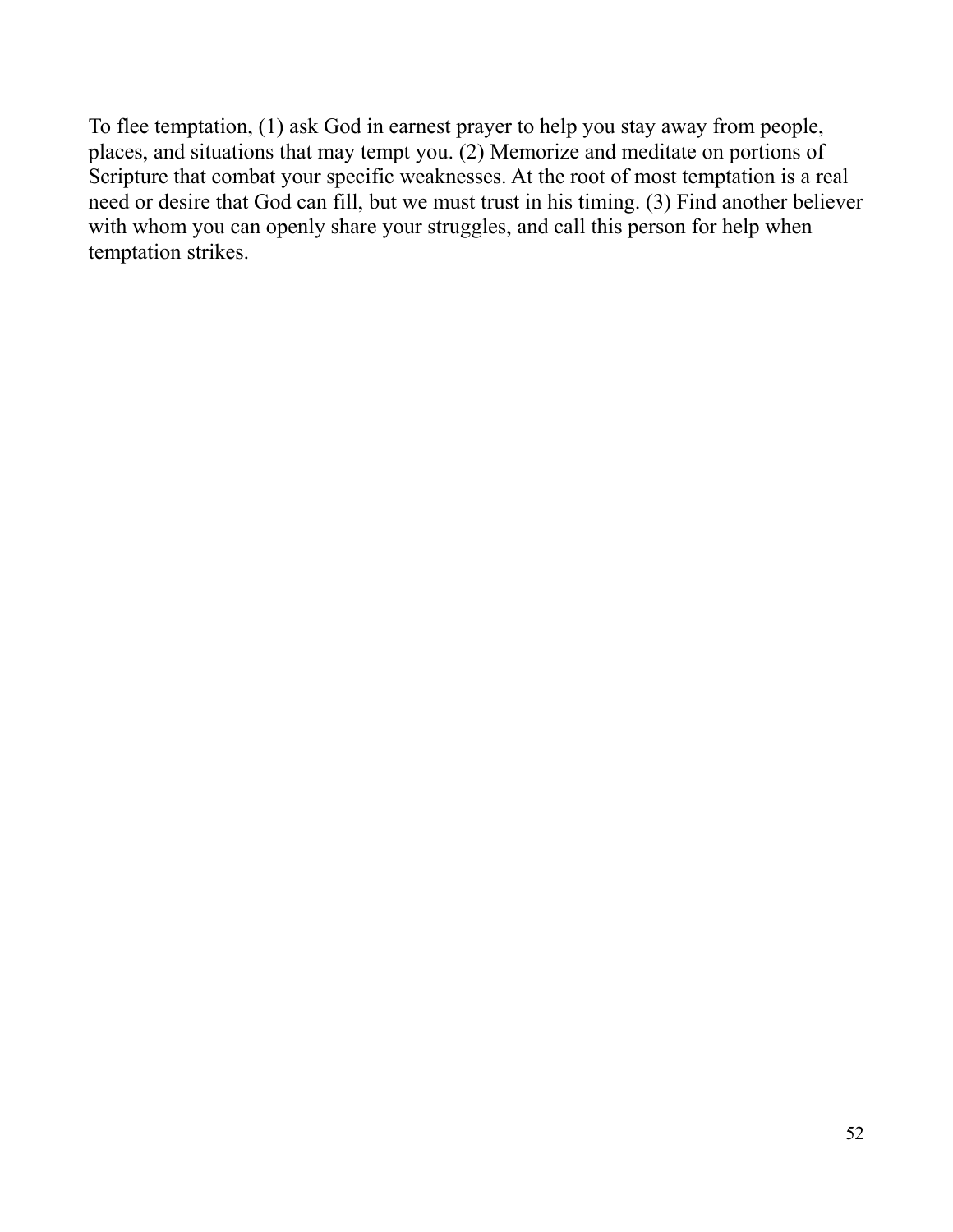## **Jezebel, the Most Evil Woman in the Bible**

Jezebel's story is told in 1 Kings 16:31-2 Kings 9:37. Her name is used as a synonym for great evil in Rev. 2:20.

The Bible is as honest about the lives of its heroes as it is about those who rejected God. Some Bible characters found out what God can do with failures when they turned to him. Many, however, neither admitted their failures nor turned to God.

Jezebel ranks as the most evil woman in the Bible. The Bible even uses her name as an example of people who completely reject God (Rev. 2:20, 21). Many pagan women married into Israel without acknowledging the God their husbands worshiped. They brought their religions with them. No one was as determined as Jezebel to make all Israel worship her gods.

To the prophet Elijah, she seemed to have succeeded. He felt he was the only one still faithful to God until God told him there were still 7,000 who had not turned from the faith. Jezebel's one outstanding "success" was in contributing to the cause of the eventual downfall of the northern kingdom—idolatry. God punished the northern tribes for their idolatry by having them carried off into captivity.

Jezebel held great power. She not only managed her husband, Ahab, but she also had eight hundred and fifty assorted pagan priests under her control. She was committed to her gods and to getting what she wanted. She believed that the king had the right to possess anything he wanted.

When Naboth refused to sell Ahab his vineyard, Jezebel ruthlessly had Naboth killed and took ownership of the land. Jezebel's plan to wipe out worship of God in Israel led to painful consequences. Before she died, Jezebel suffered the loss of her husband in combat and her son at the hand of Jehu, who took the throne by force. She died in the defiant and scornful way she had lived.

The big difference was to whom they were committed. Jezebel was committed to herself and her false gods; Elijah was totally committed to the one true God. In the end, God proved Elijah right. To what or to whom are you most committed? How would God evaluate your commitment?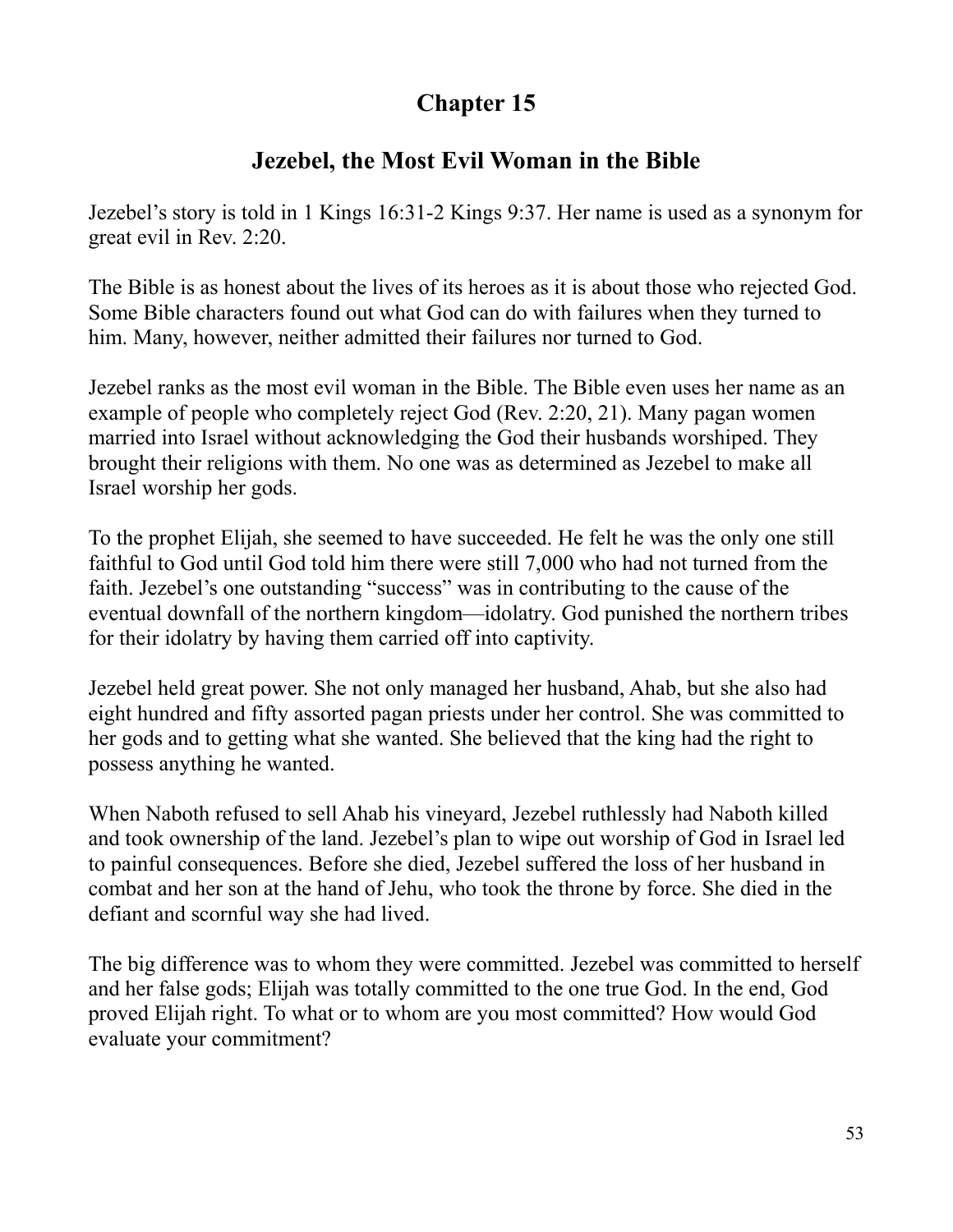Jezebel systematically eliminated the representatives of God in Israel. She promoted and funded Baal worship. And threatened to have Elijah killed. kings and queens could rightfully do or have anything they wanted. Jezebel used her strong convictions to get her own way.

It is not enough to be committed or sincere. Where our commitment lies makes a great difference. rejecting God, always leads to disaster.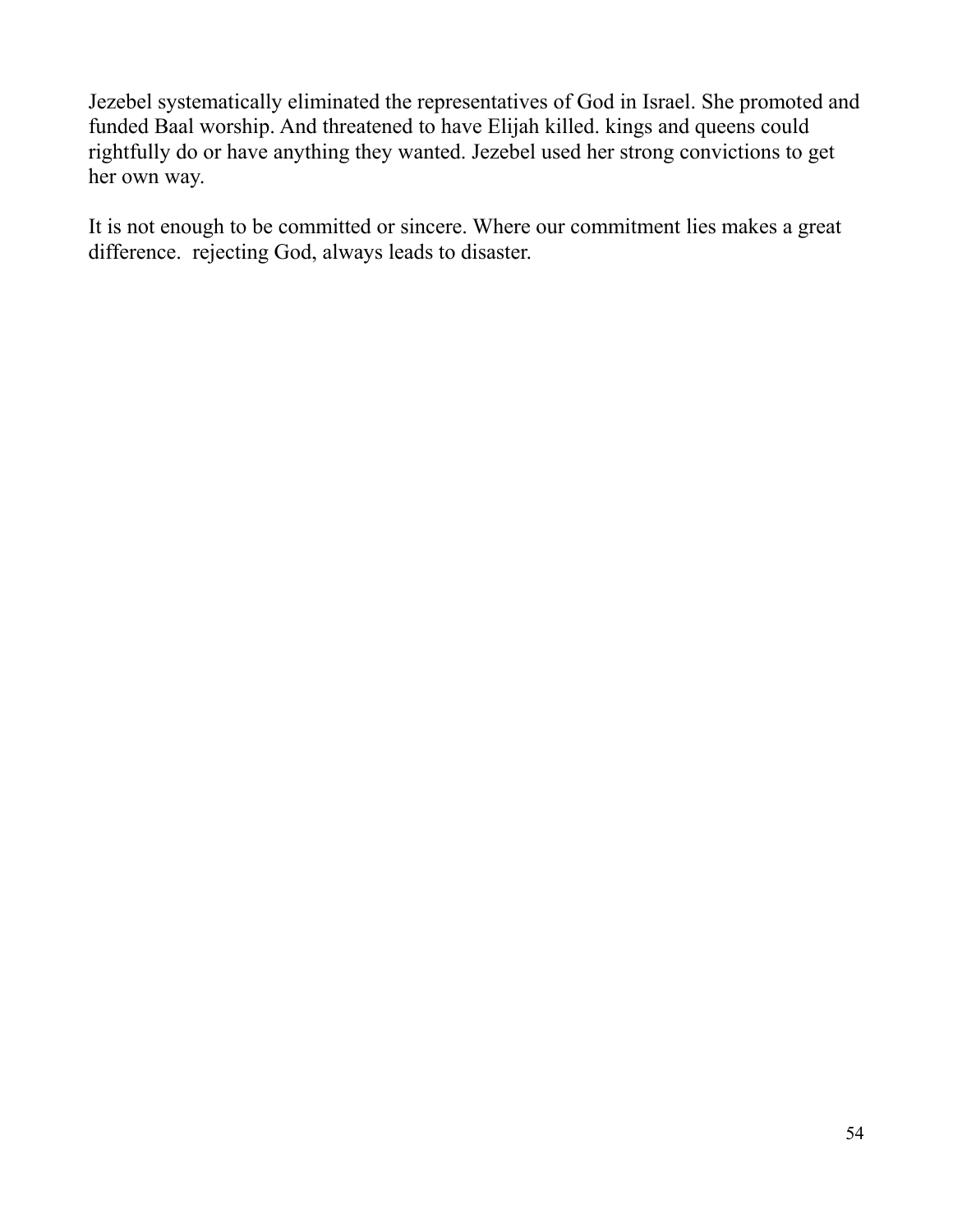### **New Testament Women**

# **Chapter 16**

## **Mary, the Mother of Jesus**

Mary's story is told throughout the Gospels. She is also mentioned in Acts 1:14.

Motherhood is a painful privilege. Young Mary of Nazareth had the unique privilege of being mother to the very Son of God. Yet mothers everywhere can understand the pains and pleasures of her motherhood. Mary was the only human present at Jesus' birth that also witnessed his death. She saw him arrive as her baby son, and she watched him die as her Savior.

Mary was fearful and troubled in the presence of the angel. She could never have expected to hear the most incredible news — that she would have a child, and her son would be the Messiah. Although she could not comprehend how she would conceive the Savior, she responded to God with belief and obedience.

The angel told Mary in Luke 1:28 that she was highly favored by God. This phrase simply meant that Mary had been given much grace or "unmerited favor" from God. Even with God's favor, Mary would still suffer much. Though she would one day be highly honored as the mother of the Savior, she would first know disgrace as an unwed mother. She would nearly lose her fiancé. Her beloved son would be rejected and cruelly murdered. Mary's submission to God's plan would cost her dearly, yet she was willing to be God's servant.

God knew that Mary was a woman of rare strength and obedience. She was the only human being to be with Jesus throughout his entire life — from his birth until his death. She gave birth to him as her baby and watched him die as her Savior. Mary also knew the Scriptures. When the angel appeared and told her the baby would be God's Son, Mary replied, "I am the Lord's servant ... may it be to me as you have said." (Luke 1:38). She knew of the Old Testament prophesies about the coming Messiah.

Although Mary's life held great honor, her calling would demand great suffering as well. Just as there is pain in childbirth and motherhood, there would be much pain in the privilege of being the mother of the Messiah.

Until Gabriel's unexpected visit, Mary's life was quite satisfactory. She had recently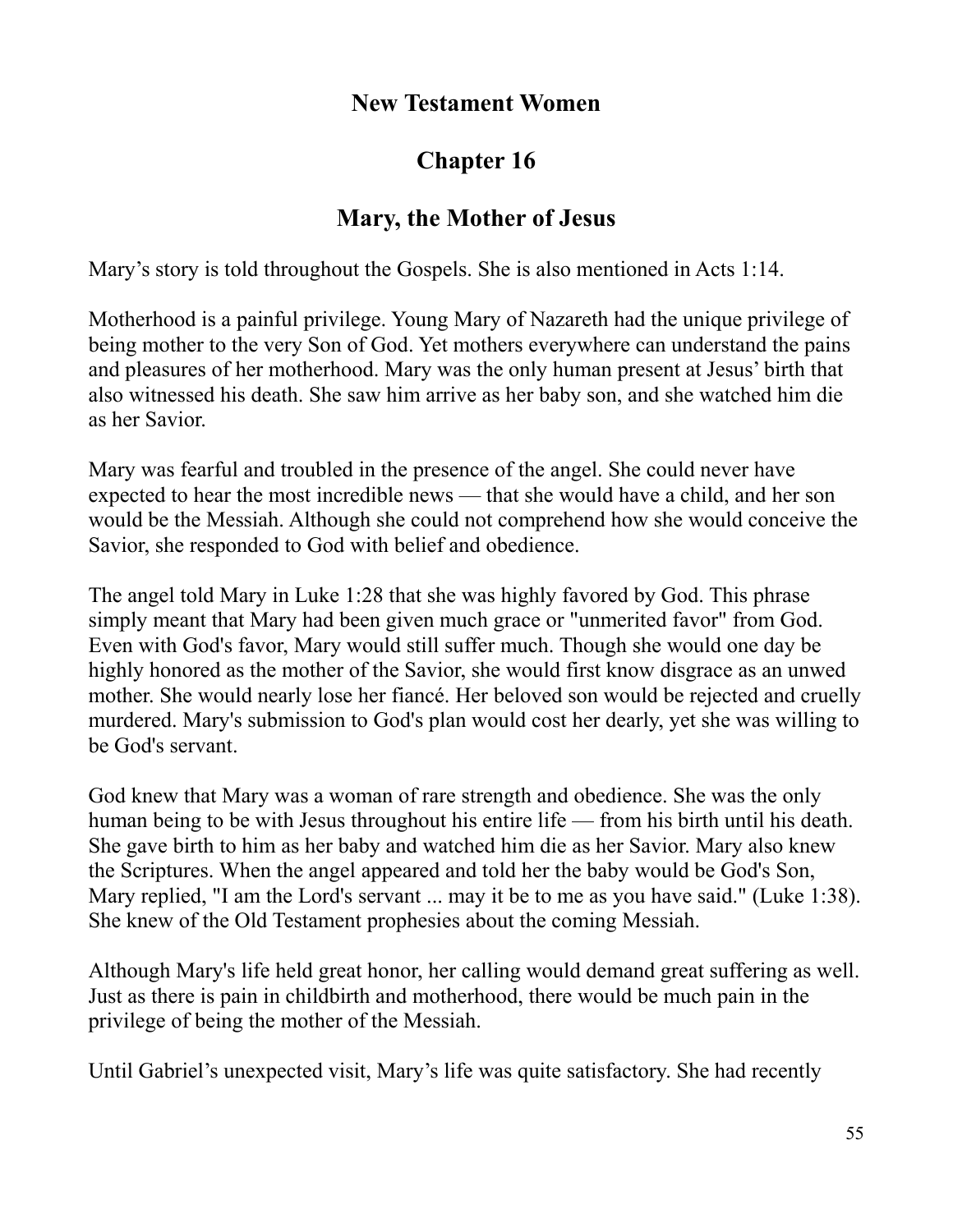become engaged to a carpenter, Joseph, and was anticipating married life. But her life was about to change forever.

Angels don't usually make appointments before visiting. As if she were being congratulated for winning the grand prize in a contest she had never entered, Mary found the angel's greeting puzzling and his presence frightening. What she heard next was the news almost every woman in Israel hoped to hear—that her child would be the Messiah, God's promised Savior. Mary did not doubt the message, but rather asked how pregnancy would be possible. Gabriel told her the baby would be God's Son. Her answer was the one God waits in vain to hear from so many other people: "I am the Lord's servant... May it be to me as you have said" (Luke 1:38). Later, her song of joy shows us how well she knew God, for her thoughts were filled with his words from the Old Testament.

Within a few weeks of his birth, Jesus was taken to the temple to be dedicated to God. Two devout people, Simeon and Anna, who recognized the child as the Messiah and praised God, met Joseph and Mary. Simeon directed some words to Mary that must have come to her mind many times in the years that followed: "A sword will pierce your own soul" (Luke 2:35). A big part of her painful privilege of motherhood would be to see her son rejected and crucified by the people he came to save.

We can imagine that even if she had known all she would suffer as Jesus' mother, Mary would still have given the same response. Are you, like Mary, available to be used by God?

- God's best servants are often ordinary people available to him.
- God's plans involve extraordinary events in ordinary people's lives.
- A person's character is revealed by his or her response to the unexpected.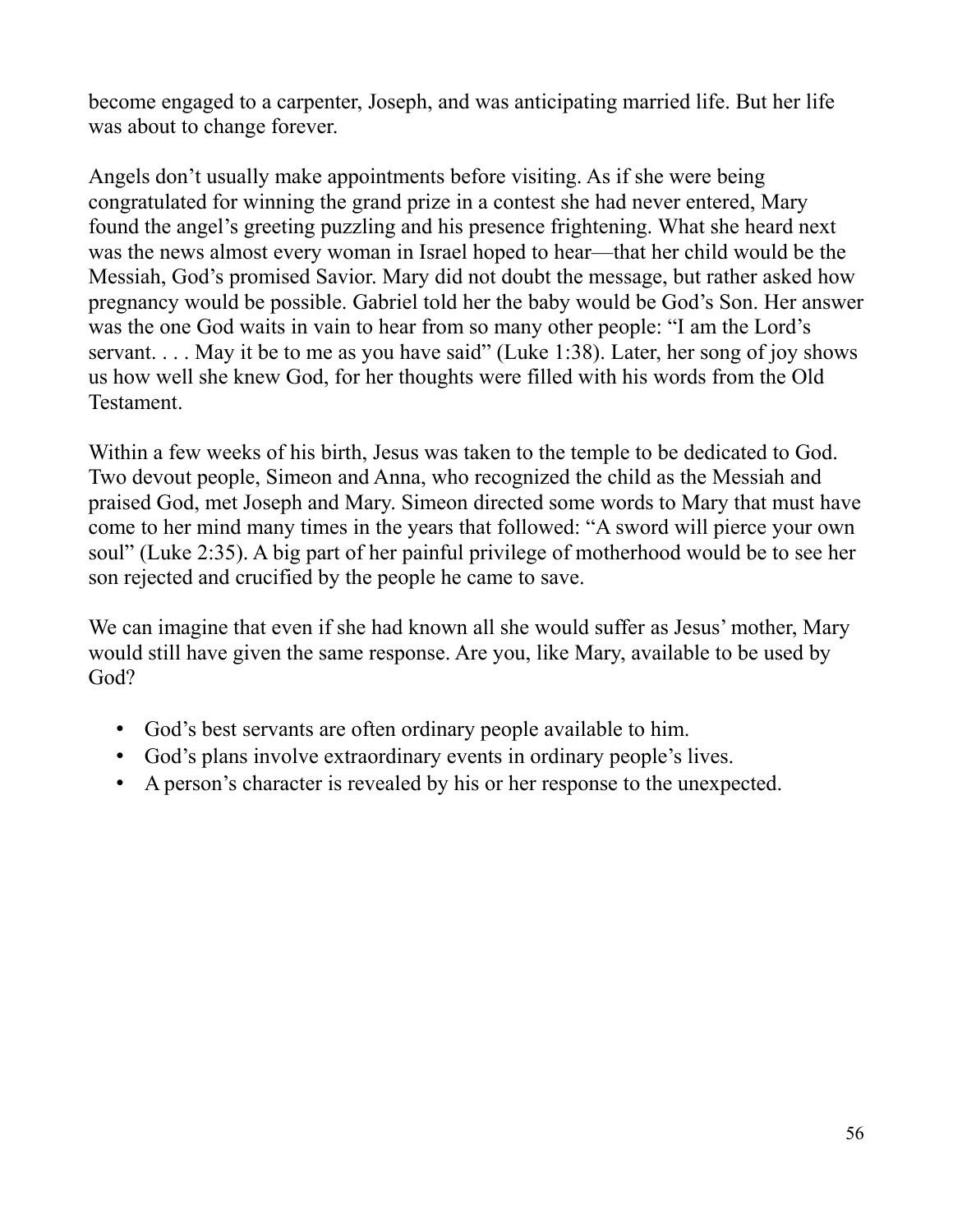## **Elizabeth, the Mother of John the Baptist**

Elizabeth's story is told in Luke 1:5-80.

#### Luke 1:5 (NLT)

It all begins with a Jewish priest, Zechariah, who lived when Herod was king of Judea. Zechariah was a member of the priestly order of Abijah. His wife, Elizabeth, was also from the priestly line of Aaron.

Zechariah was a member of the Abijah division, on duty this particular week. Each morning a priest was to enter the Holy Place in the temple and burn incense. Lots were cast to decide who would enter the sacred room, and one day the lot fell to Zechariah. But it was not by chance that Zechariah was on duty and that he was chosen that day to enter the Holy Place—perhaps a once-in-a-lifetime opportunity. God was guiding the events of history to prepare the way for Jesus to come to earth.

### Luke 1:11-12 (NLT)

While Zechariah was in the sanctuary, an angel of the Lord appeared to him, standing to the right of the incense altar. [12] Zechariah was shaken and overwhelmed with fear when he saw him

Angels are spirit beings who live in God's presence and do his will. Only two angels are mentioned by name in Scripture—Michael and Gabriel—but there are many who act as God's messengers. Here, Gabriel (Luke 1:19) delivered a special message to Zechariah. This was not a dream or a vision. The angel appeared in visible form and spoke audible words to the priest.

#### Luke 1:13 (NLT)

But the angel said, "Don't be afraid, Zechariah! For God has heard your prayer, and your wife, Elizabeth, will bear you a son! And you are to name him John.

Zechariah, while burning incense on the altar, was also praying, perhaps for a son or for the coming of the Messiah. In either case, his prayer was answered. He would soon have a son, who would prepare the way for the Messiah. God answers prayer in his own way and in his own time.

He worked in an "impossible" situation—Zechariah's wife was barren—to bring about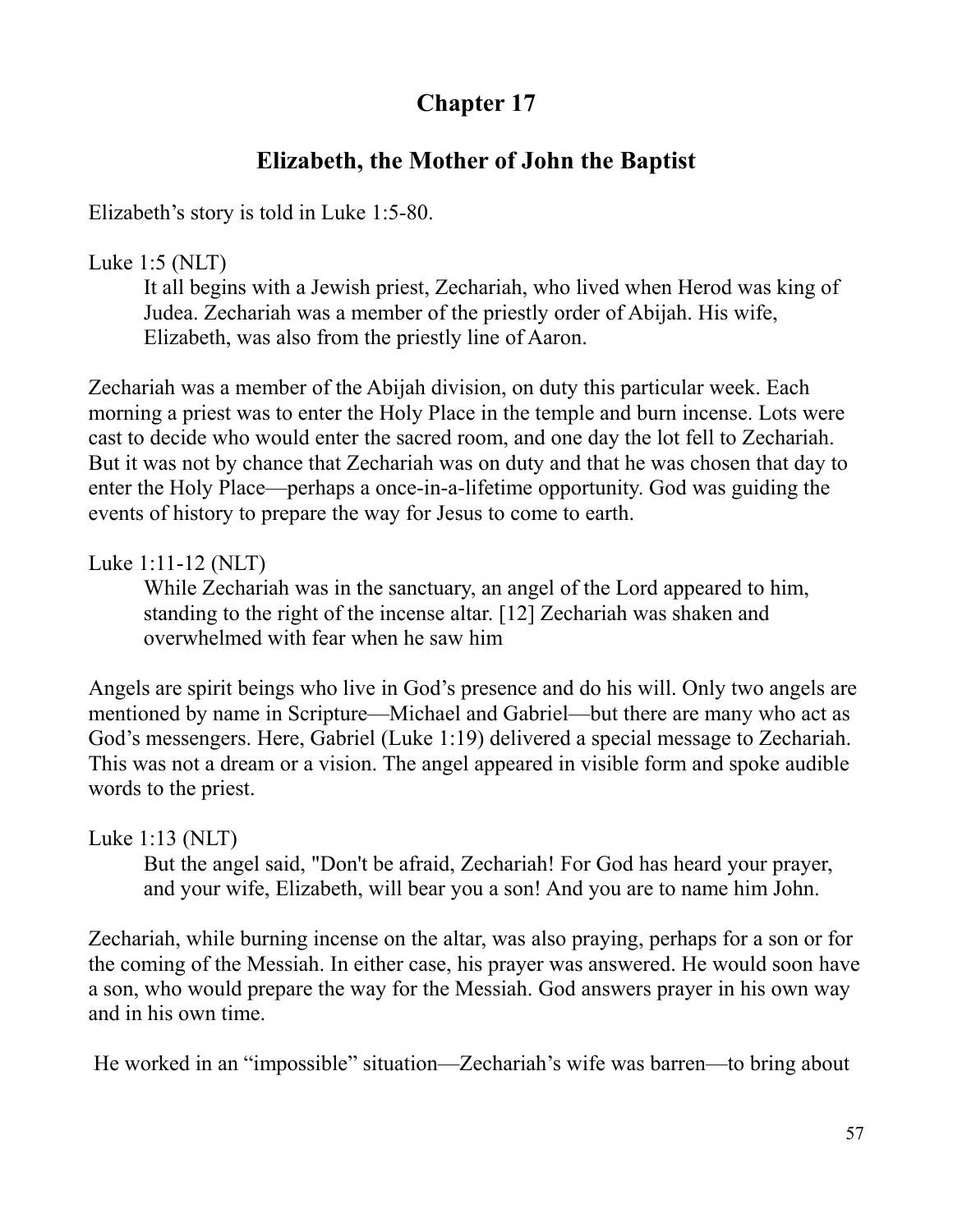the fulfillment of all the prophecies concerning the Messiah.

John means "the LORD is gracious," and Jesus means "the LORD saves." Both names were prescribed by God, and not chosen by human parents. Throughout the Gospels, God acts graciously and saves his people. He will not withhold salvation from anyone who sincerely comes to him.

John was set apart for special service to God. He may have been forbidden to drink wine as part of the Nazirite vow, an ancient vow of consecration to God (see Numbers 6:1-8). Samson (Judges 13) was under the Nazirite vow, and Samuel may have been also (1 Samuel 1:11).

In societies like Israel, in which a woman's value was largely measured by her ability to bear children, to be aging and without children often led to personal hardship and public shame. For Elizabeth, a childless old age was a painful and lonely time during which she remained faithful to God.

Both Elizabeth and Zechariah came from priestly families. For two weeks each year, Zechariah had to go to the temple in Jerusalem to attend to his priestly duties. After one of those trips, Zechariah returned home excited, but speechless. He had to write down his good news, because he couldn't give it any other way. And what a wonderful surprise he had for his wife—their faded dream would become an exciting reality! Soon Elizabeth became pregnant, and she knew her child was a long-hoped-for gift from God.

News traveled fast among the family. Seventy miles to the north, in Nazareth, Elizabeth's relative, Mary, also unexpectedly became pregnant. Within days after the angel's message that she would bear the Messiah, Mary went to visit Elizabeth. They were instantly bound together by the unique gifts God had given them. Elizabeth knew that Mary's son would be even greater than her own, for John would be the messenger for Mary's son.

When the baby was born, Elizabeth insisted on his God-given name: John. Zechariah's written agreement freed his tongue, and everyone in town wondered what would become of this obviously special child.

Elizabeth whispered her praise as she cared for God's gift. Knowing about Mary must have made her marvel at God's timing. Things had worked out even better than she could have planned.

We too need to remember that God is in control of every situation. When did you last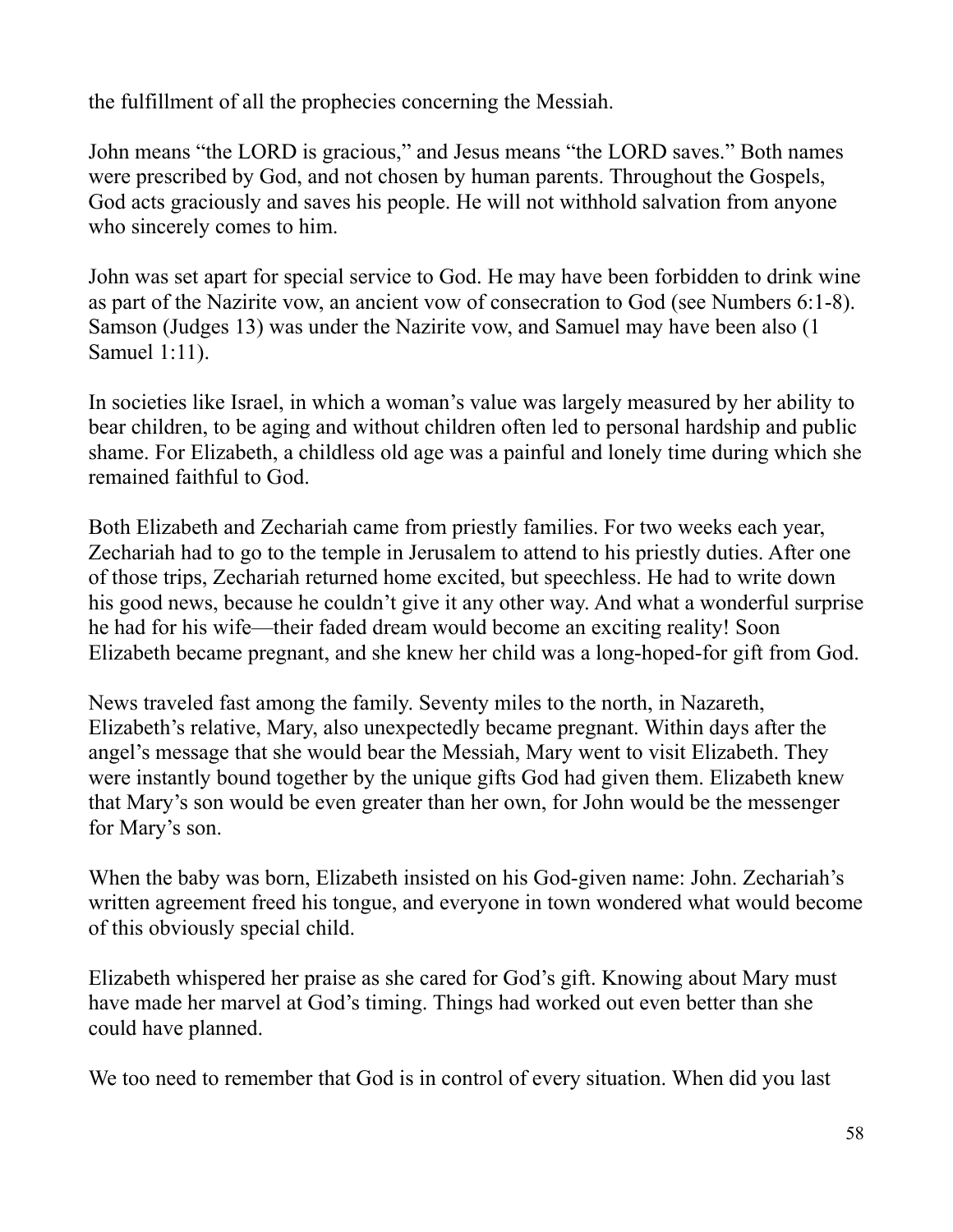pause to recognize God's timing in the events of your life?

John's role was to be almost identical to that of an Old Testament prophet—to encourage people to turn away from sin and back to God. John is often compared to the great prophet Elijah, who was known for standing up to evil rulers (Malachi 4:5; Matthew 11:14; Matthew 17:10-13

Like her kinswoman Mary of Nazareth, Elizabeth must have pondered all this in her heart.

Lessons from her life:

- God does not forget those who have been faithful to him.
- God's timetable and methods do not have to conform to what we expect.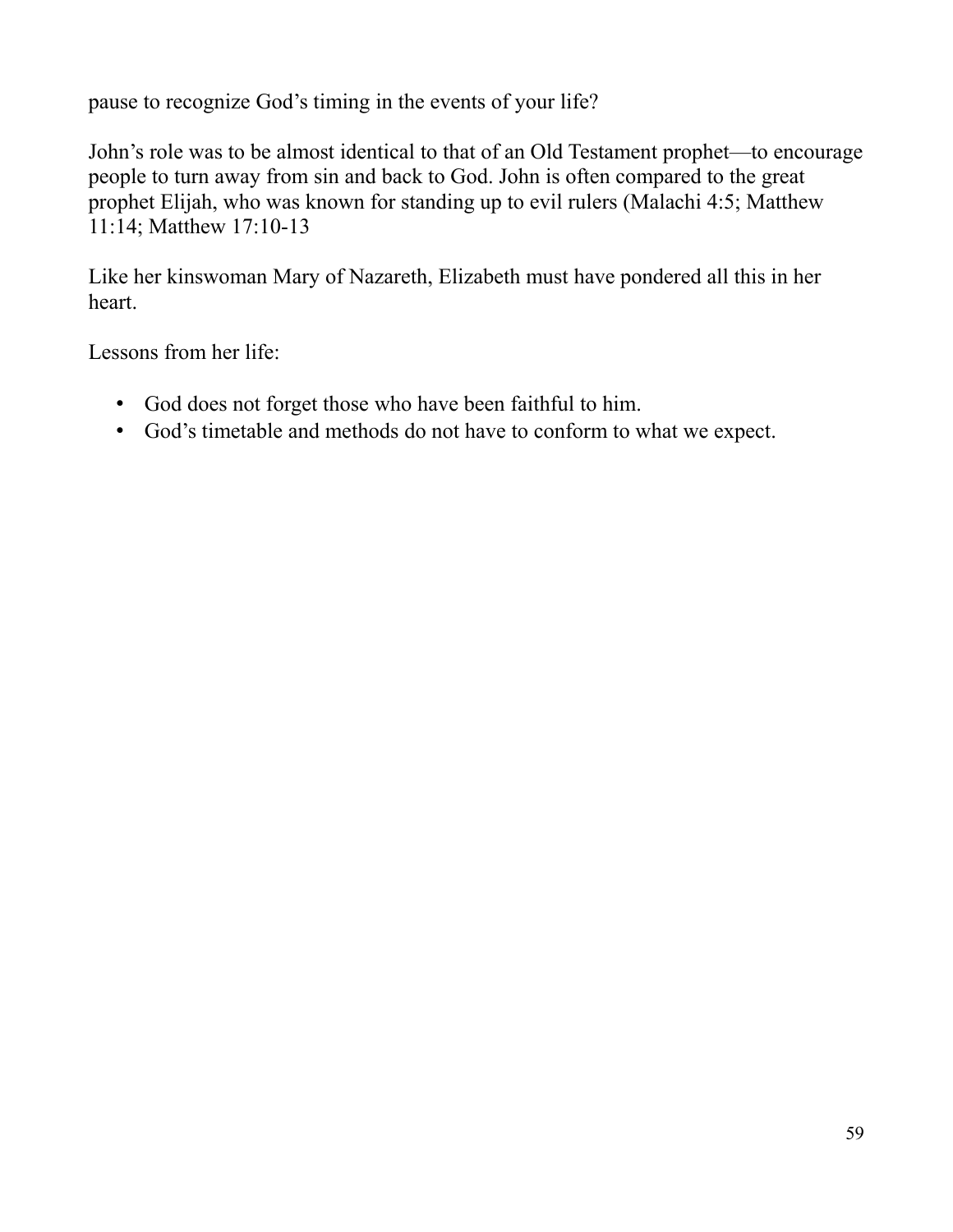### **Anna the Prophetess**

"There was also a prophetess, Anna the daughter of Phanuel, of the tribe of Asher. She was very old, having been married to her husband for seven years until his death. She had lived as a widow since then for eighty-four years. She never left the temple, worshiping with fasting and prayer night and day. At that moment, she came up to them and began to give thanks to God and to speak about the child to all who were waiting for the redemption of Jerusalem" (Luke 2:36-38).

About six weeks after the birth of Jesus, his family had traveled from Bethlehem to Jerusalem to present the offerings prescribed in Lev. 12 (Luke 2:22-24). In this scene Jesus and his parents are joined by Simeon, an old man who blesses God for the coming of the Messiah and prophesies about the implications of Jesus' birth (Luke 2:25-35); and by Anna, an elderly widow who also rejoices in the birth of the Messiah.

From the fact that Joseph and Mary made the trip to Jerusalem, we learn that they were observant Jews, careful to carry out the requirements of the Torah. From the fact that they could not afford a lamb for the offering (Luke 2:24; Lev. 12:8), we find out that they were not wealthy. Simeon's prophecy highlights the importance of the birth of the Messiah as well as the trials and challenges that Jews in general – and Mary in particular – would face as a result of that birth.

Although Simeon and Anna were very old, they had never lost their hope that they would see the Messiah. Led by the Holy Spirit, they were among the first to bear witness to Jesus. In the Jewish culture, elders were respected, so because of Simeon's and Anna's age, their prophecies carried extra weight. Our society, however, values youthfulness over wisdom, and potential contributions by the elderly are often ignored.

As Christians, we should reverse those values wherever we can. Encourage older people to share their wisdom and experience. Listen carefully when they speak. Offer them your friendship and help them find ways to continue to serve God.

Anna was called a prophetess, indicating that she was unusually close to God. Prophets did not necessarily predict the future. Their main role was to speak for God, proclaiming his truth.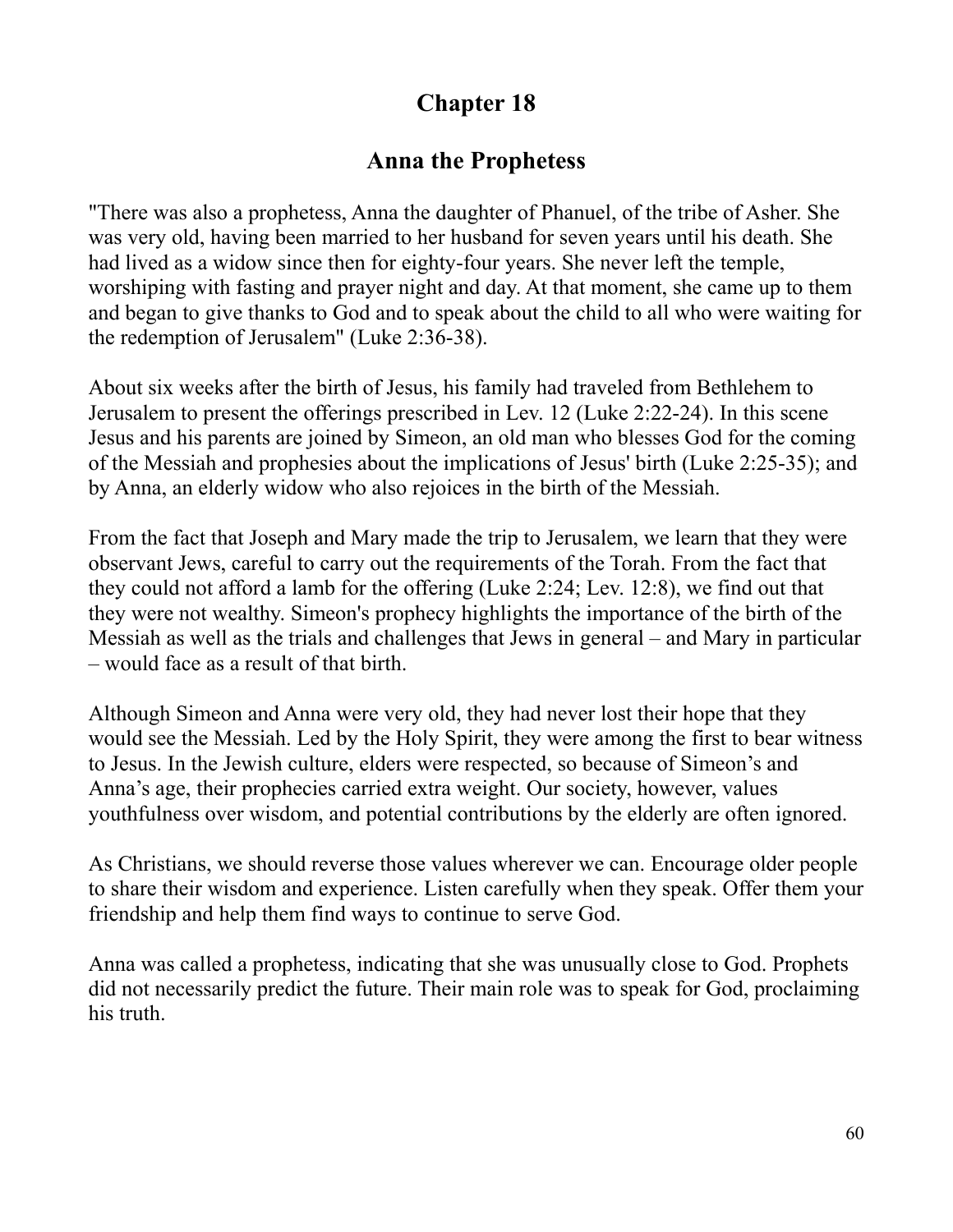## **The Woman Who Touched the Fringe of Jesus' Garment**

#### Luke 8:43-48 (NLT)

And there was a woman in the crowd who had had a hemorrhage for twelve years. She had spent everything she had on doctors and still could find no cure. [44] She came up behind Jesus and touched the fringe of his robe. Immediately, the bleeding stopped.

[45] "Who touched me?" Jesus asked. Everyone denied it, and Peter said, "Master, this whole crowd is pressing up against you." [46] But Jesus told him, "No, someone deliberately touched me, for I felt healing power go out from me." [47] When the woman realized that Jesus knew, she began to tremble and fell to her knees before him. The whole crowd heard her explain why she had touched him and that she had been immediately healed. [48] "Daughter," he said to her, "your faith has made you well. Go in peace."

Many people surrounded Jesus as he made his way toward Jairus's house. It was virtually impossible to get through the multitude, but one woman fought her way desperately through the crowd in order to touch Jesus. As soon as she did so, she was healed. What a difference there is between the crowds that are curious about Jesus and the few who reach out and touch him! Today, many people are vaguely familiar with Jesus, but nothing in their lives is changed or bettered by this passing acquaintance. It is only faith that releases God's healing power. Are you just curious about God, or do you reach out to him in faith, knowing that his mercy will bring healing to your body, soul, and spirit?

It isn't that Jesus didn't know who had touched him; it's that he wanted the woman to step forward and identify herself. Jesus wanted to teach her that his cloak did not contain magical properties, but that her faith in him had healed her. He may also have wanted to teach the crowds a lesson. According to Jewish law, a man who touched a menstruating woman became ceremonially unclean (Leviticus 15:19-28). This was true whether her bleeding was normal or, as in this woman's case, the result of illness. To protect themselves from such defilement, Jewish men carefully avoided touching, speaking to, or even looking at women. By contrast, Jesus proclaimed to hundreds of people that this "unclean" woman had touched him—and then he healed her. In Jesus' mind, this suffering woman was not to be overlooked. As God's creation, she deserved attention and respect.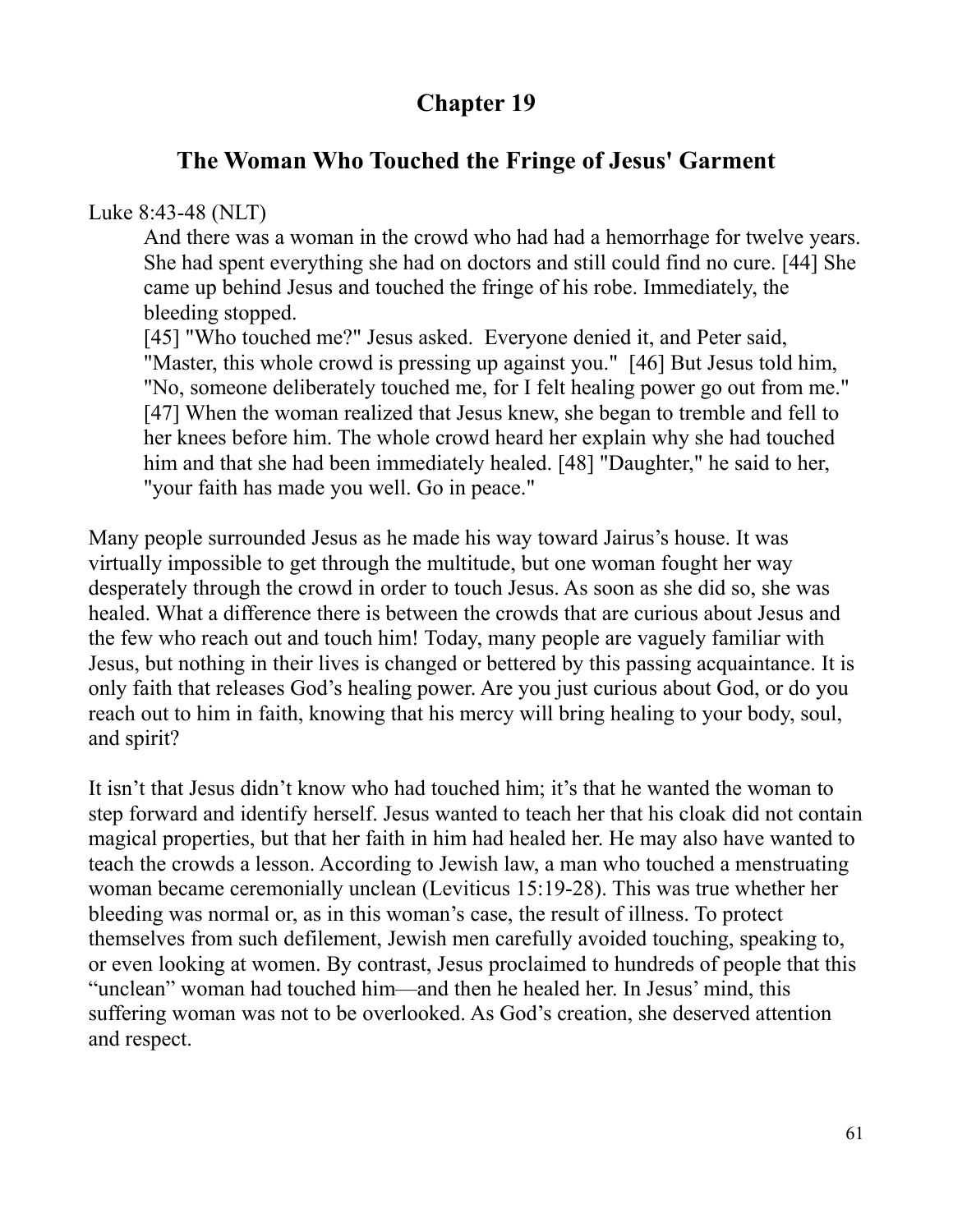Mark says that immediately "she felt in her body that she was healed of her disease" (Mark 5:29). Jesus feels it too. Though the press of the crowds against him are jostling and bumping him constantly, their touch doesn't have any effect. But when the woman touches him, Jesus is suddenly aware of it: "I know that power has gone out from me"  $(8:46)$ .

The irony of this story is that dozens of people had been touching Jesus in these few minutes of moving towards Jairus' house, but only one had touched Jesus with faith that released saving power -- a sick but determined woman. It is quite possible to be in the immediate vicinity of Jesus without receiving his salvation through faith.

Jesus is teaching us to trust him, and he says to you, "Your faith has made you whole."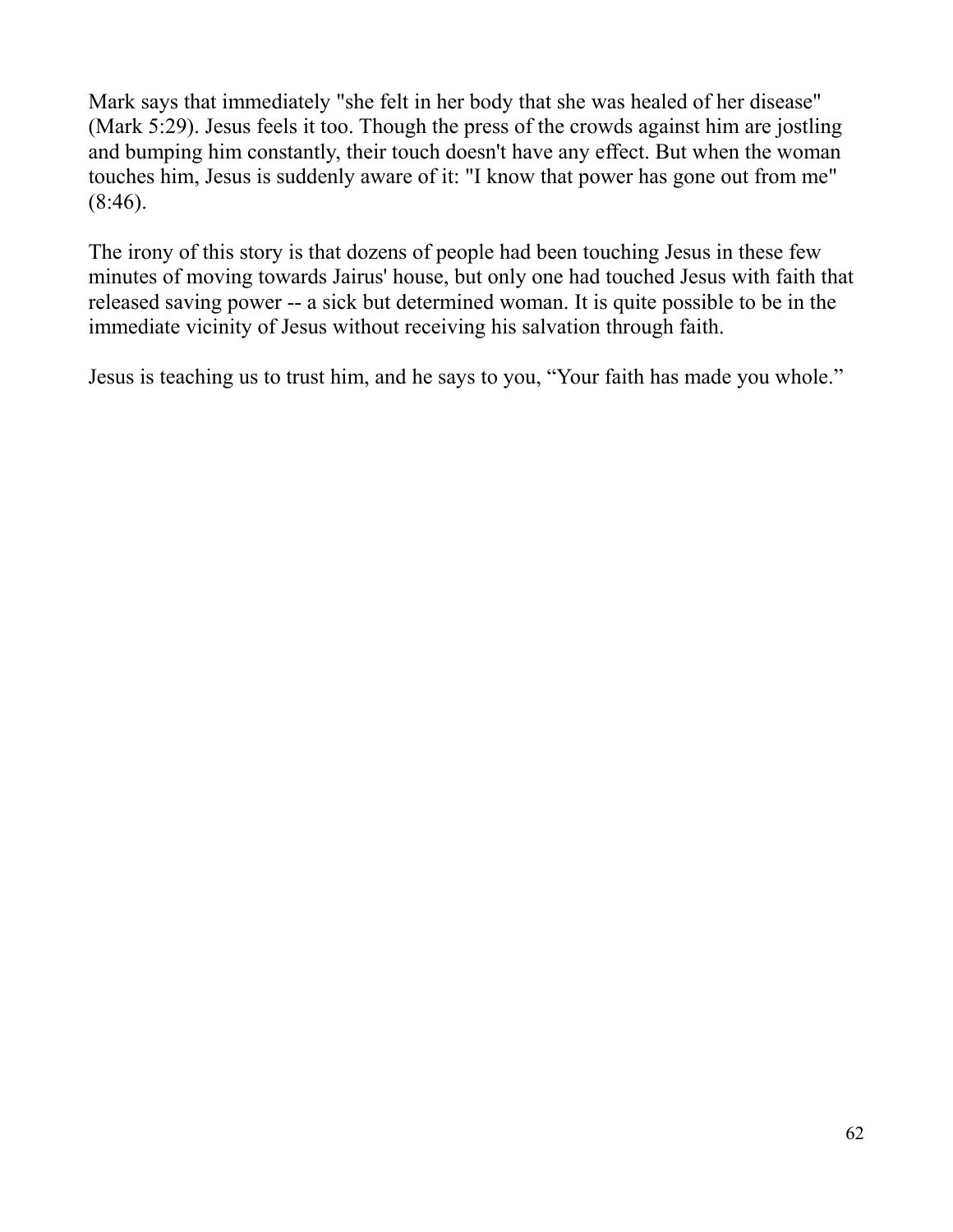## **The Woman at the Well**

John 4:1-3 (NLT)

Jesus learned that the Pharisees had heard, "Jesus is baptizing and making more disciples than John" [2] (though Jesus himself didn't baptize them—his disciples did). [3] So he left Judea to return to Galilee.

Already opposition was rising against Jesus, especially from the Pharisees. They resented Jesus' popularity as well as his message, which challenged much of their teachings. Because Jesus was just beginning his ministry, it wasn't yet time to confront these leaders openly; so he left Jerusalem and traveled north toward Galilee.

John 4:5-7 (NLT)

Eventually he came to the Samaritan village of Sychar, near the parcel of ground that Jacob gave to his son Joseph. [6] Jacob's well was there; and Jesus, tired from the long walk, sat wearily beside the well about noontime. [7] Soon a Samaritan woman came to draw water, and Jesus said to her, "Please give me a drink."

Jacob's well was on the property originally owned by Jacob (Genesis 33:18-19). It was not a spring-fed well, but a well into which water seeped from rain and dew, collecting at the bottom. Wells were almost always located outside the city along the main road.

Twice each day, morning and evening, women came to draw water. This woman came at noon, however, probably to avoid meeting people who knew her reputation. Jesus gave this woman an extraordinary message about fresh and pure water that would quench her spiritual thirst forever.

#### John 4:8-9 (NLT)

He was alone at the time because his disciples had gone into the village to buy some food. [9] The woman was surprised, for Jews refuse to have anything to do with Samaritans. She said to Jesus, "You are a Jew, and I am a Samaritan woman. Why are you asking me for a drink?"

This woman (1) was a Samaritan, a member of the hated mixed race, (2) was known to be living in sin, and (3) was in a public place. No respectable Jewish man would talk to a woman under such circumstances. But Jesus did. The gospel is for every person, no matter what his or her race, social position, or past sins. We must be prepared to share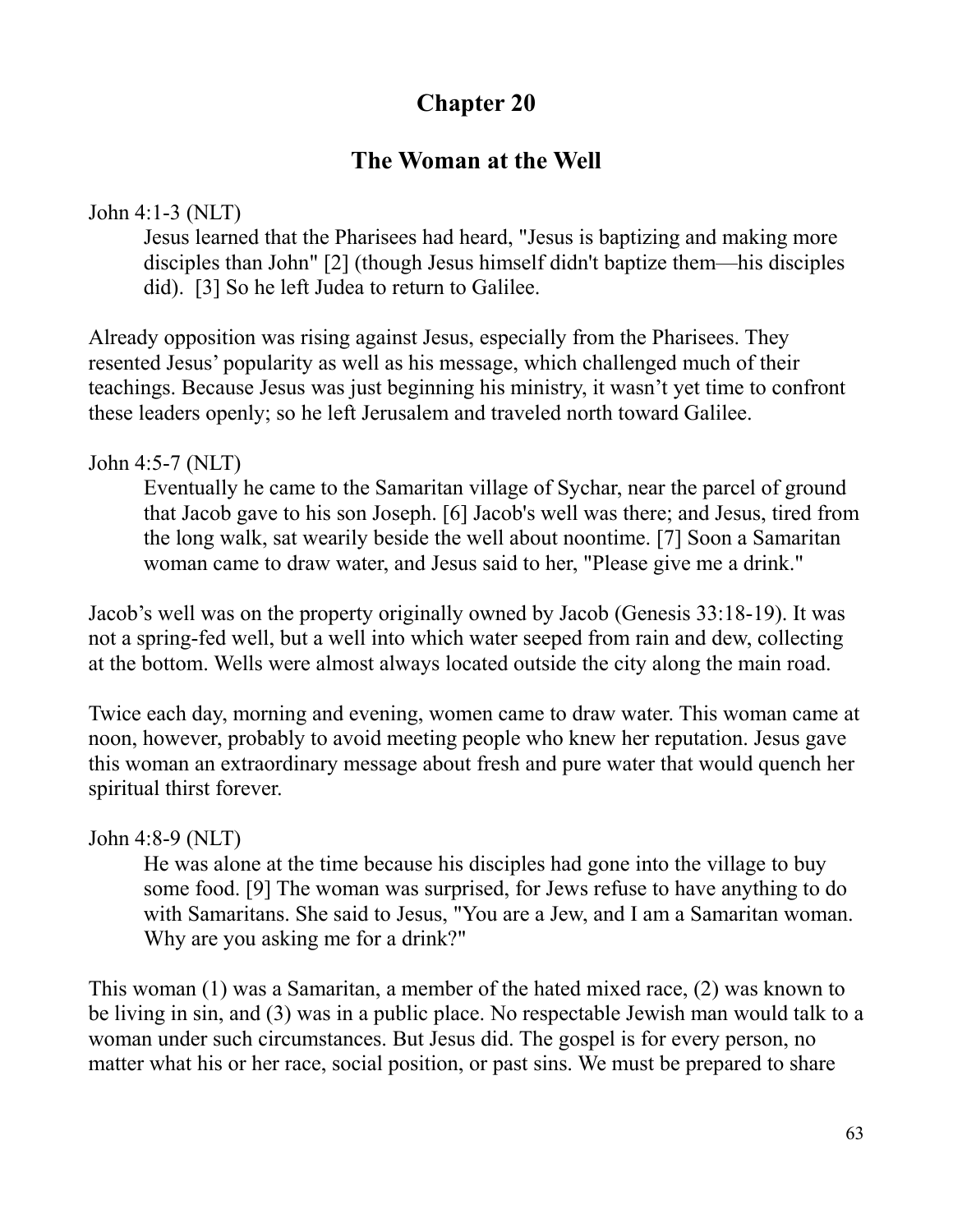this gospel at any time and in any place. Jesus crossed all barriers to share the gospel, and we who follow him must do no less.

#### John 4:10 (NLT)

Jesus replied, "If you only knew the gift God has for you and who I am, you would ask me, and I would give you living water."

What did Jesus mean by "living water?" In the Old Testament, many verses speak of thirsting after God as one thirsts for water (Psalm 42:1; Isaiah 55:1; Jeremiah 2:13; Zech. 13:1). God is called the fountain of life (Psalm 36:9) and the spring of living water (Jeremiah 17:13). In saying he would bring living water that could forever quench a person's thirst for God, Jesus was claiming to be the Messiah. Only the Messiah could give this gift that satisfies the soul's desire.

### John 4:13-15 (NLT)

Jesus replied, "People soon become thirsty again after drinking this water. [14] But the water I give them takes away thirst altogether. It becomes a perpetual spring within them, giving them eternal life." [15] "Please, sir," the woman said, "give me some of that water! Then I'll never be thirsty again, and I won't have to come here to haul water."

Many spiritual functions parallel physical functions. As our bodies hunger and thirst, so do our souls. But our souls need spiritual food and water. The woman confused the two kinds of water, perhaps because no one had ever talked with her about her spiritual hunger and thirst before. We would not think of depriving our bodies of food and water when they hunger or thirst. Why then should we deprive our souls? The living Word, Jesus Christ, and the written Word, the Bible, can satisfy our hungry and thirsty souls.

The woman mistakenly believed that if she received the water Jesus offered, she would not have to return to the well each day. She was interested in Jesus' message because she thought it could make her life easier. But if that were always the case, people would accept Christ's message for the wrong reasons. Christ did not come to take away challenges, but to change us on the inside and to empower us to deal with problems from God's perspective.

The woman did not immediately understand what Jesus was talking about. It takes time to accept something that changes the very foundations of your life. Jesus allowed the woman time to ask questions to understand.

Sharing the gospel will not always have immediate results. When you ask people to let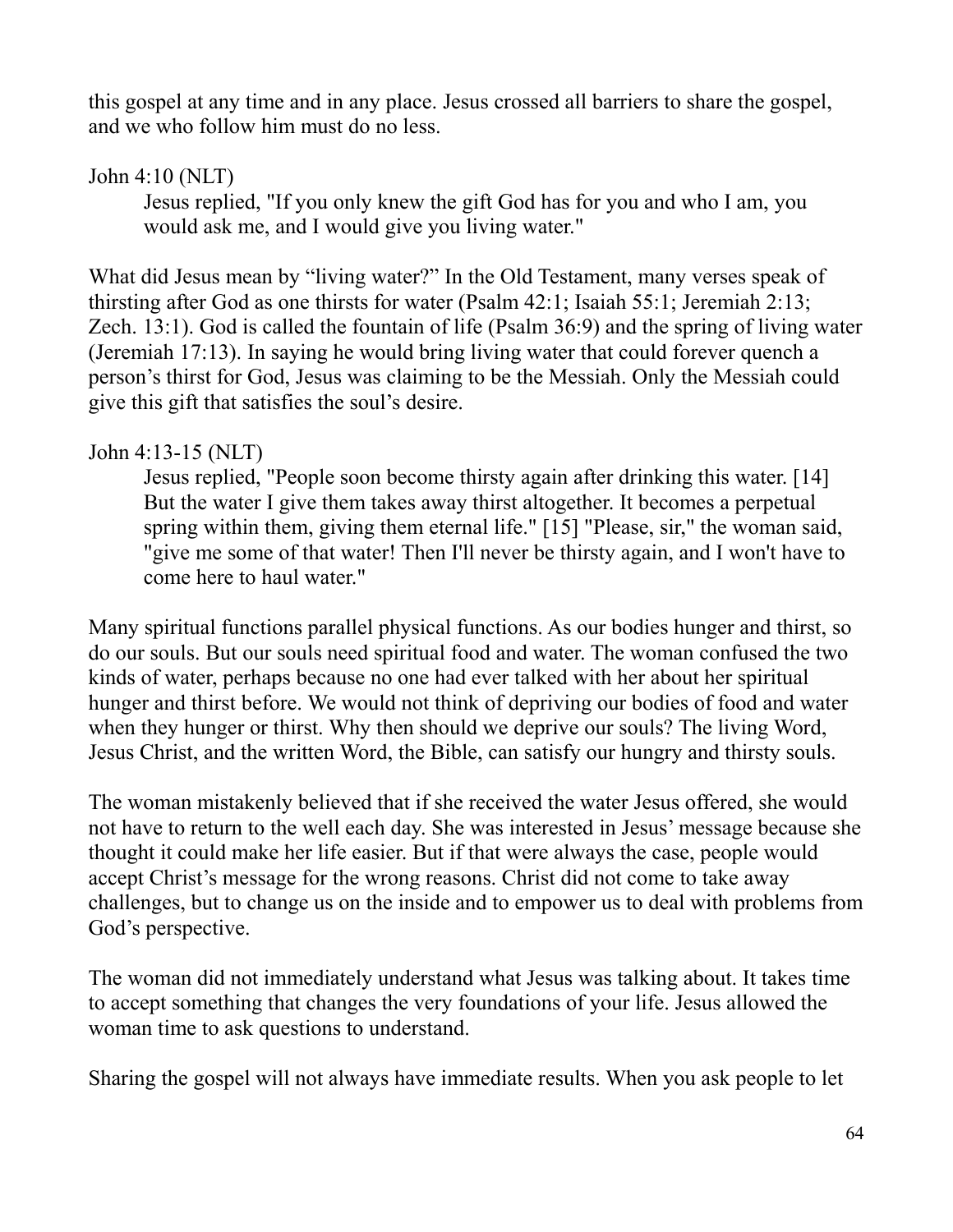Jesus change their lives, give them time to weigh the matter.

### John 4:16-20 (NLT)

"Go and get your husband," Jesus told her. [17] "I don't have a husband," the woman replied. Jesus said, "You're right! You don't have a husband— [18] for you have had five husbands, and you aren't even married to the man you're living with now. You certainly spoke the truth!"

[19] "Sir," the woman said, "you must be a prophet. [20] So tell me, why is it that you Jews insist that Jerusalem is the only place of worship, while we Samaritans claim it is here at Mount Gerizim, where our ancestors worshiped?"

When this woman discovered that Jesus knew all about her private life, she quickly changed the subject. Often people become uncomfortable when the conversation is too close to home, and they try to talk about something else. As we witness, we should gently guide the conversation back to Christ. His presence exposes sin and makes people squirm, but only Christ can forgive sins and give new life.

#### John 4:21-22 (NLT)

Jesus replied, "Believe me, the time is coming when it will no longer matter whether you worship the Father here or in Jerusalem. [22] You Samaritans know so little about the one you worship, while we Jews know all about him, for salvation comes through the Jews.

When Jesus said, "salvation is from the Jews," he meant that only through the Jewish Messiah would the whole world find salvation. God had promised that through the Jewish race the whole earth would be blessed (Genesis 12:3). The Old Testament prophets had called the Jews to be a light to the other nations of the world, bringing them to a knowledge of God; and they had predicted the Messiah's coming. The woman at the well may have known of these passages and was expecting the Messiah, but she didn't realize that she was talking to him!

### John 4:23-24 (NLT)

But the time is coming and is already here when true worshipers will worship the Father in spirit and in truth. The Father is looking for anyone who will worship him that way. [24] For God is Spirit, so those who worship him must worship in spirit and in truth."

"God is Spirit" means he is not a physical being limited to one place. He is present everywhere and he can be worshiped anywhere, at any time. It is not where we worship that counts, but how we worship. Is your worship genuine and true? Do you have the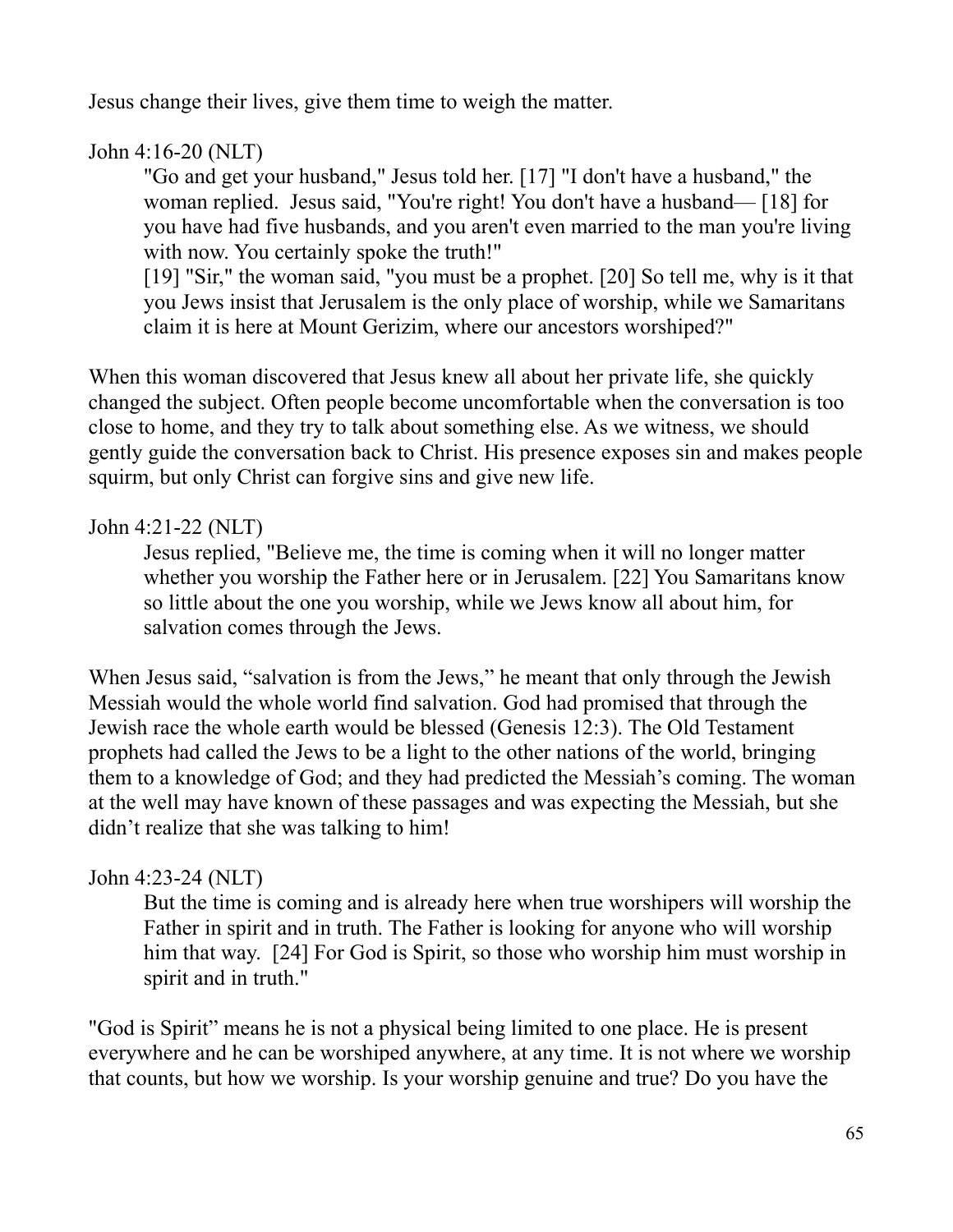Holy Spirit's help? How does the Holy Spirit help us worship? The Holy Spirit prays for us (Romans 8:26), teaches us the words of Christ (John 14:26), and tells us we are loved (Romans 5:5).

John 4:25-29 (NLT)

The woman said, "I know the Messiah will come—the one who is called Christ. When he comes, he will explain everything to us."

[26] Then Jesus told her, "I am the Messiah!"

[27] Just then his disciples arrived. They were astonished to find him talking to a woman, but none of them asked him why he was doing it or what they had been discussing. [28] The woman left her water jar beside the well and went back to the village and told everyone, [29] "Come and meet a man who told me everything I ever did! Can this be the Messiah?"

So the people came streaming from the village to see him.

By reaching out to the Samaritans, Jesus showed that his mission was to the entire earth, not just the Jews. In the book of Acts, after Jesus' ascension into heaven, his apostles carried on his work in Samaria and to the Gentile world. Ironically, while the High Priest and Sanhedrin rejected Jesus as the Messiah, the outcast Samaritans recognized him and accepted him for who he truly was: the Savior of the world

Our human tendency is to judge others because of stereotypes, customs or prejudices. Jesus treats people as individuals, accepting them with love and compassion. Do you dismiss certain people as lost causes, or do you see them as valuable in their own right, worthy of knowing about the gospel?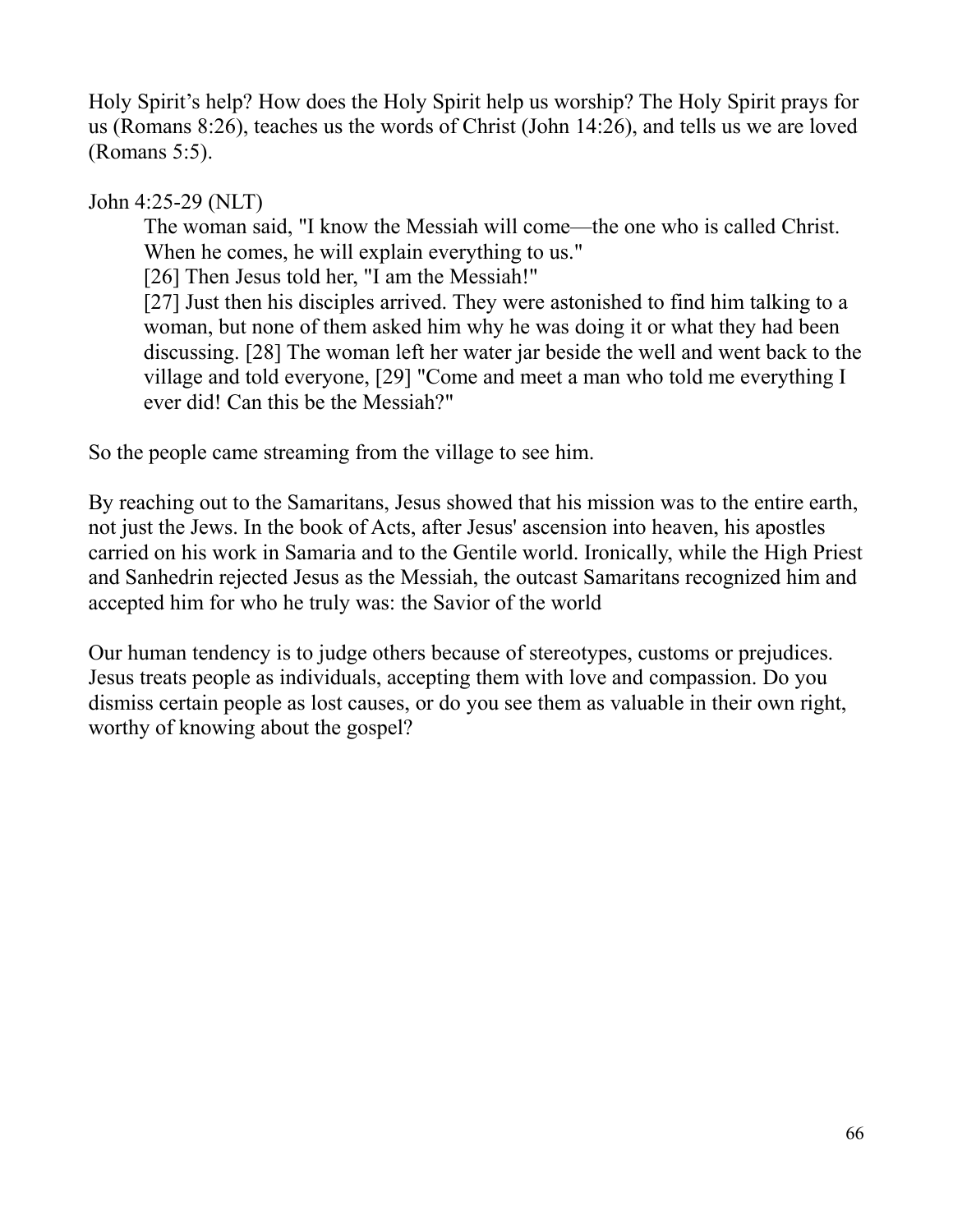### **The Adulterous Woman Brought Before Jesus**

#### John 8:1-11 (NLT)

Jesus returned to the Mount of Olives, [2] but early the next morning he was back again at the Temple. A crowd soon gathered, and he sat down and taught them. [3] As he was speaking, the teachers of religious law and Pharisees brought a woman they had caught in the act of adultery. They put her in front of the crowd. [4]"Teacher," they said to Jesus, "this woman was caught in the very act of adultery. [5] The law of Moses says to stone her. What do you say?" [6] They were trying to trap him into saying something they could use against him, but Jesus stooped down and wrote in the dust with his finger.

The Jewish leaders had already disregarded the law by arresting the woman without the man. The law required that both parties to adultery be stoned (Leviticus 20:10; Deut. 22:22). The leaders were using the woman as a trap so they could trick Jesus. If Jesus said the woman should not be stoned, they would accuse him of violating Moses' law. If he urged them to execute her, they would report him to the Romans, who did not permit the Jews to carry out their own executions (John 18:31).

[7] They kept demanding an answer, so he stood up again and said, "All right, stone her. But let those who have never sinned throw the first stones!" [8] Then he stooped down again and wrote in the dust.

This is a significant statement about judging others. Because Jesus upheld the legal penalty for adultery, stoning, he could not be accused of being against the law. But by saying that only a sinless person could throw the first stone, he highlighted the importance of compassion and forgiveness. When others are caught in sin, are you quick to pass judgment? To do so is to act as though you have never sinned. It is God's role to judge, not ours. Our role is to show forgiveness and compassion.

[9] When the accusers heard this, they slipped away one by one, beginning with the oldest, until only Jesus was left in the middle of the crowd with the woman.

When Jesus said that only someone who had not sinned should throw the first stone, the leaders slipped quietly away, from oldest to youngest. Evidently the older men were more aware of their sins than the younger. Age and experience often temper youthful self-righteousness. But whatever your age, take an honest look at your life. Recognize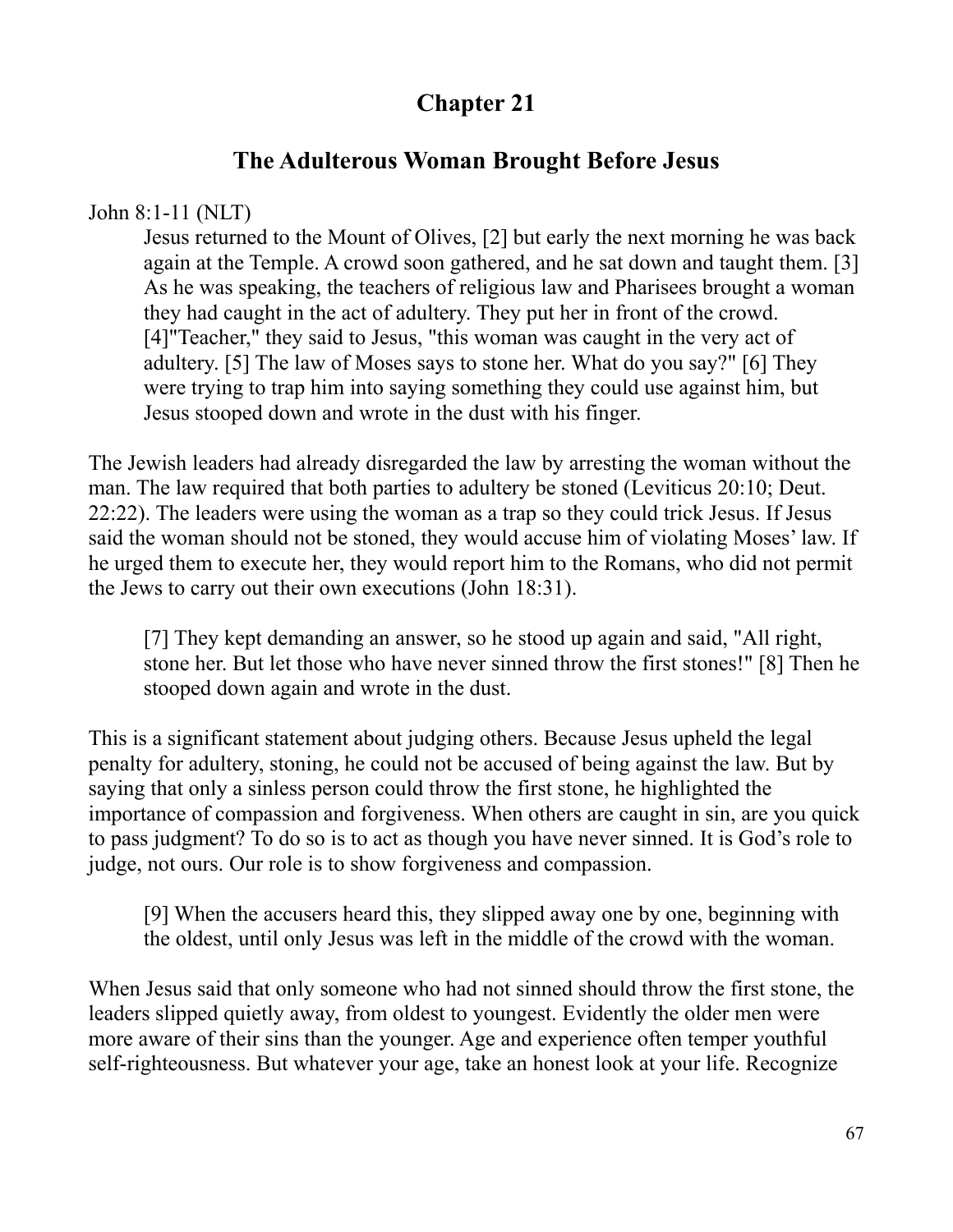your sinful nature, and look for ways to help others rather than hurt them.

[10] Then Jesus stood up again and said to her, "Where are your accusers? Didn't even one of them condemn you?" [11] "No, Lord," she said. And Jesus said, "Neither do I. Go and sin no more."

Jesus didn't condemn the woman accused of adultery, but neither did he ignore or condone her sin. He told her to leave her life of sin. Jesus stands ready to forgive any sin in your life, but confession and repentance mean a change of heart. With God's help we can accept Christ's forgiveness and stop our wrongdoing.

The Gospel of John says no more about the woman. She may have decided to follow Jesus' advice to live more virtuously after coming so close to death in her quest for sensual pleasure. The story is both a morality lesson and also an example of how Jesus viewed women differently than the way other men saw them in first-century Palestine. He showed a more egalitarian, loving, and respectful way of treating them than they were generally treated with in their society. Not surprisingly, all types of women chose to follow him, among them the outcasts of society, widows, the lame and sick, and others who were in need of a redeemer.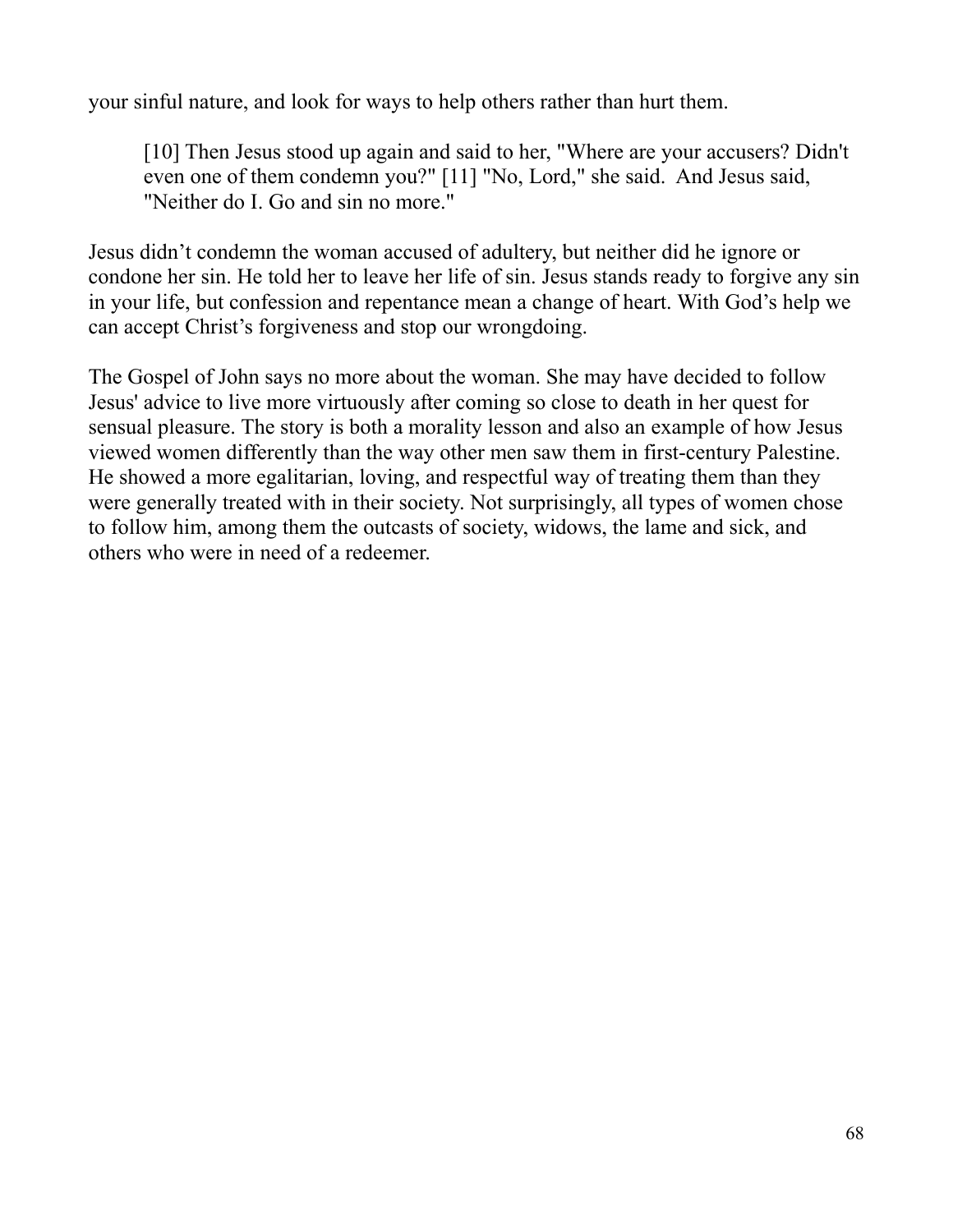### **Peter's Mother-in-Law**

#### Matthew 8:14-15 (NLT)

When Jesus arrived at Peter's house, Peter's mother-in-law was in bed with a high fever. [15] But when Jesus touched her hand, the fever left her. Then she got up and prepared a meal for him.

Peter's mother-in-law gives us a beautiful example to follow. Her response to Jesus' touch was to serve Jesus and his disciples—immediately. Has God ever helped you through a dangerous or difficult situation? If so, you should ask, "How can I express my gratitude to him?" Because God has promised us all the rewards of his kingdom, we should look for ways to serve him and his followers now.

The synoptic gospels of Matthew, Mark, and Luke all record the miracle healing of Peter's mother-in-law. In Matthew 8:14, the text states that when Jesus entered the house, he saw Peter's mother-in-law lying sick with fever. Mark and Luke state that Jesus left the synagogue and entered the house of Simon and Andrew with two other disciples (James and John), and they told Jesus that Simon Peter's mother-in-law was sick with fever. Matthew states that Jesus took her hand, and the fever left her and she rose and served him (Matthew 8:15).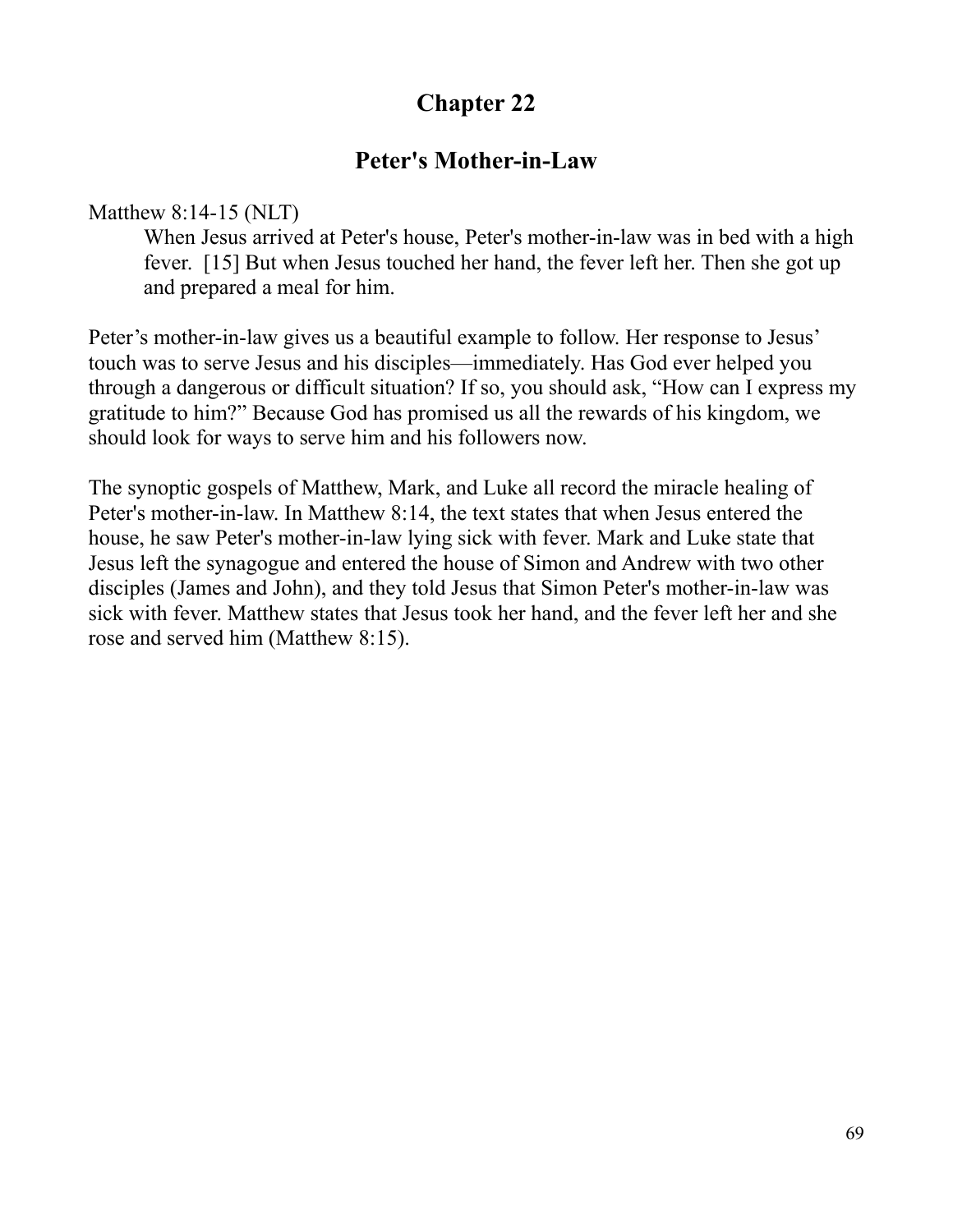# **Mary Magdalene**

Mary Magdalene's story is told in Matthew 27-28; Mark 15-16; Luke 23-24; John 19-20. She is also mentioned in Luke 8:2.

The absence of women among the 12 disciples has bothered some people, but it is clear that there were many women among Jesus' followers. It is also clear that Jesus did not treat women as others in his culture did; he treated them with dignity, as people with worth.

Mary of Magdala was an early follower of Jesus who certainly deserves to be called a disciple. An energetic, impulsive, caring woman, she not only traveled with Jesus, but also contributed to the needs of the group. She was present at the crucifixion and was on her way to anoint Jesus' body on Sunday morning when she discovered the empty tomb. Mary was the first to see Jesus after his resurrection.

Mary Magdalene is a heartwarming example of thankful living. Jesus miraculously freed her life when he drove seven demons out of her. In every glimpse we have of her, she was acting out her appreciation for the freedom Christ had given her. That freedom allowed her to stand under Christ's cross when all the disciples except John were hiding in fear. After Jesus' death, she intended to give his body every respect. Like the rest of Jesus' followers, she never expected his bodily resurrection—but she was overjoyed to discover it.

Mary's faith was not complicated, but it was direct and genuine. She was more eager to believe and obey than to understand everything. Jesus honored her childlike faith by appearing to her first and by entrusting her with the first message of his resurrection.

Nowhere in scripture is Mary of Magdala identified as a public sinner or a prostitute. Instead, scripture shows her as the primary witness to the most central events of Christian faith, named in exactly the same way (Maria e Magdalena) in each of four gospels written for diverse communities throughout the Mediterranean world. It was impossible to relate the story of the Resurrection without including "Mary, the one from Magdala."

Luke 8,1-3 tells us that Mary traveled with Jesus in the Galilean discipleship and, with Joanna and Susanna, supported his mission from her own financial resources. In the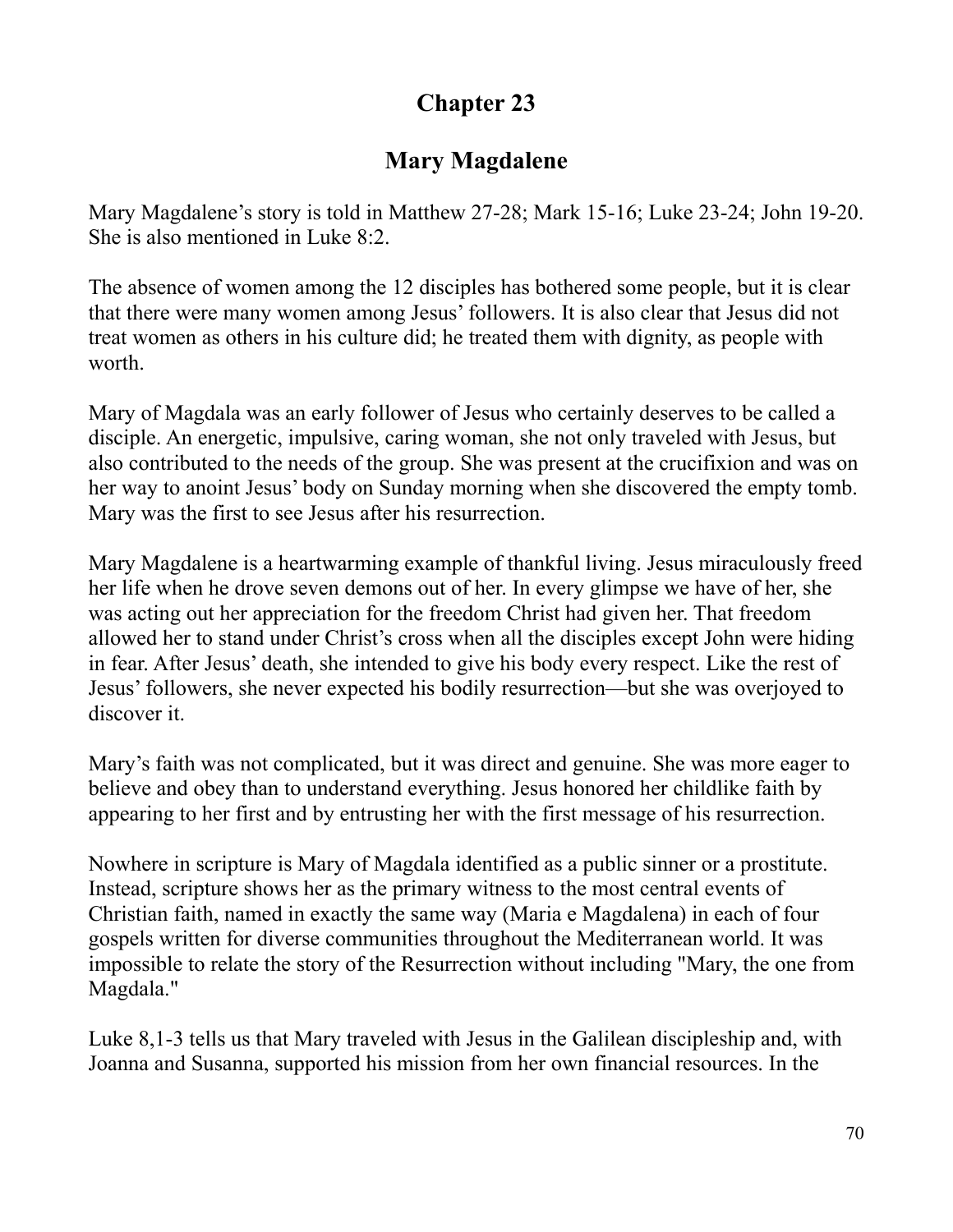synoptic gospels, Mary leads the group of women who witness Jesus' death, burial, the empty tomb, and His Resurrection. The contrast Jesus' abandonment by the male disciples with the faithful strength of the women disciples who, led by Mary, accompany him to his death. John's gospel names Mary of Magdala as the first to discover the empty tomb and shows the Risen Christ sending her to announce the Good News of his resurrection to the other disciples. This prompted early church fathers to name her "the Apostle to the Apostles."

Scripture scholars regard that the message of the resurrection was first entrusted to women as strong proof for the historicity of the resurrection accounts. Had accounts of Jesus' resurrection been fabricated, women would never have been chosen as witnesses, since Jewish law did not acknowledge the testimony of women.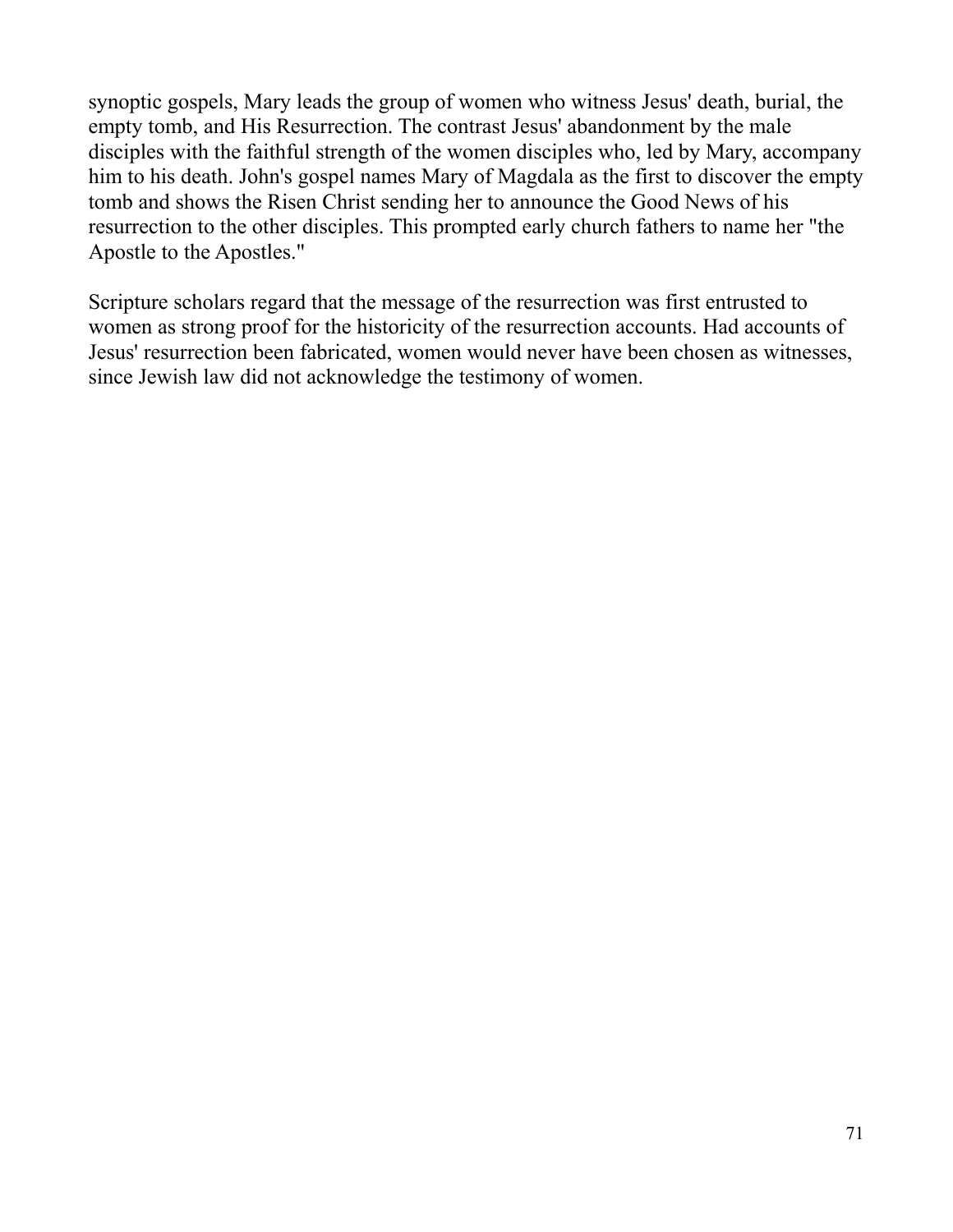# **Martha and Mary (Lazarus' Sisters)**

Mary and Martha's story is told in Matthew 26:6-13; Mark 14:3-9; Luke 10:38-42; John 11:17-45; John 12:1-11.

#### **The Profile of Martha:**

Many older brothers and sisters have an irritating tendency to take charge, a habit developed while growing up. We can easily see this pattern in Martha, the older sister of Mary and Lazarus. She was used to being in control.

The fact that Martha, Mary, and Lazarus are remembered for their hospitality takes on added significance when we note that hospitality was a social requirement in their culture. It was considered shameful to turn anyone away from your door. Apparently Martha's family met this requirement very well.

Martha worried about details. She wished to please, to serve, to do the right thing—but she often succeeded in making everyone around her uncomfortable. Perhaps as the oldest she feared shame if her home did not measure up to expectations. She tried to do everything she could to make sure that wouldn't happen. As a result, she found it hard to relax and enjoy her guests, and even harder to accept Mary's lack of cooperation in all the preparations. Martha's frustration was so intense that she finally asked Jesus to settle the matter. He gently corrected her attitude and showed her that her priorities, though good, were not the best. The personal attention she gave her guests should be more important than the comforts she tried to provide for them.

Later, following her brother Lazarus's death, Martha could hardly help being herself. When she heard Jesus was finally coming, she rushed out to meet him and expressed her inner conflict of disappointment and hope. Jesus pointed out that her hope was too limited. He was not only Lord beyond death, he was Lord over death—the resurrection and the life! Moments later, Martha again spoke without thinking, pointing out that fourday-old corpses are well on their way to decomposition. Her awareness of details sometimes kept her from seeing the whole picture, but Jesus was consistently patient with her.

In our last picture of Martha, she is once again serving a meal to Jesus and his disciples. She has not stopped serving. But the Bible records her silence this time. She has begun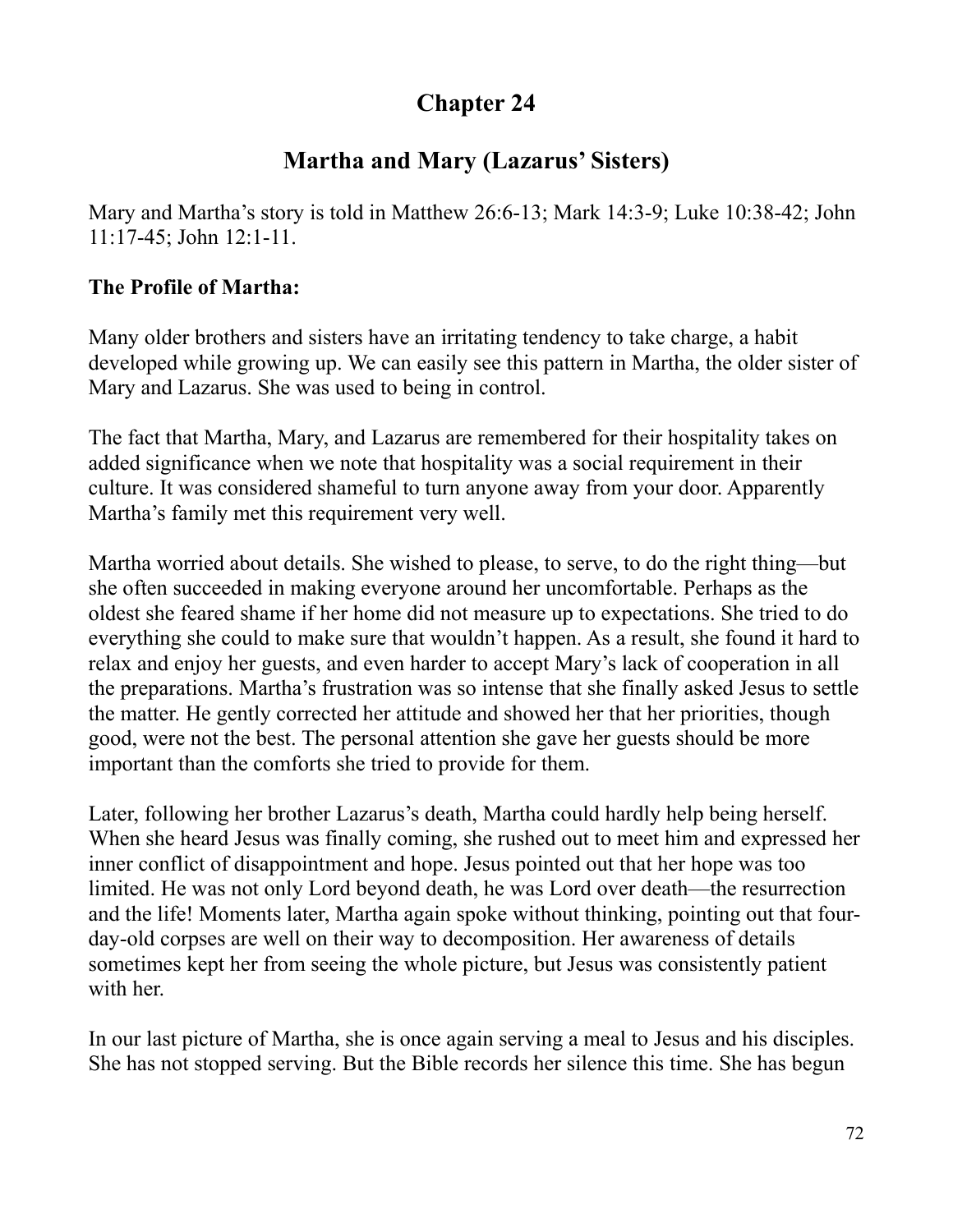to learn what her younger sister already knew—that worship begins with silence and listening.

### **The Profile of Mary:**

Hospitality is an art. Making sure a guest is welcomed, warmed, and well fed requires creativity, organization, and teamwork. Their ability to accomplish these goals makes Mary and her sister Martha one of the best hospitality teams in the Bible. Their frequent guest was Jesus Christ.

For Mary, hospitality meant giving more attention to the guest himself than to the needs he might have. She would rather talk than cook. She was more interested in her guest's words than in the cleanliness of her home or the timeliness of her meals. She let her older sister Martha take care of those details. Mary's approach to events shows her to be mainly a "responder." She did little preparation—her role was participation. Unlike her sister, who had to learn to stop and listen, Mary needed to learn that action is often appropriate and necessary.

We first meet Mary during a visit Jesus paid to her home. She simply sat at his feet and listened. When Martha became irritated at her sister's lack of help, Jesus stated that Mary's choice to enjoy his company was the most appropriate response at the time. Our last glimpse of Mary shows her to have become a woman of thoughtful and worshipful action. Again she was at Jesus' feet, washing them with perfume and wiping them with her hair. She seemed to understand, better even than the disciples, why Jesus was going to die. Jesus said her act of worship would be told everywhere, along with the gospel, as an example of costly service.

What kind of hospitality does Jesus receive in your life? Are you so busy planning and running your life that you neglect precious time with him? Or do you respond to him by listening to his Word, then finding ways to worship him with your life? It is that kind of hospitality he longs for from each of us.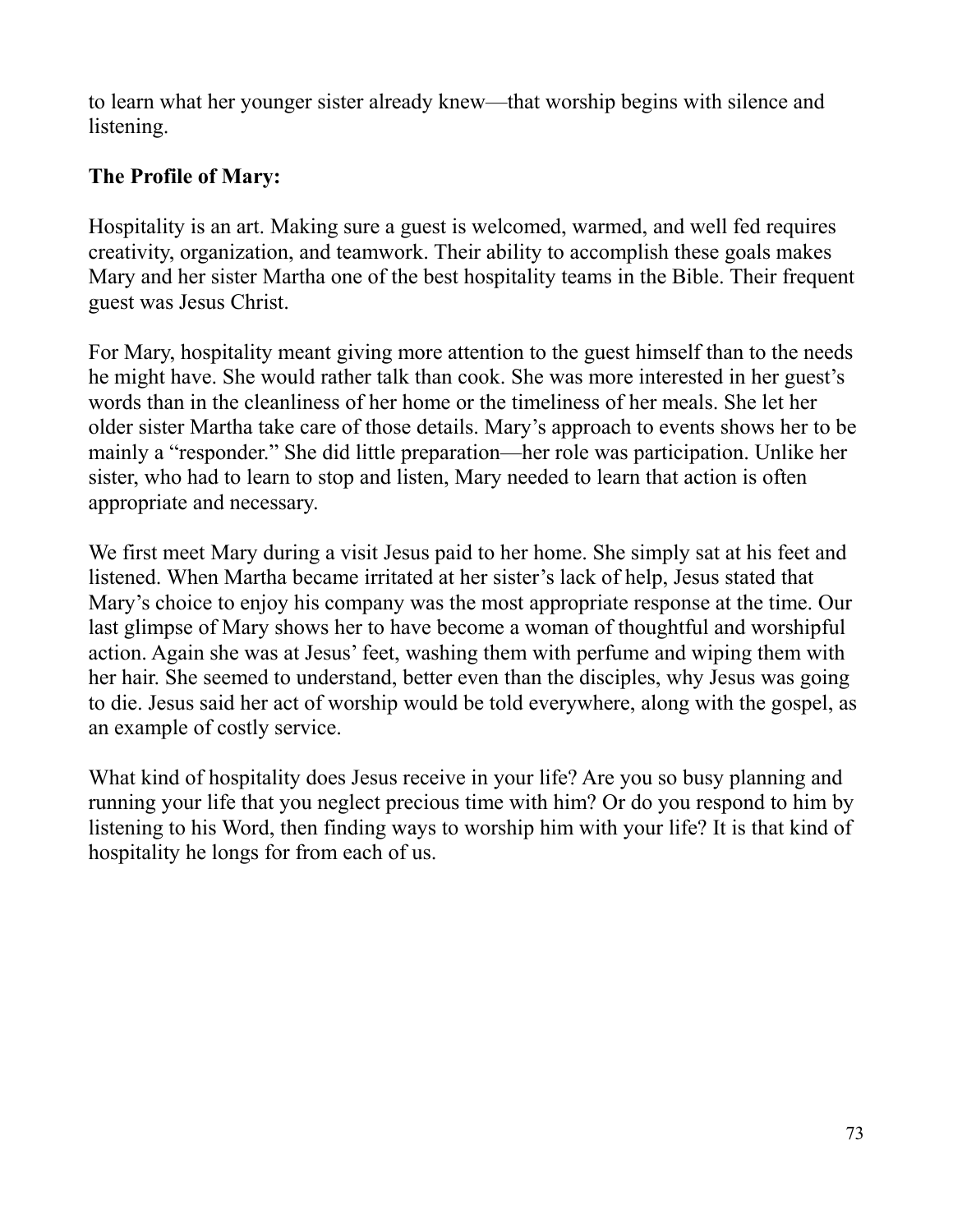# **Chapter 25**

## **The Ministry of Aquila and Priscilla**

Their story is told in Acts 18. They are also mentioned in Romans 16:3-5; 1 Cor. 16:19; 2 Tim. 4:19.

### Acts 18:1-3 (NLT)

Then Paul left Athens and went to Corinth. [2] There he became acquainted with a Jew named Aquila, born in Pontus, who had recently arrived from Italy with his wife, Priscilla. They had been expelled from Italy as a result of Claudius Caesar's order to deport all Jews from Rome. [3] Paul lived and worked with them, for they were tentmakers just as he was.

Corinth was the political and commercial center of Greece, surpassing Athens in importance. It had a reputation for great wickedness and immorality. A temple to Aphrodite—goddess of love and war—had been built on the large hill behind the city. In this popular religion, people worshiped the goddess by giving money to the temple and taking part in sexual acts with male and female temple prostitutes. Paul found Corinth a challenge and a great ministry opportunity. Later, he would write a series of letters to the Corinthians dealing in part with the problems of immorality. First and Second Corinthians are two of those letters.

Each Jewish boy learned a trade and tried to earn his living with it. Paul and Aquila had been trained in tent making, cutting and sewing the woven cloth of goats' hair into tents. Tents were used to house soldiers, and so these tents may have been sold to the Roman army. As a tentmaker, Paul was able to go wherever God led him, carrying his livelihood with him. The word "tentmaker" in Greek was also used to describe a leather worker. Some believe, he was a maker of prayer shawls

For an overall review of Priscilla and Aquila we look at their portrait.

Some couples know how to make the most of life. They complement each other, capitalize on each other's strengths, and form an effective team. Their united efforts affect those around them. Aquila and Priscilla were such a couple. They are never mentioned separately in the Bible. In marriage and ministry, they were together.

Priscilla and Aquila met Paul in Corinth during his second missionary journey. They had just been expelled from Rome by Emperor Claudius's decree against Jews. Their home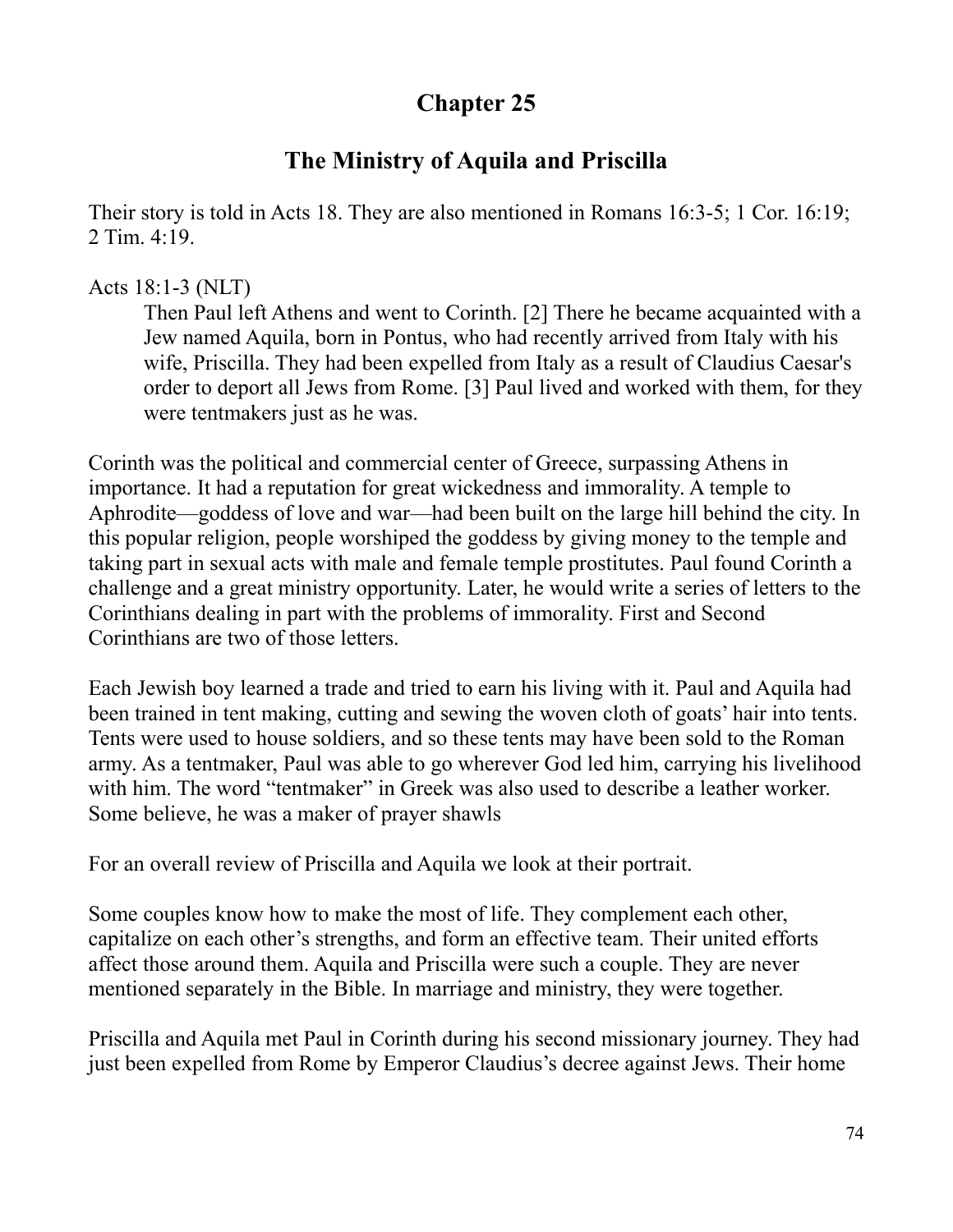was as movable as the tents they made to support themselves. They opened their home to Paul, and he joined them in tent making. He shared with them his wealth of spiritual wisdom.

Priscilla and Aquila made the most of their spiritual education. They listened carefully to sermons and evaluated what they heard. When they heard Apollos speak, they were impressed by his ability, but realized that his information was not complete. Instead of open confrontation, the couple quietly took Apollos home and shared with him what he needed to know. Until then, Apollos had only John the Baptist's message about Christ. Priscilla and Aquila told him about Jesus' life, death, and resurrection, and the reality of God's indwelling Spirit. He continued to preach powerfully—but now with the full story.

As for Priscilla and Aquila, they went on using their home as a warm place for training and worship. Back in Rome years later, they hosted one of the house churches that developed.

In an age when the focus is mostly on what happens between husband and wife, Aquila and Priscilla are an example of what can happen through husband and wife. Their effectiveness together speaks about their relationship with each other. Their hospitality opened the doorway of salvation to many. The Christian home is still one of the best tools for spreading the gospel. Do guests find Christ in your home?

As ministers seek to spread the gospel of Christ, their ministry will be greatly heightened by the help of a wife and companion such as Priscilla.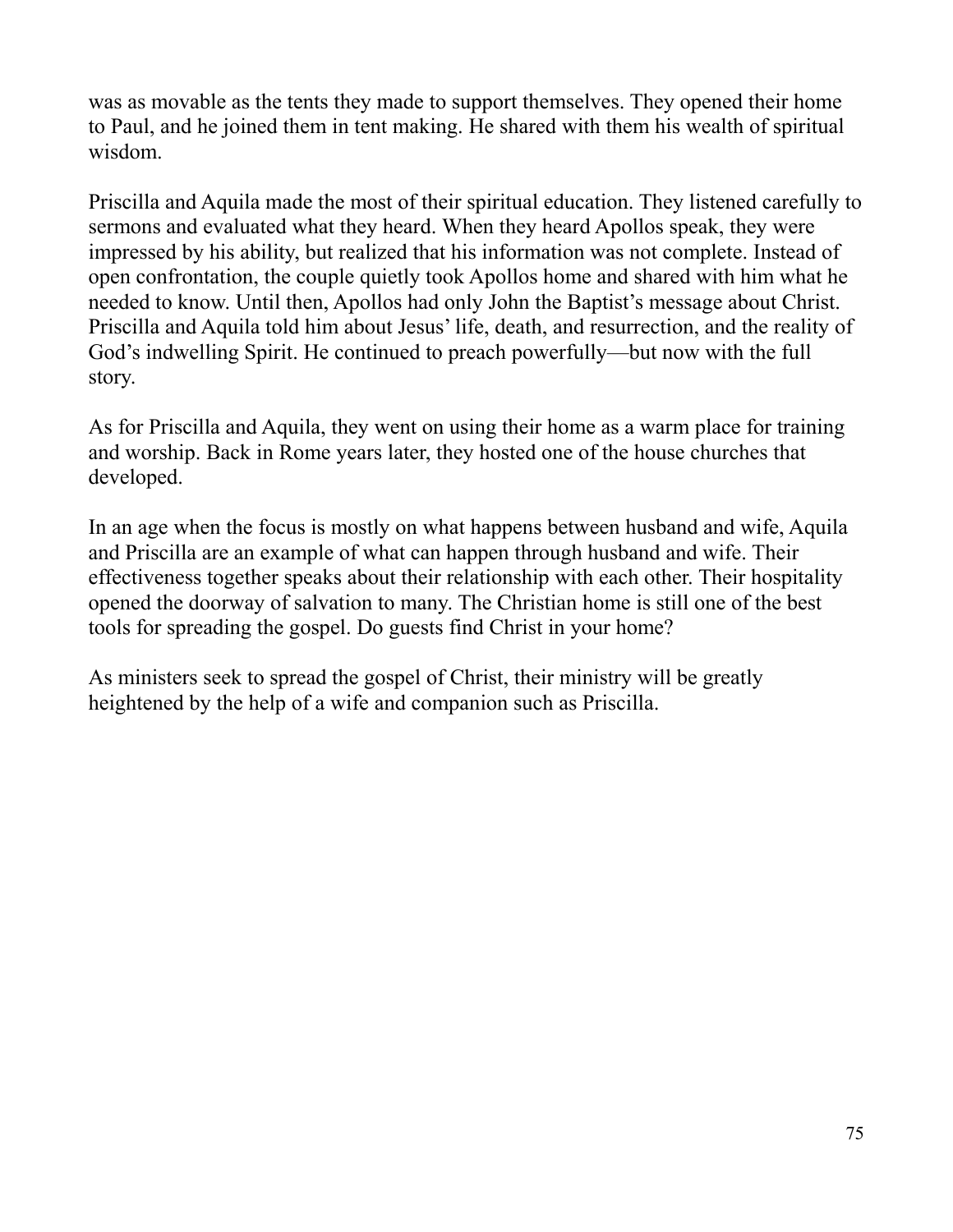### **Chapter 26**

# **Lydia**

#### Acts 16:12-15 (NLT)

From there we reached Philippi, a major city of the district of Macedonia and a Roman colony; we stayed there several days.

[13] On the Sabbath we went a little way outside the city to a riverbank, where we supposed that some people met for prayer, and we sat down to speak with some women who had come together. [14] One of them was Lydia from Thyatira, a merchant of expensive purple cloth. She was a worshiper of God. As she listened to us, the Lord opened her heart, and she accepted what Paul was saying.

Inscribed on the arches outside the city of Philippi was a prohibition against bringing an unrecognized religion into the city; therefore, this prayer meeting was held outside the city, beside the river.

After following the Holy Spirit's leading into Macedonia, Paul made his first evangelistic contact with a small group of women. Paul never allowed gender or cultural boundaries to keep him from preaching the gospel. He preached to these women, and Lydia, an influential merchant, believed. This opened the way for ministry in that region. God often worked in and through women in the early church.

[15]She was baptized along with other members of her household, and she asked us to be her guests. "If you agree that I am faithful to the Lord," she said, "come and stay at my home." And she urged us until we did.

Why was Lydia's household baptized after Lydia responded in faith to the gospel? Baptism was a public sign of identification with Christ and the Christian community. Although all members of her household may not have chosen to follow Christ (we don't know), it was now a Christian home.

Lydia was a dealer of purple cloth. Purple cloth was expensive and valuable as a sign of nobility or royalty so she was probably a wealthy businesswoman.

She was from the city of Thyatira. This small city was known for its commerce in Asia Minor. It was in an area noted for its abundant crops and the manufacture of purple dye.

Lydia was a worshiper of God. This term was used for Gentiles who believed in the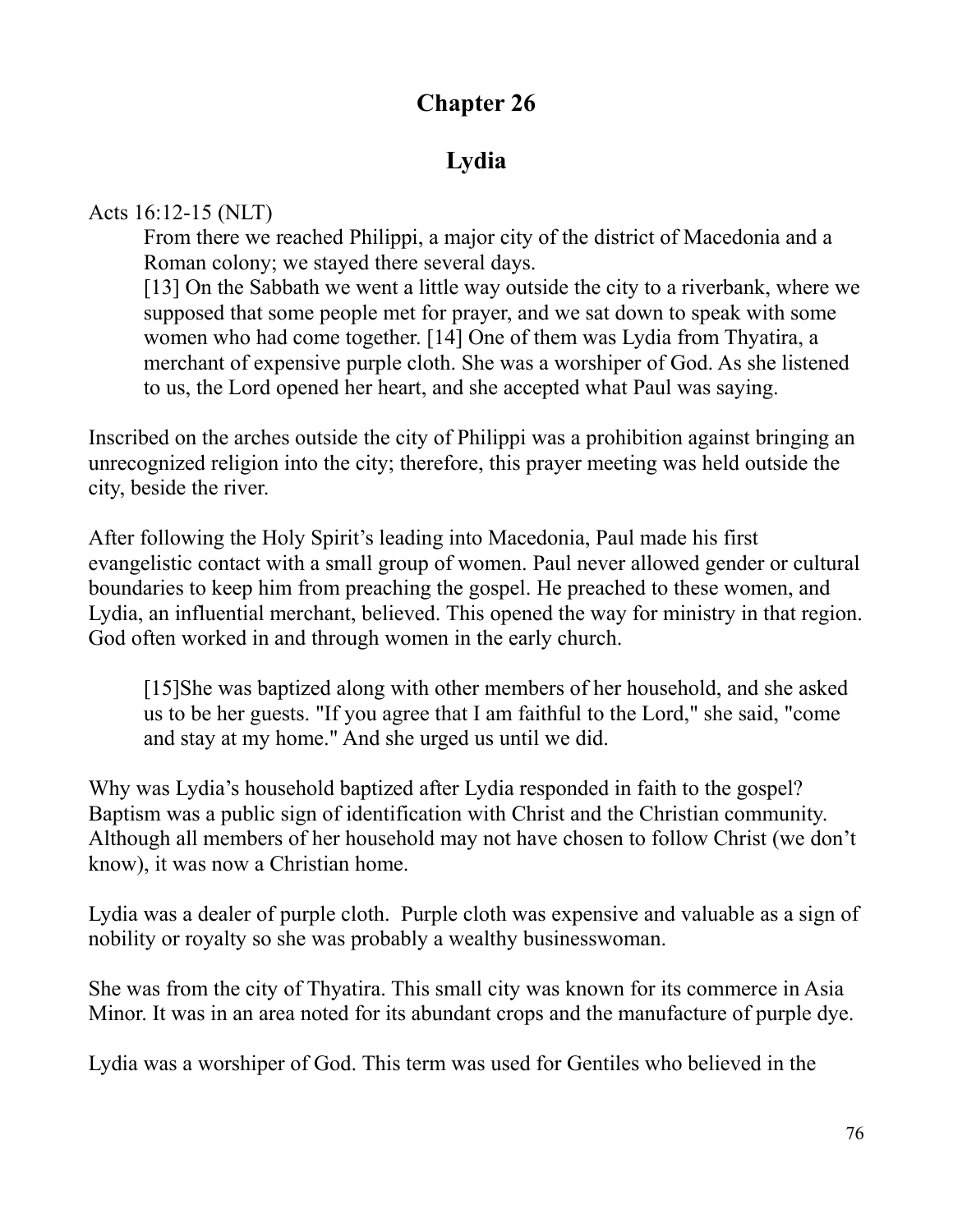Jewish God, Yahweh. Although they believed in God, they were not yet believers in Christ.

She was a woman whose heart God opened. Paul shared the message of the gospel of Jesus Christ and through God's divine work, she believed. She apparently was baptized right away along with the members of her household. Since her husband was not mentioned, she may have been a widow. Lydia's household probably included children and servants. Whether the entire household believed or not, they now lived in a Christian home.

Lydia was a willing servant. She invited Paul and his companions to stay at her house. When God opened her heart, she believed wholeheartedly. She became a servant, tending to the needs of the missionaries. Later in Paul's mission, he returned to Lydia's home where he met with believers. Lydia had apparently become an active member of the church.

As soon as Lydia believed, she went to work for Christ. She shared her faith with her family and servants. She opened her home to God's people and continued being of service to the church.